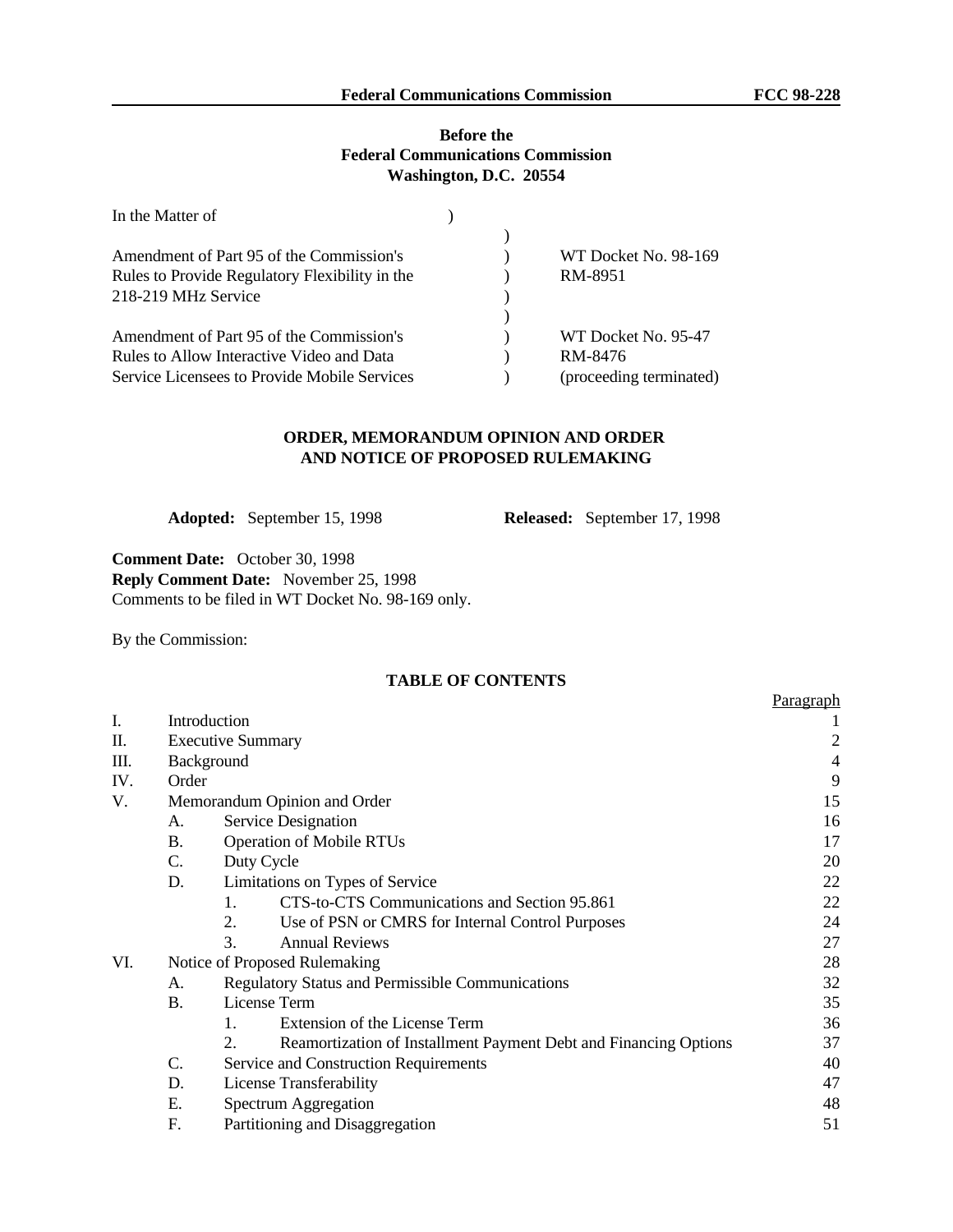|       | G.         | <b>Technical Standards</b>                                      | 54 |
|-------|------------|-----------------------------------------------------------------|----|
|       | Н.         | Incorporation by Reference of Part 1 Standardized Auction Rules | 56 |
| VII.  | Conclusion |                                                                 | 58 |
| VIII. |            | <b>Procedural Matters</b>                                       | 59 |
| IX.   |            | <b>Ordering Clauses</b>                                         | 65 |
|       |            | <b>APPENDIX A</b> Initial Regulatory Flexibility Analysis       |    |
|       |            | APPENDIX B Proposed Rules                                       |    |

## **I. INTRODUCTION**

1. In this *Order (Order), Memorandum Opinion and Order (MO&O) and Notice of Proposed Rulemaking (Notice)*, we undertake a comprehensive examination of the Commission's regulations governing the licensing and use of frequencies in the 218-219 MHz band, allocated to the Interactive Video and Data Service (IVDS) in the Personal Radio Services.<sup>1</sup> IVDS is a point-to-multipoint, multipoint-to-point, short distance communications service in which licensees may provide information or services to individual subscribers within a service area, and subscribers may provide interactive responses.<sup>2</sup> These systems use radio channels in the 218-219 MHz band for fixed and mobile services between the licensee's cell transmitter station (CTS) and the subscriber's response transmitter unit (RTU), or between two CTSs.<sup>3</sup> In the *Order*, we address issues regarding the IVDS installment payment portfolio. In the *MO&O*, we redesignate this service as the "218-219 MHz Service," and resolve matters raised in petitions for reconsideration of the Commission's *Mobility Report and Order*<sup>4</sup>. In the *Notice*, we examine ways to maximize the efficient and effective use of the 218-219 MHz Service, both on our own motion, and in response to issues raised in a Petition for Rulemaking filed by Euphemia Banas, *et al.* (collectively, "Petitioners"), RM-8951.<sup>5</sup> Finally, we seek comment on whether any of the general competitive bidding rules set forth in Part 1, subpart Q of the Commission's rules, as amended by the *Part 1* Third Report and Order,<sup>6</sup> would be inappropriate for future auctions of 218-219 MHz Service licenses. We believe that these actions will result in a regulatory framework that will promote efficient use of spectrum, foster competition, and facilitate technological innovation in the 218-219 MHz band.

*See* 47 C.F.R. Part 95, Subpart F.

<sup>&</sup>lt;sup>2</sup> 47 C.F.R. § 95.803(a).

<sup>&</sup>lt;sup>3</sup> 47 C.F.R. §§ 95.803(b), 95.805(a)-(b), (e).

Amendment of Part 95 of the Commission's Rules to Allow Interactive Video and Data Service Licensees to 4 Provide Mobile Service to Subscribers, WT Docket No. 95-47, *Report and Order*, 11 FCC Rcd 6610 (1996) (*Mobility Report and Order*).

Petition for Rulemaking of Euphemia Banas, Trans Pacific Interactive, Inc., Wireless Interactive Return Path, LLC, <sup>5</sup> New Wave Communications, LLC, Loli, Inc., Multimedia Computer Communication, Inc., Southeast Equities, Inc., Robert H. Steele, MAR Partnership, IVDS On-Line Partnership, A.B.R. Communications Inc., IVIDCO, LLC, Vision TV, Dunbar TV Corp., and Legacy TV, Inc. (Sept. 4, 1996) ("Petition for Rulemaking"); Letter Amendment to Petition for Rulemaking, RM-8951 (Jan. 28, 1997) ("Letter Amendment"); Second Letter Amendment to Petition for IVDS Rulemaking, RM-8951 (Feb. 26, 1997) ("Second Letter Amendment"); Third Letter Amendment to IVDS Petition for Rulemaking, RM-8951 (Mar. 13, 1998) ("Third Letter Amendment").

Amendment of Part 1 of the Commission's Rules – Competitive Bidding Procedures, WT Docket No. 97-82, *Third* <sup>6</sup> *Report and Order and Second Further Notice of Proposed Rule Making*, 13 FCC Rcd 374 (1997), *errata*, 13 FCC Rcd 4621 (WTB 1998) *and* 13 FCC Rcd 10274 (WTB 1998) (*Part 1 Third Report and Order*).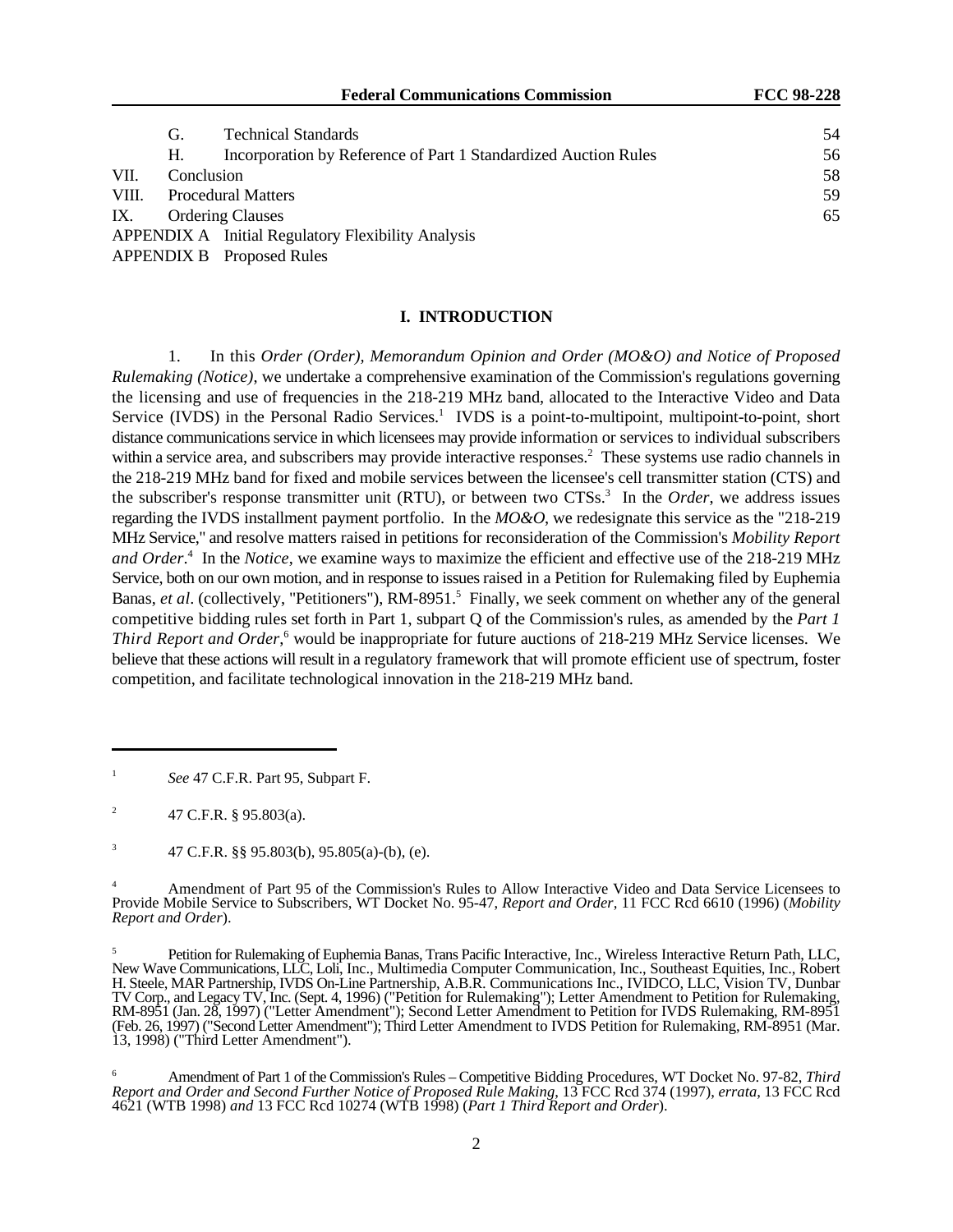# **II. EXECUTIVE SUMMARY**

2. As the agency charged with management of the non-government radio frequency spectrum, we continually seek to improve the efficiency of spectrum use, reduce the regulatory burden on spectrum users, encourage competition and provide services to the largest feasible number of users.<sup>7</sup> We believe our proposals herein help further these goals.<sup>8</sup>

3. The following is a synopsis of our principal decisions and major proposals:

# *Order*

- ! Pending resolution of the issues raised in the *Notice*, the Commission will not act on properly filed grace period requests from IVDS licensees, and the late payment fee and automatic cancellation provisions of Section 1.2110(f)(4) of the Commission's rules will not apply to such IVDS licensees, until such time as these grace period requests are addressed.
- The late payment fee and automatic cancellation provisions of Section  $1.2110(f)(4)$  of the Commission's rules are suspended during the pendency of the rulemaking initiated by the *Notice* for IVDS licensees that have remitted adequate installment payments as of March 16, 1998.

# *Memorandum Opinion and Order*

- Redesignates this service as the "218-219 MHz Service" to reflect the breadth of services evolving in this spectrum.
- ! Dismissesthe request that the Commission eliminate the 100 milliwatt power limitation on mobile RTU operation, in light of our request for comment on the issue in the *Notice*.
- Denies the request that the Commission expand the RTU duty cycle limitation to service areas at least ten miles outside the Grade B contour of a TV Channel 13 facility.
- ! Clarifies that CTS-to-CTS communications are subject to general interference protections.
- ! Clarifiesthat 218-219 MHz Service licensees may use the public switched network (PSN) or commercial mobile radio services (CMRS) facilities for internal system communications.
- ! Denies the request that the Commission undertake annual reviews of 218-219 MHz Service licensee system use.

*Notice of Proposed Rulemaking*

<sup>&</sup>lt;sup>7</sup> 47 U.S.C. § 332(a).

<sup>&</sup>lt;sup>8</sup> While our proposals are designed to foster service in the 218-219 MHz band, the Commission makes no representations or warranties about the use of this spectrum for particular services. An FCC auction represents an opportunity to become an FCC licensee in this service, subject to certain conditions and regulations, and does not constitute an endorsement by the FCC of any particular services, technologies or products, nor does an FCC license constitute a guarantee of business success. Applicants for an auction of FCC licenses should perform their individual due diligence before proceeding as they would with any new business venture.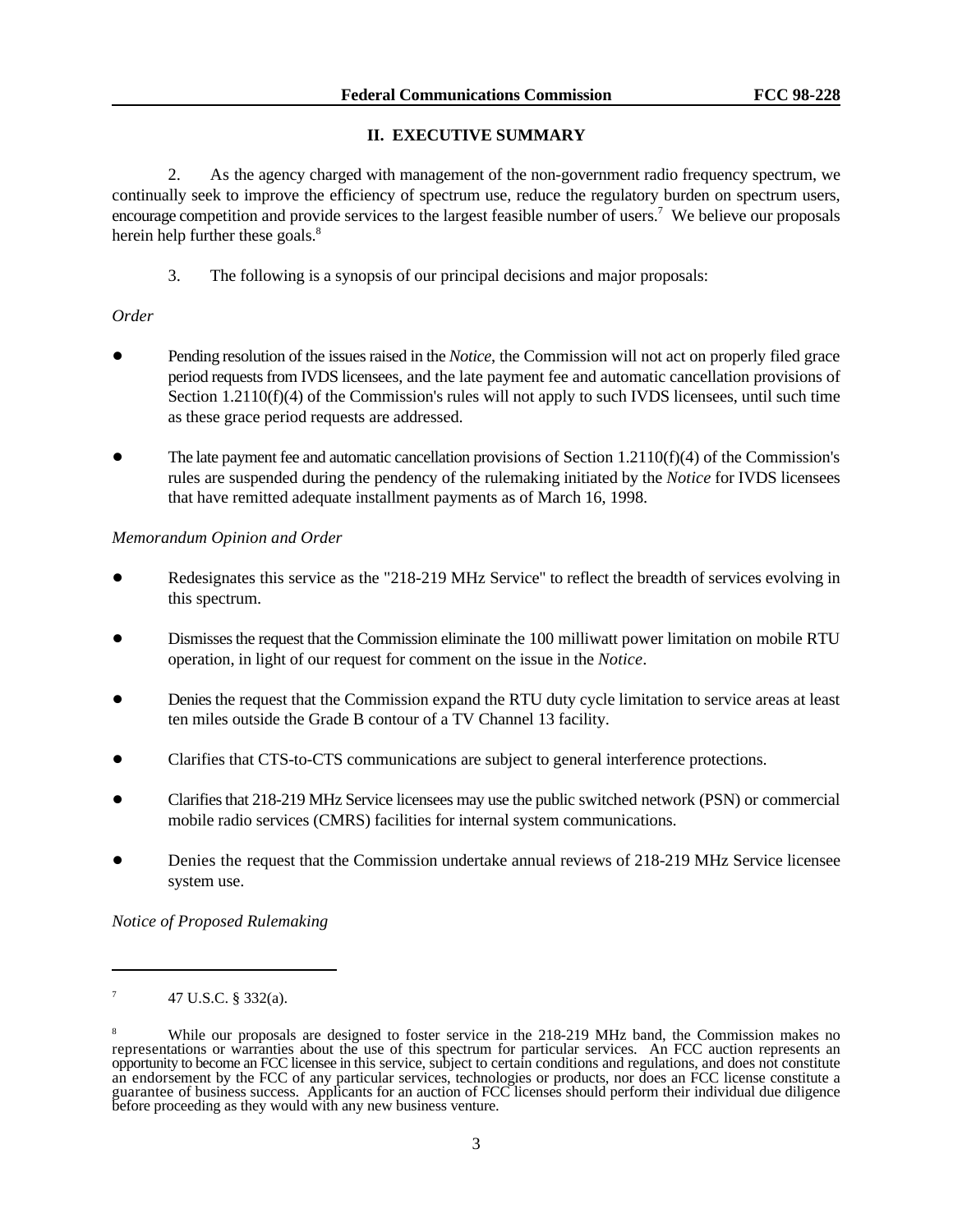- Revisits the regulatory status and permissible uses of licenses in the 218-219 MHz Service, and seeks comment on allowing licensees to provide both common carrier and private services.
- ! Proposes to extend the license term for stations licensed in the 218-219 MHz Service from five to ten years, which would result in a reamortization of installment plan principal and interest payments from three to eight years.
- ! Proposesto grant all properly filed 218-219 MHz Service licensee grace period requests pending as of the effective date of the proposed reamortization, and allow all non-defaulting licensees the option of retaining their licenses under reamortized payment obligations or returning their licenses to the Commission for reauction (*i.e.*, amnesty).
- ! Proposesto increase buildout flexibility for the 218-219 MHz Service by eliminating the three-year and five-year construction benchmarks currently required, seeks comment on allowing 218-219 MHz Service licensees to meet their build-out requirement through a "substantial service" showing, and seeks comment on how to apply the anti-trafficking rule to licenses granted pursuant to lotteries under the proposed construction benchmark scheme.
- Seeks comment on whether to allow the same entity to own or control both A and B licenses in a single market; what impact such a rule change would have on competition; and whether existing substitute services exist.
- ! Proposes that licensees should be permitted to partition and disaggregate their licenses, and seeks comment on what limits, if any, should be placed on a licensee's ability to partition its service area and disaggregate its spectrum.
- Seeks comment on several technical matters, including raising the 100 milliwatt restriction on mobile RTUs, changing or eliminating duty cycle requirements, and easing tower height and transmitter power ratio rules.
- Seeks comment on whether any of the general competitive bidding rules set forth in Part 1, subpart Q of the Commission's rules would be inappropriate for future auctions of 218-219 MHz Service licenses.

# **III. BACKGROUND**

4. IVDS was established in response to a petition for rulemaking filed by TV Answer, Inc. (TV Answer) (now known as EON Corporation (EON)), a company proposing a system that would provide interactivity capabilities to television viewers.<sup>9</sup> In the *1992 Allocation Report and Order*,<sup>10</sup> the Commission established a frequency allocation at 218-219 MHz for IVDS, allowing a 500 kilohertz frequency segment to two licensees in each of the 734 cellular-defined service areas (306 Metropolitan Statistical Areas (MSAs) and 428

Amendment of Parts 0, 1, 2 and 95 of the Commission's Rules to Provide for Interactive Video Data Services, GEN <sup>9</sup> Docket No. 91-2, *Notice of Proposed Rule Making*, 6 FCC Rcd 1368 (1991) (*Allocation Notice*).

Amendment of Parts 0, 1, 2 and 95 of the Commission's Rules to Provide Interactive Video and Data Services, GEN Docket No. 91-2, *Report and Order*, 7 FCC Rcd 1630, 1630-33 (1992) (*1992 Allocation Report and Order*), *on recon.*, *Memorandum Opinion and Order*, 7 FCC Rcd 4923 (1992), *further recon.*, *Second Memorandum Opinion and Order*, 8 FCC Rcd 2787 (1993).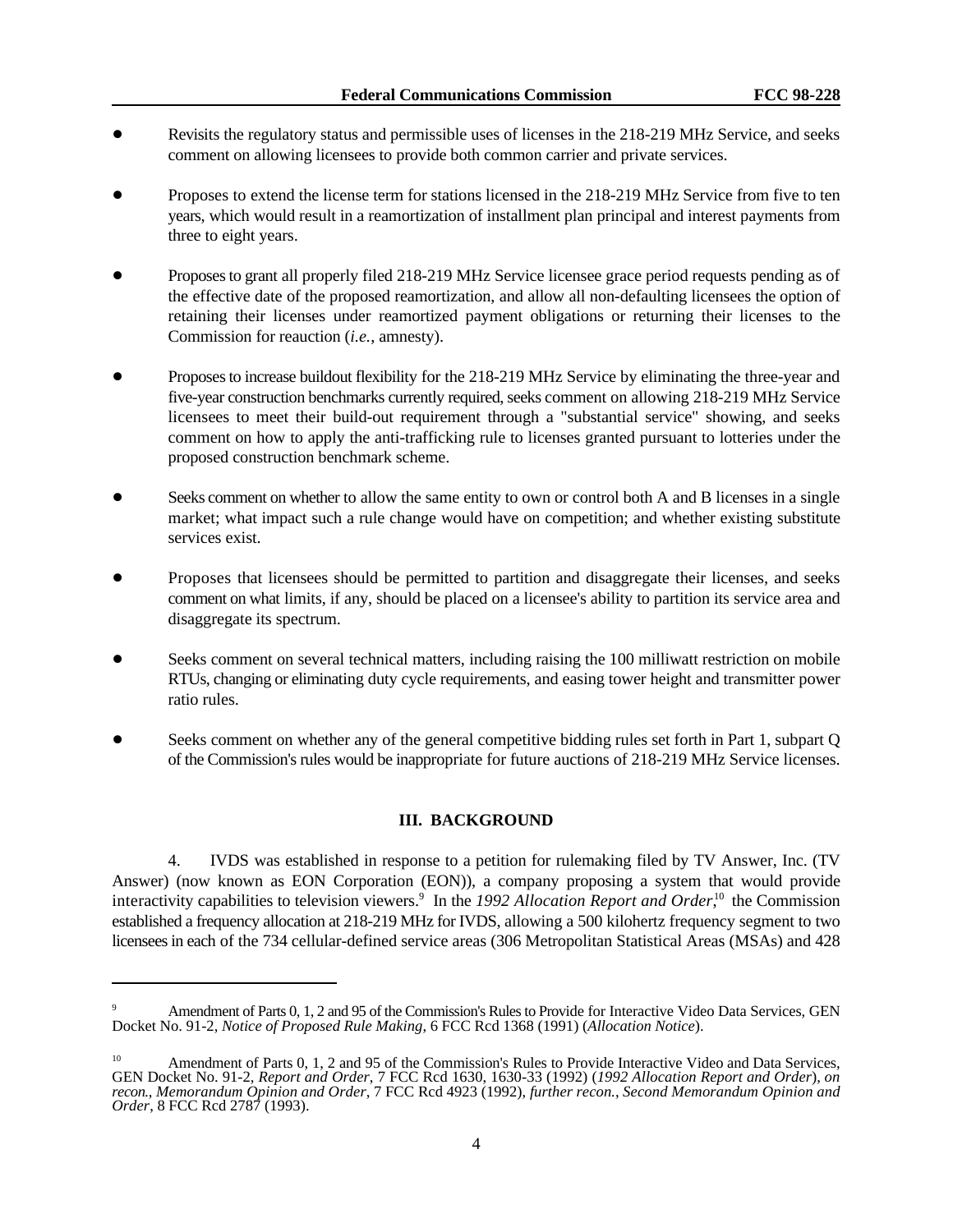Rural Service Areas (RSAs)).<sup>11</sup> When the Commission adopted the service rules governing IVDS in the 1992 *Allocation Report and Order*, it decided, *inter alia*, to regulate IVDS as a private radio service, and to establish licensing criteria such as a five-year license term, restrictions on ownership of both frequency segments in a given market, and construction benchmarks.<sup>12</sup> We designed technical requirements that would permit the spectrum allocation for IVDS as sought by TV Answer and reduce the potential for harmful interference to nearby operations, including reception of TV Channel 13 broadcasts in the 210-216 MHz band.<sup>13</sup> We later modified the IVDS construction benchmark scheme,<sup>14</sup> and, in our *Mobility Report and Order*, we authorized use of this spectrum to provide mobile as well as fixed operation.<sup>15</sup>

5. In the Omnibus Budget Reconciliation Act of 1993 (*1993 Budget Act*), Congress authorized the Commission to award licenses for certain spectrum-based services by competitive bidding (*i.e.*, auctions).<sup>16</sup> In the *Competitive Bidding Second Report and Order*, the Commission determined that IVDS licenses should be awarded through competitive bidding, and prescribed certain general rules and procedures to be used for all auctionable services.<sup>17</sup> In the *Competitive Bidding Fourth Report and Order*, we established specific auction procedures for IVDS, setting forth auction methodology and payment procedures,<sup>18</sup> and incorporating by reference many of the general rules and procedures set forth in the *Competitive Bidding Second Report and Order*, such as the installment payment and associated grace period rules.<sup>19</sup> In addition, the *Competitive Bidding Fourth Report and Order* established provisions such as installment payments to ensure that small businesses, rural telephone companies, and businesses owned by members of minority groups and women (collectively, "designated entities") are afforded a meaningful opportunity to participate in IVDS auctions.<sup>20</sup> More recently,

<sup>16</sup> Pub. L. No. 103-66, Title VI, § 6002(a), 107 Stat. 312, 387 (1993).

<sup>&</sup>lt;sup>11</sup> 1992 *Allocation Report and Order*, 7 FCC Rcd at 1630-33. The 218.0-218.5 MHz block is frequency segment A, and the 218.5-219.0 MHz block is frequency segment B. 47 C.F.R. § 95.853(a).

<sup>&</sup>lt;sup>12</sup> 1992 Allocation Report and Order, 7 FCC Rcd at 1637-41.

 $13$  *Id.* at 1633-37.

<sup>&</sup>lt;sup>14</sup> SeeAmendment of Part 95 of the Commission's Rules to Modify Construction Requirements for Interactive Video and Data Service (IVDS) Licenses, WT Docket No. 95-131, *Report and Order*, 11 FCC Rcd 2472 (1996) (eliminating the one-year construction benchmark) (*One-Year Construction Report and Order*).

<sup>&</sup>lt;sup>15</sup> Mobility Report and Order, 11 FCC Rcd 6610.

Implementation of Section 309(j) of the Communications Act – Competitive Bidding, PP Docket No. 93-253, 17 *Second Report and Order*, 9 FCC Rcd 2348 (1994) (*Competitive Bidding Second Report and Order*), *on recon.*, *Second Memorandum Opinion and Order*, 9 FCC Rcd 7245 (1994).

Implementation of Section 309(j) of the Communications Act – Competitive Bidding, PP Docket No. 93-253, 18 *Fourth Report and Order*, 9 FCC Rcd 2330 (1994) (*Competitive Bidding Fourth Report and Order*), *on recon.*, *Sixth Memorandum Opinion and Order and Further Notice of Proposed Rule Making*, 11 FCC Rcd 19341 (1996) (*Competitive Bidding Sixth MO&O/Further Notice*).

<sup>&</sup>lt;sup>19</sup> *See, e.g.*, 47 C.F.R. § 95.816(d)(3) (1994) (referencing 47 C.F.R. § 1.2110 (1994)).

*Competitive Bidding Fourth Report and Order*, 9 FCC Rcd 2336-40. The Commission offered two other 20 designated entity preferences in the IVDS auction: a tax certificate program, and bidding credits for businesses owned by minorities and/or women. *Id.* We eliminated the tax certificate program after Congress repealed our authorizing statute, 26 U.S.C. § 1071. *Competitive Bidding Sixth MO&O/Further Notice*, 11 FCC Rcd at 19360. We subsequently revised the eligibility for bidding credits to race- and gender-neutral criteria in light of the Supreme Court's decisions in *Adarand Constructors, Inc. v. Peña*, 515 U.S. 200 (1995) and *United States v. Virginia*, 518 U.S. 515 (1996). *See* Implementation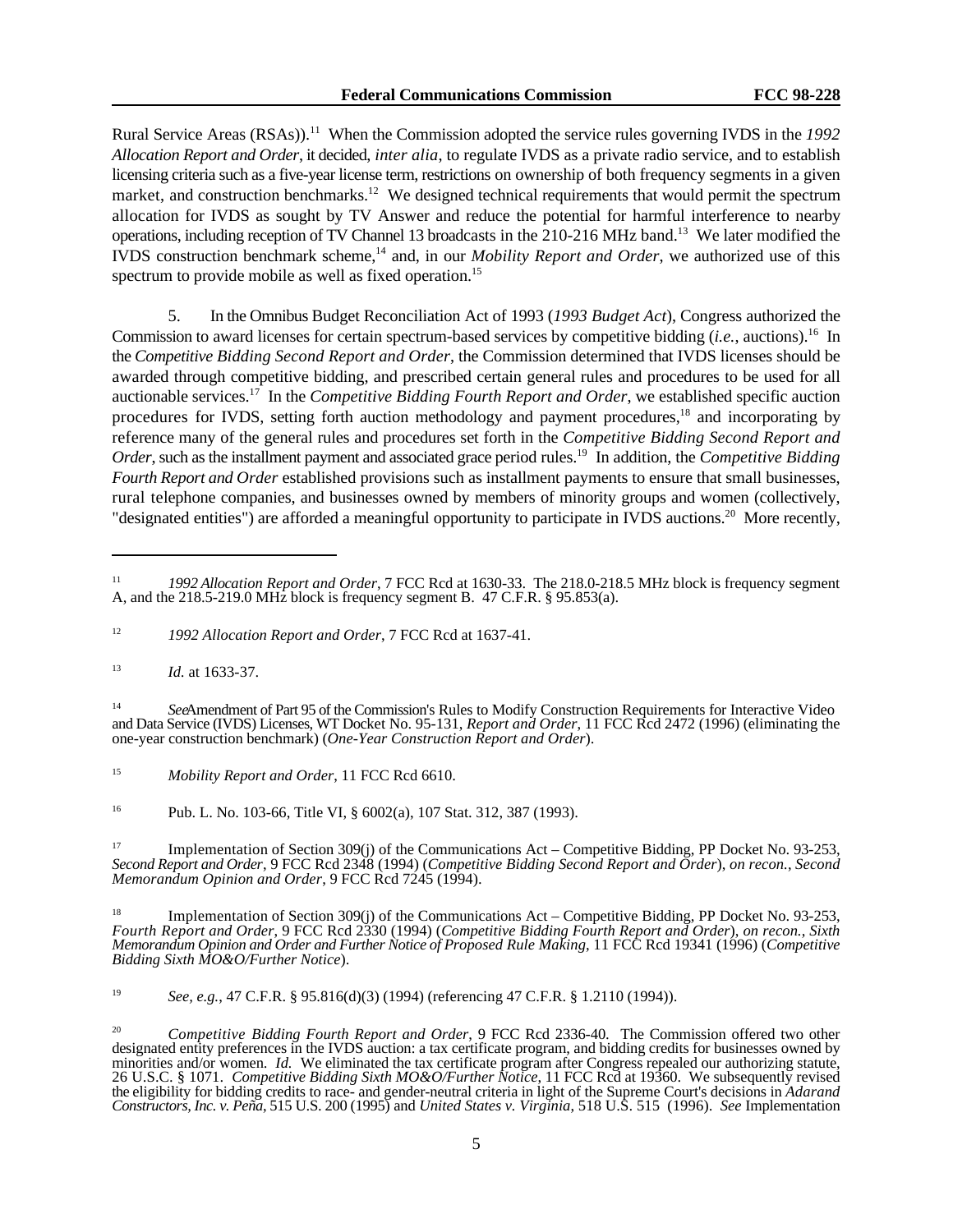in the *Part 1 Third Report and Order*, we streamlined the general competitive bidding procedures to provide a uniform set of Part 1 provisions to be applied to all auctionable services, including IVDS.<sup>21</sup> The new Part 1 license-related payment rules apply to existing IVDS licensees effective March 16, 1998.<sup>22</sup>

6. The first eighteen IVDS system licenses (two licenses in nine of the top ten MSAs) were awarded by lottery held September 15, 1993, and granted on March 28, 1994.<sup>23</sup> Subsequently, utilizing the procedures adopted in the *Competitive Bidding Fourth Report and Order*, we held the first auction for IVDS licenses on July 28 and 29, 1994, covering the remaining 594 MSA licenses.<sup>24</sup> On January 18, 1995 and February 28, 1995, the Commission conditionally granted licenses to the winning bidders, subject to the bidder meeting the terms of the auction rules, including down payment requirements.<sup>25</sup>

7. On September 4, 1996, Petitioners filed the Petition for Rulemaking, seeking a change in the IVDS license term from five to ten years, with a corresponding extension of installment payment amortization.<sup>26</sup> The Petition for Rulemaking was later amended with requests for regulatory relief on other issues such as construction benchmarks, ownership limitations, and technical restrictions.<sup>27</sup> During the pendency of the Petition for Rulemaking, the IVDS License Holders Committee, an ad-hoc coalition, informally contacted Commission staff with similar requests. $^{28}$  We received no comments in opposition to the Petition for Rulemaking.

8. On December 4, 1996, the Wireless Telecommunications Bureau ("Bureau") announced a February 18, 1997 start date for an auction of 981 IVDS licenses, consisting of the 856 RSA licenses, and 125 MSA

Public Notice, Interactive Video and Data Service Licenses Granted, Mimeo No. 42412 (released Mar. 30, 1994). The September 1993 IVDS lottery was permitted under the *1993 Budget Act* (passed Aug. 1993), the pertinent applications having been accepted for filing by the Commission prior to July 26, 1993. *1993 Budget Act* § 6002(e).

<sup>24</sup> Public Notice, Announcing High Bidders for 594 Interactive Video and Data Service (IVDS) Licenses, Mimeo No. 44160 (released Aug. 2, 1994), *erratum*, Public Notice, Mimeo No. 44265 (released Aug. 9, 1994).

<sup>25</sup> See News Release, Interactive Video and Data Service (IVDS) Applications to be Granted January 18, 1995, Mimeo No. 51403 (Dec. 29, 1994) (listing first group of grants); Public Notice, Interactive Video and Data Service (IVDS) Applications to be Granted February 28, 1995, 10 FCC Rcd 3388 (1995) (listing second group of grants).

of Section 309(j) of the Communications Act – Competitive Bidding, PP Docket No. 93-253, *Tenth Report and Order*, 11 FCC Rcd 19974, 19981-85 (1996), *recon. pending*.

<sup>&</sup>lt;sup>21</sup> See Part 1 Third Report and Order, 13 FCC Rcd 374.

<sup>&</sup>lt;sup>22</sup> *Idat* 385. Summary of the *Part 1 Third Report and Order* appeared in the Federal Register on January 15, 1998, *see* 63 Fed. Reg. 2315, so the revised license-related payment terms took effect on March 16, 1998 (*i.e.*, 60 days after publication of the rule in the Federal Register).

<sup>&</sup>lt;sup>26</sup> The Commission designated the Petition for Rulemaking as RM-8951. *See* Public Notice, Report No. 2166 (Nov. 22, 1996) (setting comment date of Dec. 23, 1996). Comments in support of the Petition for Rulemaking were timely filed by ITV, Inc. and IVDS Affiliates, LC (ITV/IALC), In-Sync Interactive Corporation (In-Sync), and Progressive Communications, Inc. (Progressive).

<sup>&</sup>lt;sup>27</sup> See Letter Amendment; Second Letter Amendment; and Third Letter Amendment.

*See, e.g.*, Letter from Michele C. Farquhar, Chief, Wireless Telecommunications Bureau to Donald F. Lounibos, <sup>28</sup> IVDS License Holders Committee (Jan. 8, 1997) (responding to issues raised by the Committee at a meeting held with Commission staff on November 13, 1996, and in a follow-up electronic mail correspondence).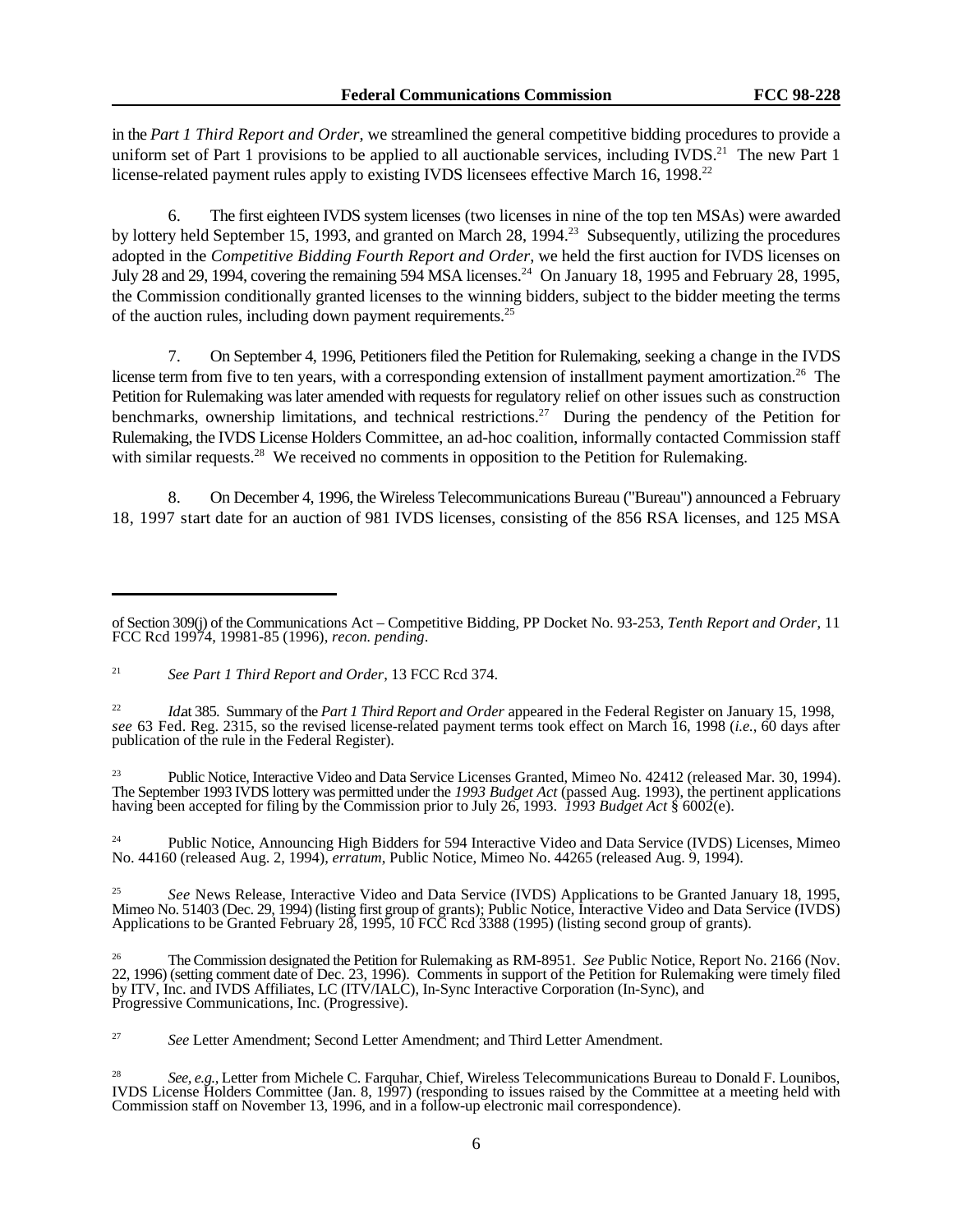licenses being reauctioned because the first auction winners were found in default.<sup>29</sup> Then, on January 29, 1997, the Bureau announced postponement of the IVDS auction, "to give the Commission an opportunity to consider [the] Petition for Rulemaking and numerous informal requests of potential bidders and license holders seeking to obtain additional flexibility for the service."<sup>30</sup>

# **IV. ORDER**

9. *Background.* In authorizing the use of auctions to award licenses, Congress directed the Commission to ensure that designated entities are given the opportunity to participate in the provision of spectrum-based services.<sup>31</sup> In accordance with this statutory mandate, the Commission's competitive bidding rules for the first auction of IVDS licenses allowed winning bidders that qualified as small businesses to pay 20 percent of their net bid price(s) as a down payment and the remaining 80 percent in installments over the five-year term of the license(s), with interest only paid for the first two years, and interest and principal payments amortized over the remaining three years.<sup>32</sup> The first interest payment, due March 31, 1995, was deferred to June 30, 1995 pursuant to administrative action by the Office of Managing Director.<sup>33</sup> The Bureau further stayed the date for making the initial interest payment pending Commission resolution of licensees' substantive requests related to the payment requirements.  $34$  The stay was lifted on January 5, 1996, with licensees required to make the interest payments back-due from March 31, 1995 and June 30, 1995.<sup>35</sup> Although the interest payments due September 30, 1995 and December 31, 1995 remained uncollected (hereinafter, the "Suspension Interest"), we denied requests to "set-back" the payment schedule.<sup>36</sup> Therefore, the first installment payment consisting of principal and interest was due March 31, 1997.

10. Pursuant to the installment payment rules in effect for payments due prior to March 16, 1998,  $37$ any licensee whose installment payment is more than 90 days past due is in default, unless a "grace period"

<sup>32</sup> 47 C.F.R. § 95.816(d)(3) (1994) (incorporating by reference 47 C.F.R. § 1.2110 (1994)).

<sup>33</sup> Public Notice, Quarterly Installment Payments for IVDS "Auction" Licensees to Begin June 30, 1995, Mimeo No. 53031 (released Mar. 29, 1995).

<sup>34</sup> Interactive Video and Data Service (IVDS) Licensees, Request for Stay to Postpone Commencement of Installment Payment Program, *Order*, 11 FCC Rcd 3031 (WTB 1995).

<sup>36</sup> *IVDS Omnibus Order*, 11 FCC Rcd at 1285.

 $^{29}$  Public Notice, Auction of Interactive Video and Data Service (IVDS) – Auction Notice and Filing Requirements for 981 IVDS Licenses Scheduled for February 18, 1997, 11 FCC Rcd 20950 (1996).

<sup>&</sup>lt;sup>30</sup> Public Notice, Wireless Telecommunications Bureau Postpones February 18, 1997 Auction Date for 981 Interactive Video and Data Service (IVDS) Licenses, 12 FCC Rcd 1389 (1997).

<sup>&</sup>lt;sup>31</sup> *See* 47 U.S.C. § 309(j)(4)(D).

*See*Interactive Video and Data Service (IVDS) Licensees, Various Requests by Auction Winners, *Order*, 11 FCC <sup>35</sup> Rcd 1282, 1284 n.23 (1995) (*IVDS Omnibus Order*); Letter from Regina W. Dorsey, Chief, Billings and Collections Branch, Financial Operations Division, OMD to IVDS Licensees (Mar. 29, 1996); Interactive Video and Data Service (IVDS) Licenses – Request for Stay, *Order*, 12 FCC Rcd 13129 (1996).

As explained at footnote 22, *supra*, March 16, 1998 is the effective date of the grace period rule, as revised by the *Part 1 Third Report and Order*.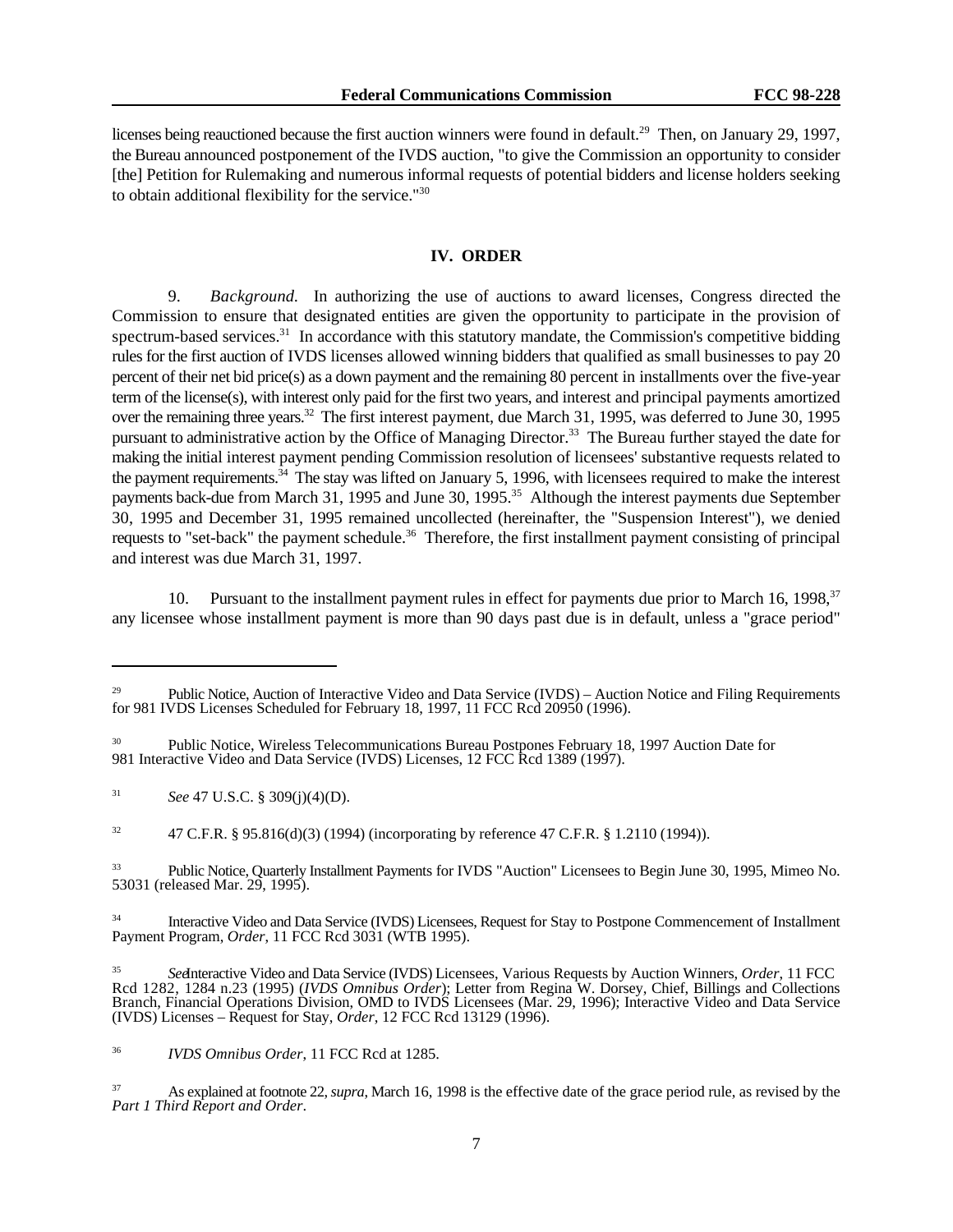request is filed prior to the default date.<sup>38</sup> Specifically, in anticipation of default on one or more installment payments, a licensee could request that the Commission grant a three- to six- month grace period during which no installment payments need be made.<sup>39</sup> The licensee would not be declared in default during the pendency of such request. If the Commission (or the Bureau upon delegated authority) grants the request, the licensee would not be considered in default during the grace period, and the interest that accrues while no payments are made is amortized by adding it to the other interest payments over the remaining term of the license.<sup>40</sup> Upon expiration of any grace period without successful resumption of payment, or upon default with no such request submitted, the license is cancelled automatically.<sup>41</sup>

11. In the *Part 1 Third Report and Order*, we modified the grace period provisions as applied to all existing licensees who are currently paying for their licenses in installments.<sup>42</sup> Thus, beginning with installment payments due on or after March 16, 1998, a licensee that does not make payment on an installment obligation when due will automatically have an additional 90 days in which to submit its required payment without being considered delinquent, but will be assessed a late payment fee equal to five percent of the amount of the past due payment.<sup>43</sup> If the licensee fails to make the required payment within the first 90-day period, the licensee automatically will be provided a subsequent 90 days in which to submit its required payment without being considered delinquent, this time subject to a second, additional late payment fee equal to ten percent of the amount of the past due payment.<sup>44</sup> The licensee is not required to submit a filing to take advantage of these provisions. A licensee who fails to make payment within 180 days after an installment payment due date sufficient to pay all past-due late payment fees, interest, and principal, will be deemed to have failed to make full payment of its obligation and the license shall automatically cancel without further Commission action.<sup>45</sup> The late payment fee and automatic cancellation provisions described above do not apply to licensees with properly filed grace period requests until such time as the Commission (or the Bureau upon delegated authority) addresses these grace period requests.46

*Id.* <sup>40</sup>

<sup>47</sup> C.F.R. § 1.2110(e)(4) (1994). *See also* Public Notice, Reminder to Licensees with Installment Payment Plans: <sup>38</sup> Availability of Grace Periods, 12 FCC Rcd 7971 (1997); Public Notice, Wireless Telecommunications Bureau Staff Clarifies "Grace Period" Rule for IVDS "Auction" Licensees Paying by Installment Payments, 10 FCC Rcd 10724 (1995).

<sup>&</sup>lt;sup>39</sup> 47 C.F.R. § 1.2110(e)(4)(ii) (1994). In considering whether to grant a request for a grace period, the Commission (or the Bureau upon delegated authority) may consider, among other things, the licensee's payment history, including whether the licensee has defaulted before; how far into the license term the default occurs; the reasons for default; whether the licensee has met construction build-out requirements; the licensee's financial condition; and whether the licensee is seeking a buyer under an authorized distress sale policy. *Id.*

<sup>41 47</sup> C.F.R. § 1.2110(e)(4)(iii) (1994).

<sup>&</sup>lt;sup>42</sup> Part 1 Third Report and Order, 13 FCC Rcd at 436.

<sup>&</sup>lt;sup>43</sup> *Id.* (codified at 47 C.F.R. § 1.2110(f)(4)(i)).

<sup>&</sup>lt;sup>44</sup> *Id.* (codified at 47 C.F.R. § 1.2110(f)(4)(ii)).

<sup>&</sup>lt;sup>45</sup> *Id.* at 438 (codified at 47 C.F.R. § 1.2110(f)(4)(iii)).

<sup>&</sup>quot;We further clarify that such licensees are not deemed to be in default on these licenses until such time as the 46 Bureau issues a decision on these grace period requests." *Part 1 Third Report and Order*, 13 FCC Rcd at 442.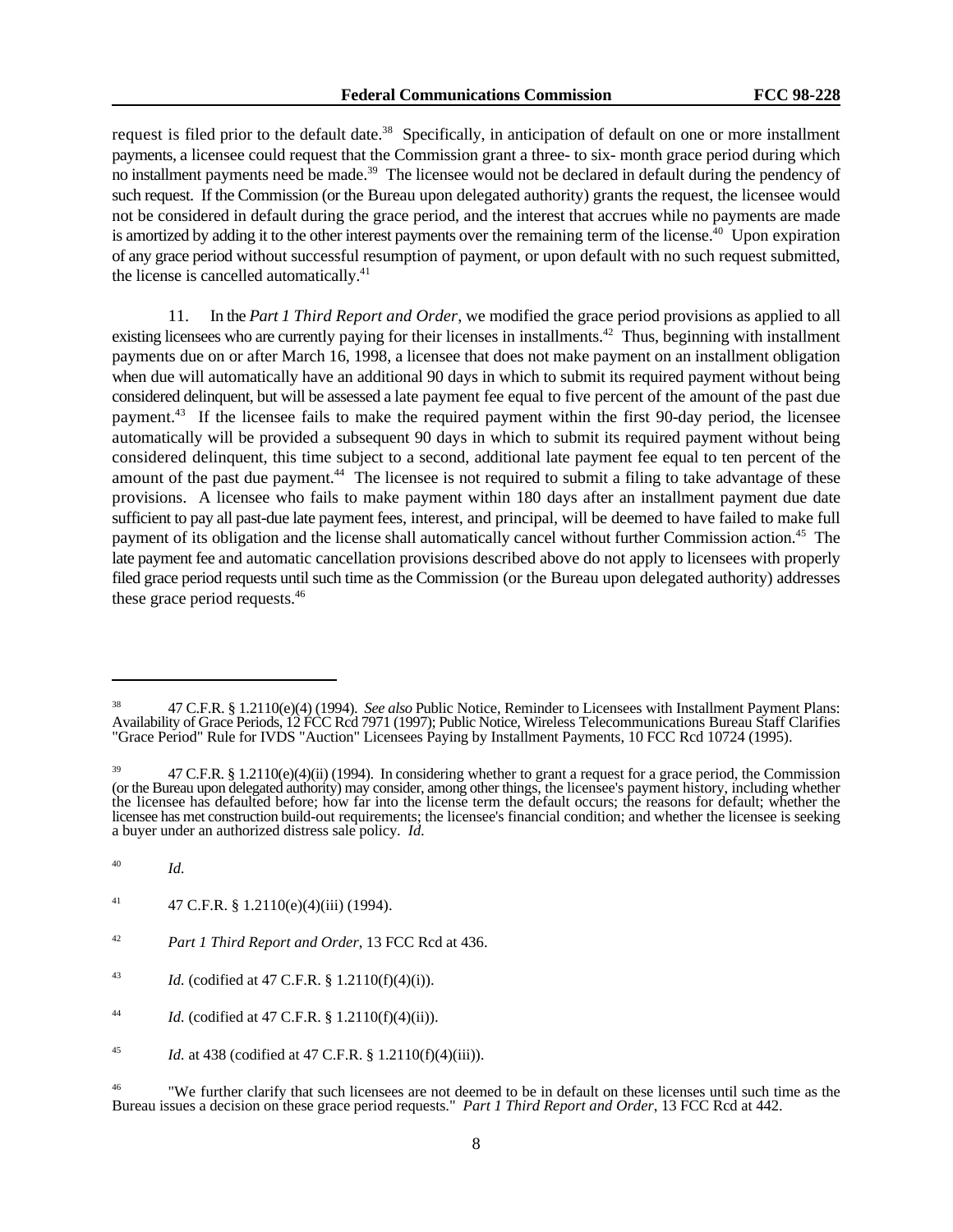12. *Discussion.* As of March 16, 1998, the effective date of the revised grace period rule, the IVDS installment payment portfolio consisted of licensees that have remitted their requisite installment payments, licensees that have not remitted their requisite installment payments but have properly filed grace period requests under the former installment payment rules, and licensees that have not remitted their requisite installment payments and do not have grace period requests on file in conformance with the former rules. Petitioners request that the Commission forego acting on the pending grace period requests and not apply the revised installment payment rules to IVDS licensees until resolution of the proposals set forth in the *Notice* below in an initial Report and Order. $47$  In that regard, Petitioners seek a waiver of the late payment fee and automatic cancellation provisions of the revised grace period rule for IVDS licensees until the Commission issues an initial order in this rulemaking.<sup>48</sup> In addition, the Commission has before it several requests from IVDS licensees for broader relief associated with the installment payment program.<sup>49</sup> Some licensees seek more modest relief, generally associated with the pendency of this rulemaking.<sup>50</sup> Other licensees request various types of payment deferral and/or restructuring. $51$ 

13. We believe that widespread cancellation of IVDS licenses through operation of the late payment fee and automatic cancellation provisions of the revised grace period rule would be inconsistent with many of the proposals made in the *Notice* below. Therefore, we will grant Petitioners' request to the extent that the Commission will not act on grace period requests until the rulemaking is resolved. Since the late payment fee and automatic cancellation provisions of the revised grace period rule do not apply to licensees with properly filed grace period requests until such time as those grace period requests are addressed,<sup>52</sup> there is no reason to grant a service-wide waiver of those provisions as Petitioners request. We also believe that IVDS licensees that have remitted adequate installment payments as of March 16, 1998, and thus did not have grace period requests on file when the revised rules took effect, should not be penalized through the operation of the late payment fee and

<sup>50</sup> SeeCraven/Coran Request (requesting suspension of all IVDS installment payments during the pendency of the rulemaking; also requests modification of IVDS installment payment obligations from a quarterly to annual payment schedule); Moline Letter (supporting the Craven/Coran Request).

*See*Third Letter Amendment (attaching Letter of Cyberforce L.L.C. to Magalie Roman Salas, Secretary, Federal <sup>47</sup> Communications Commission at 3 (Feb. 26, 1998)); *see also* Letter of J. Jeffrey Craven to Jerome Fowlkes, Deputy Chief, Auctions and Industry Analysis Division, Wireless Telecommunications Bureau at 2 (Feb. 11, 1997).

<sup>&</sup>lt;sup>48</sup> See Third Letter Amendment at 1.

*See* Petition for Special and Extraordinary Relief of MKS Interactive, Inc. (Mar. 12, 1996) ("MKS Petition"); 49 Request for Modification of Interactive Video & Data Service ("IVDS") Installment Payment Obligations from a Quarterly to Annual Payment Schedule of J. Jeffrey Craven and Stephen E. Coran (Apr. 3, 1997) ("Craven/Coran Request"); Request for Continuance of Interest-Only Payments of Cyberforce, LLC (June 17, 1997) ("Cyberforce Request"); Letter in Support of Request for Modification of Interactive Video & Data Service ("IVDS") Installment Payment Obligations from a Quarterly to Annual Payment Schedule, from Denise B. Moline, P.C. (June 20, 1997) ("Moline Letter"); Letter Request of IVDS Interactive Acquisition Partners (June 27, 1997) ("IIAP Letter"); Application for Restructured Payment Schedule of S. Blair Elliott (July 1, 1997) ("Elliott Application"); Formal Proposal for Work-Out of Loli, Inc. (Mar. 6, 1998) ("Loli Proposal") (collectively, "Miscellaneous Payment Relief Requests").

*See* MKS Petition at 4-5 (seeks suspension of all payments due under the IVDS installment payment plan until 51 IVDS licenses are commercially viable); Cyberforce Request at 1 (requesting interest-only payments to remain in effect until (a) the arrival of technology that will enable IVDS licensees to develop a bankable business plan for the construction and operation of the license; or (b) the operation of at least 1 nationwide network of IVDS licensees for a period of 6 months); IIAP Letter at 2 (requesting a general postponement of all IVDS principal payments for a minimum of two years, or until such time that a bank could refinance the installment debt); Elliott Application at 2 (seeking extension of installment payment terms from five to ten years, with interest only during the first five years and principal plus interest over the remaining five years); Loli Proposal at 3-4 (requesting a reduction in principal).

<sup>&</sup>lt;sup>52</sup> *See supra* footnote 46 and accompanying text.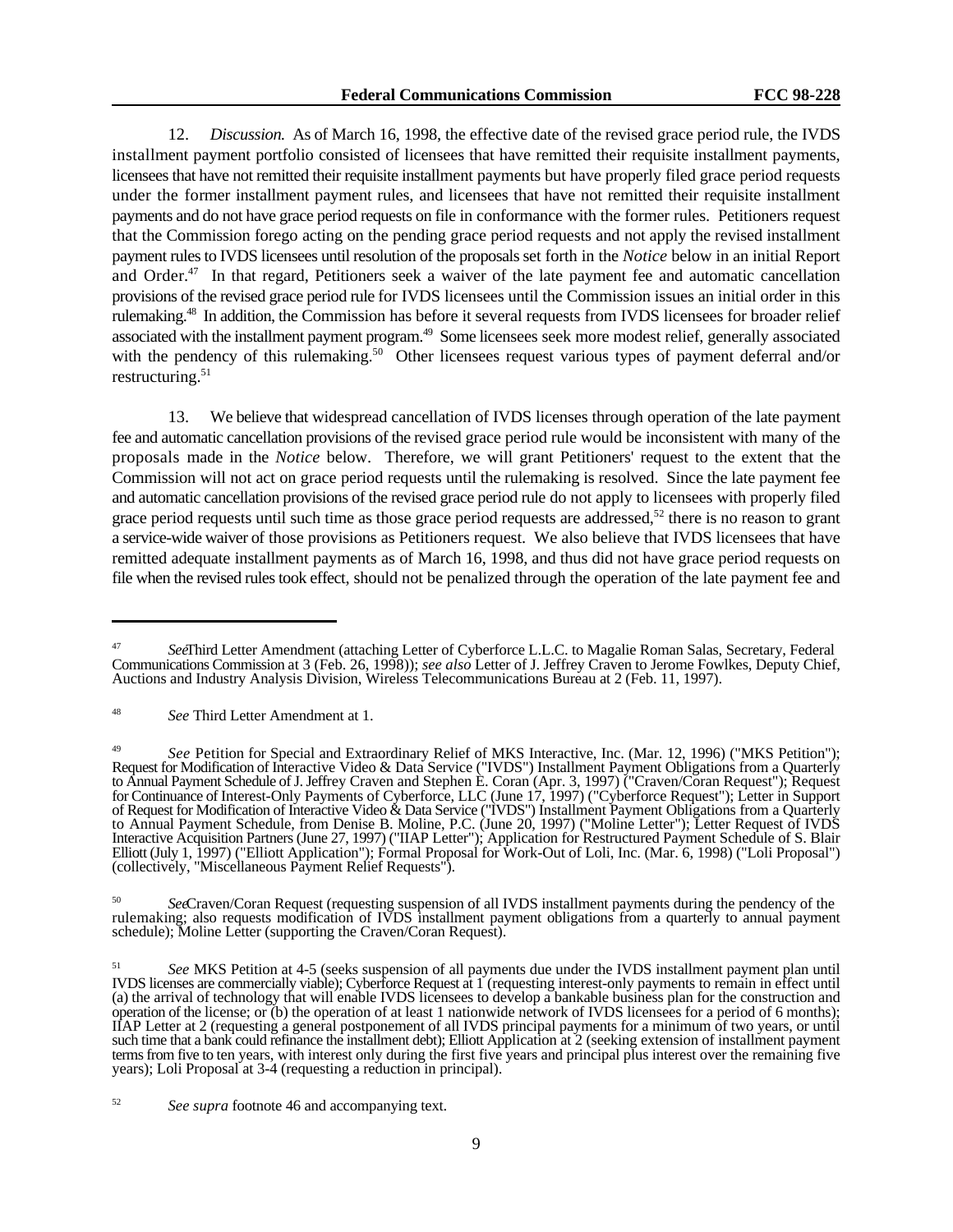automatic cancellation provisions of the revised grace period rule, insofar as the Commission will need time to evaluate the issues set forth in the *Notice*. Therefore, for those licensees, we suspend the operation of the late payment fee and automatic cancellation provisions of the revised grace period rule during the pendency of this rulemaking. In sum, the Commission will not assess late payment fees or cancel any IVDS license for which a properly filed grace period request is pending, or for which adequate installment payments were made as of March 16, 1998, until resolution of the issues raised in the *Notice* in an initial Report and Order. Licensees that have been delinquent in payment without properly filed grace period requests are in default of their payment obligations and will be notified by the Bureau regarding debt collection procedures.

14. All other requests for payment deferral or restructuring that are inconsistent with this *Order*, including those contained in the Miscellaneous Payment Relief Requests, are hereby denied. We conclude that the options presented in the *Notice* offer the most appropriate and fair method of resolving IVDS financial concerns, and we are reluctant to adopt any solutions that will only postpone these payment difficulties and further prolong uncertainty.<sup>53</sup> In that regard, we remind licensees that there is no suspension of the requirement to make quarterly payments under our installment payment rules, irrespective of our actions today, and that we will strictly enforce the late payment fee and automatic cancellation provisions of the revised grace period rule beginning with the first payment due upon sunset of the waiver.

### **V. MEMORANDUM OPINION AND ORDER**

15. On May 16, 1996, the Commission adopted the *Mobility Report and Order*, in which we amended our rules to authorize mobile in addition to fixed operation for IVDS RTUs operated with an effective radiated power (ERP) of 100 milliwatts or less.<sup>54</sup> We decided that the output power of these mobile RTUs could be measured in terms of "mean power" rather than "peak power,"<sup>55</sup> and we eliminated the requirement that such units utilize automatic power controls.<sup>56</sup> In addition, we eliminated the IVDS duty cycle requirement for RTU operations outside of TV Channel 13 predicted Grade B contours.<sup>57</sup> Finally, we permitted direct CTS-to-CTS communications on a primary basis, enabling licensees to transmit point-to-point communications between fixed

*Accord* Amendment of the Commission's Rules Regarding Installment Payment Financing For Personal 53 Communications Services (PCS) Licensees, WT Docket No. 97-82, *Second Report and Order and Further Notice of Proposed Rule Making*, 12 FCC Rcd 16436, 16446 (1997) (*C Block Second Report and Order*).

<sup>&</sup>lt;sup>54</sup> Mobility Report and Order, 11 FCC Rcd at 6613, 6617.

<sup>&</sup>lt;sup>55</sup> The terms "mean power" and "peak power" (referred to as "peak envelope power") are defined at 47 C.F.R. § 2.1(c). Limited to a maximum of 100 milliwatts peak power output, a mobile RTU is precluded from transmitting more than 100 milliwatts. With a 100 milliwatt mean power output limit, however, the output power is limited to 100 milliwatts only over a time interval, thereby permitting the RTU output power at some points during the time interval (the modulation peaks) to exceed 100 milliwatts.

*Mobility Report and Order*, 11 FCC Rcd at 6621. Automatic power control capability, included in the RTU 56 circuitry, automatically adjusts the RTU power output to the minimum amount necessary for communication between the CTS and the RTU. This capability minimizes the possibility of an RTU causing interference to a television broadcast receiver. We implemented the automatic power control requirement for all RTUs in the *1992 Allocation Report and Order*, 7 FCC Rcd at 1635, 1648.

*Mobility Report and Order*, 11 FCC Rcd at 6618-19. A transmitter "duty cycle" is a limit to the amount of time a transmitter can transmit during a specific time frame, which, in IVDS, minimizes the potential for interference to reception of TV Channel 13.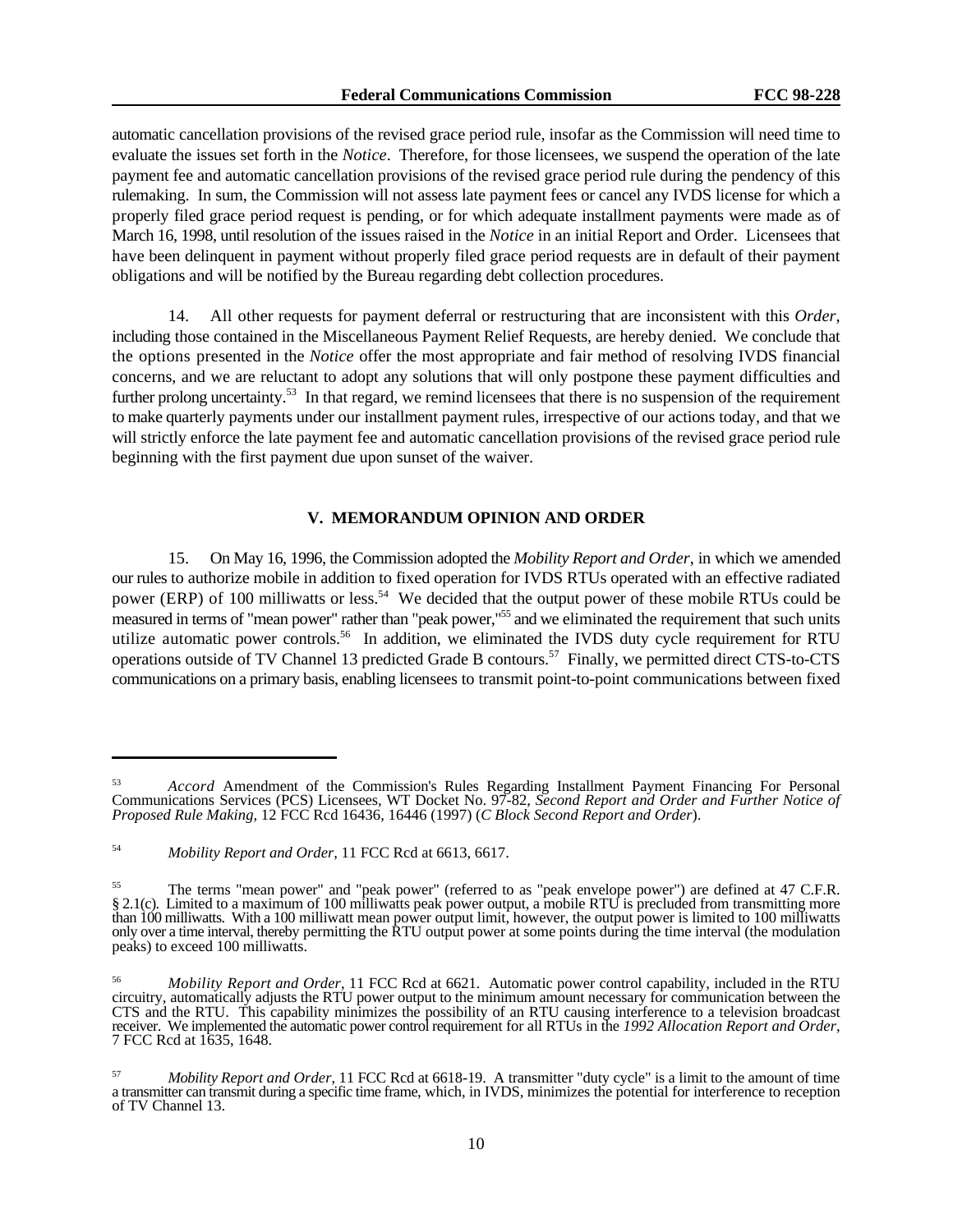points within their systems.<sup>58</sup> We found that these amendments would provide additional flexibility for licensees to meet the communications needs of the public, which the record indicated may include commercial data distribution and inventory monitoring services, without increasing the likelihood of interference.<sup>59</sup> Timely petitions for reconsideration of the *Mobility Report and Order* were filed by Euphemia Banas, *et al.* (Banas) and the National Association of Broadcasters (NAB); and ITV/IALC timely filed a Request for Clarification.<sup>60</sup> We address these filings below.

#### **A. Service Designation**

16. As a threshold matter, given the regulatory flexibility provided to 218-219 MHz band licensees in the *Mobility Report and Order*, we believe the service designation "Interactive Video and Data Service" no longer describes the breadth of different services evolving in the 218-219 MHz band. In addition to radio-based interactive television services,<sup>61</sup> the Commission has noted a myriad of services that licensees can offer, including "commercial data applications such as transmission of database information to point-of-sale terminals, home banking or downloading of data to personal computers, VCRs, or other consumer electronic products."<sup>62</sup> We are also aware of other uses of this spectrum, including two-way telemetry services such as remote meter reading and energy management operations,<sup>63</sup> inventory monitoring services,<sup>64</sup> a link between automatic teller machines (ATMs) and a bank's central computer,<sup>65</sup> alarm security functions,  $66$  cable television theft deterrence,  $67$  and stock transaction or quotation services.<sup>68</sup> Indeed, this list of applications is not exhaustive. Therefore, on our own motion, we redesignate this service as the "218-219 MHz Service," to eliminate any confusion regarding the

<sup>61</sup> See, e.g., *Allocation Notice*, 6 FCC Rcd at 1368.

Amendment of Part 95 of the Commission's Rules to Allow Interactive Video and Data Service Licensees to 62 Provide Mobile Service to Subscribers, WT Docket No. 95-47, *Notice of Proposed Rule Making*, 10 FCC Rcd 4981, 4981 n.2 (1995).

*Id.* at 6621.

 $Id.$  at 6611.

Petition for Reconsideration of Banas (filed July 25, 1996); Petition for Partial Reconsideration of NAB (filed July 25, 1996); Request for Clarification of ITV/IALC (filed July 1, 1996). *See* Public Notice, Report No. 2150, 61 Fed. Reg. 46807 (Sept. 5, 1996) (setting comment date of Sept. 20, 1996 and reply comment date of Sept. 30, 1996). Comments were timely filed by Concepts To Operations, Inc. (CTO), EON, Radio Telecom & Technology Inc. (RTT), NAB, and ITV/IALC. Reply Comments were timely filed by EON and NAB. Any filings in response to our resolution of these petitions should be filed under the new docket number.

<sup>&</sup>lt;sup>63</sup> See 1992 Allocation Report and Order, 7 FCC Rcd at 1638 n.83.

*See One-Year Construction Report and Order*, 11 FCC Rcd at 2472. <sup>64</sup>

<sup>&</sup>lt;sup>65</sup> SeeKingdon R. Hughes, Request for Waiver of Section 95.863 of the Commission's Rules, *Order*, 10 FCC Rcd 8642 (WTB 1995).

<sup>&</sup>lt;sup>66</sup> See Petition for Rulemaking at 2.

*See* In-Sync Comments at 2. <sup>67</sup>

<sup>&</sup>lt;sup>68</sup> Mobility Report and Order, 11 FCC Rcd at 6614.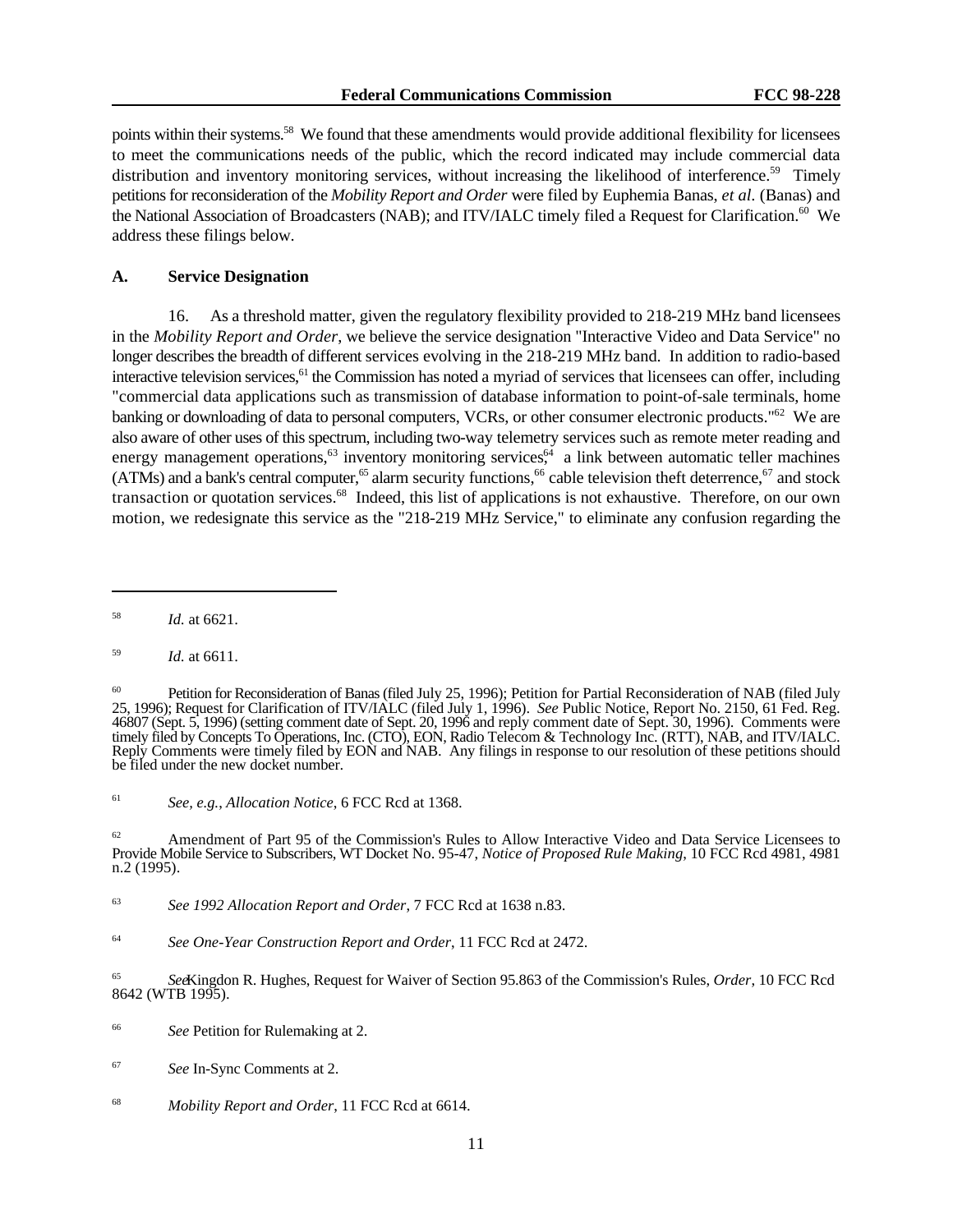service's existing capabilities.<sup>69</sup> This change in nomenclature is procedural in nature under the Administrative Procedure Act, and consequently, the requirement of notice and comment rulemaking does not apply.<sup>70</sup>

#### **B. Operation of Mobile RTUs**

17. *Background.* As we stated in the *Mobility Report and Order*, by definition, mobility makes it more likely that an RTU will transiently operate in areas where interference may result.<sup>71</sup> We therefore recognized that allowing unrestricted mobile operations may promote flexibility within the service, but it also increases the interference potential with respect to the operation of licensees in other services.<sup>72</sup>

18. *Discussion.* Banas requests that the Commission eliminate the 100 milliwatt ERP limitation on mobile RTU transmission, and instead, require the incorporation of automatic power control capability in mobile RTUs.<sup>73</sup> In support of its request, Banas states that: (1) our limitation on mobile RTU power is unreasonable compared to our treatment of fixed RTUs or CTSs, which operate at a much higher ERP without causing interference;<sup>74</sup> (2) the limitation raises the cost and amount of time necessary to construct a network;<sup>75</sup> and (3) other interference protection rules ensure that 218-219 MHz Service stations do not cause interference to other radio services.<sup>76</sup> ITV/IALC supports Banas' request,<sup>77</sup> while NAB opposes it.<sup>78</sup> In addition, NAB objects to measuring RTU and CTS output power in terms of mean power rather than peak power.<sup>79</sup> As ITV/IALC point out, NAB appears to assume that the Commission changed the power limit measurements for all RTUs and CTSs to mean power.<sup>80</sup> We reiterate that mean power measurement currently only applies to *mobile* RTUs, and we will address NAB's objection solely in that context. EON opposes NAB's request,<sup>81</sup> as does CTO, who states that if the Commission returns to peak power measurement for mobile RTUs, mobile RTUs should be allowed to

 $\frac{72}{ld}$ .

<sup>77</sup> ITV/IALC Comments at 2-3.

 $^{69}$  The 218-219 MHz band is allocated on a primary basis to the IVDS operations. 47 C.F.R. § 2.106 Footnote US317. Licensees are also assigned to these frequencies on a secondary basis pursuant to 47 C.F.R. § 90.259. Irrespective of our redesignation of "IVDS" to the "218-219 MHz Service," any current or future rules promulgated at 47 C.F.R. Part 95, Subpart F, apply only to those entities licensed to use the 218-219 MHz band on a primary basis.

*See* 5 U.S.C. § 553(b)(A). <sup>70</sup>

<sup>&</sup>lt;sup>71</sup> Mobility Report and Order, 11 FCC Rcd at 6617.

<sup>&</sup>lt;sup>73</sup> Banas Petition for Reconsideration at 3-7.

 $Id.$  at 3-4.

 $Id.$  at 5-6.

*Id.* at 6-7 (referencing Section 95.861 of the Commission's Rules, discussed at Section V.D.1., *infra*). <sup>76</sup>

<sup>&</sup>lt;sup>78</sup> NAB Comments at 3-6.

<sup>&</sup>lt;sup>79</sup> NAB Petition for Partial Reconsideration at 3-6.

<sup>&</sup>lt;sup>80</sup> ITV/IALC Comments at 5.

 $81$  EON Comments at 3.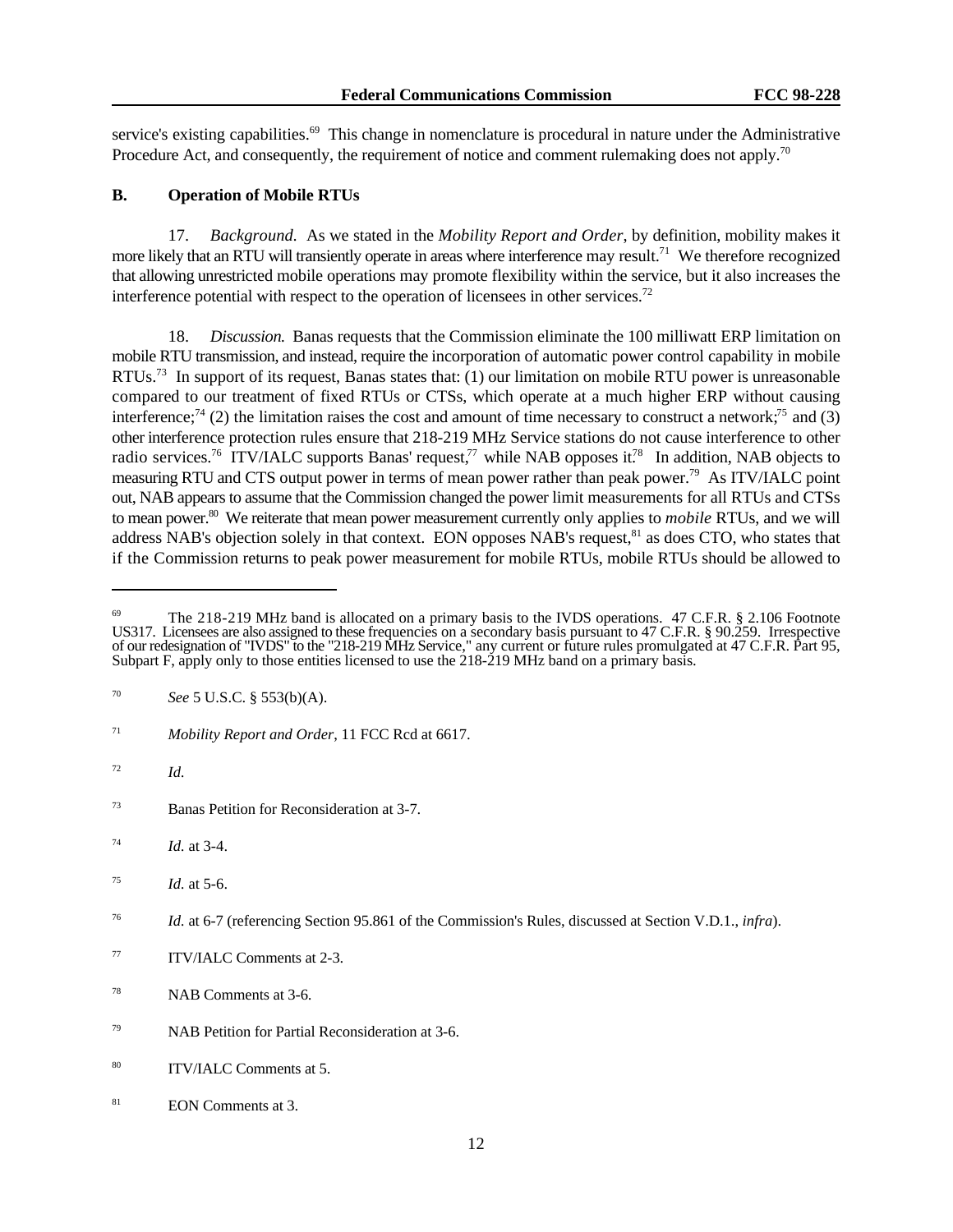transmit at the same peak power as fixed RTUs  $(i.e., 20$  watts).<sup>82</sup> RTT similarly suggests that the Commission allow mobile RTUs to transmit at either mean power of 100 milliwatts or peak power of 20 watts, whichever is less based on the licensee's particular operation.<sup>83</sup> In reply, NAB states that it would support this hybrid approach.<sup>84</sup>

19. We find Banas' claim that the 100 milliwatt power limit raises the cost and amount of time necessary to construct a network as unpersuasive because 218-219 MHz Service licensees are not required to provide service to mobile RTUs -- it is merely one type of service licensees may provide. Moreover, we expect that licensees will factor additional cost considerations into their decision making process concerning what services to provide their subscribers and how much to charge for them. We also disagree with NAB's request to measure output in terms of peak power rather than mean power. We purposefully chose the mean power measurement for these low power mobile RTUs because we concluded that a mean power standard would provide licensees with greater economic flexibility and efficiency in equipment design, while only insignificantly increasing the risk of interference to TV Channel 13 operations.<sup>85</sup> Nonetheless, the combination of suggestions in the petitions for reconsideration and associated comments (*i.e.*, raising the ERP limit along with requiring automatic power controls, and measuring output power in terms of peak power if we do so) leads us to question whether the 100 milliwatt ERP limit may be unnecessarily low. As the record does not provide the empirical data to support a reasonable alternative, we dismiss Banas' and NAB's petitions with respect to the mobile RTU power limit issue, and reexamine the issue *de novo* in the *Notice* portion of this proceeding.<sup>86</sup>

# **C. Duty Cycle**

20. *Background.* In the *Mobility Report and Order*, we eliminated the duty cycle requirement for: (1) fixed RTUs operating outside a TV Channel 13 predicted Grade B contour; and (2) mobile RTUs operating in system service areas that do not overlap with a TV Channel 13 predicted Grade B contour.<sup>87</sup> In doing so, we noted that in such areas, TV Channel 13 operations have no expectation of protection from interference, thereby rendering the duty cycle restriction unnecessary, and furthermore, that the duty cycle limitation was an additional safeguard against interference rather than one of the principal ways we intended to minimize the interference potential of the 218-219 MHz Service.<sup>88</sup>

21. *Discussion.* CTO, EON and ITV/IALC support our decision, which reflects a balancing of competing interests on this issue.<sup>89</sup> NAB, however, requests that the Commission expand this interference protection requirement to include an area far outside the TV Channel 13 Grade B contour (*i.e.*, at least ten

<sup>87</sup> Mobility Report and Order, 11 FCC Rcd at 6619.

<sup>89</sup> CTO Comments at 3; EON Comments at 4; ITV/IALC Comments at 5-7.

 $^{82}$  CTO Comments at 2.

<sup>&</sup>lt;sup>83</sup> RTT Comments at 3.

 $84$  NAB Reply at 5.

<sup>&</sup>lt;sup>85</sup> Mobility Report and Order, 11 FCC Rcd at 6617.

*See* Section VI.G., *infra*. 86

<sup>&</sup>lt;sup>88</sup> *Id.* at 6618-19.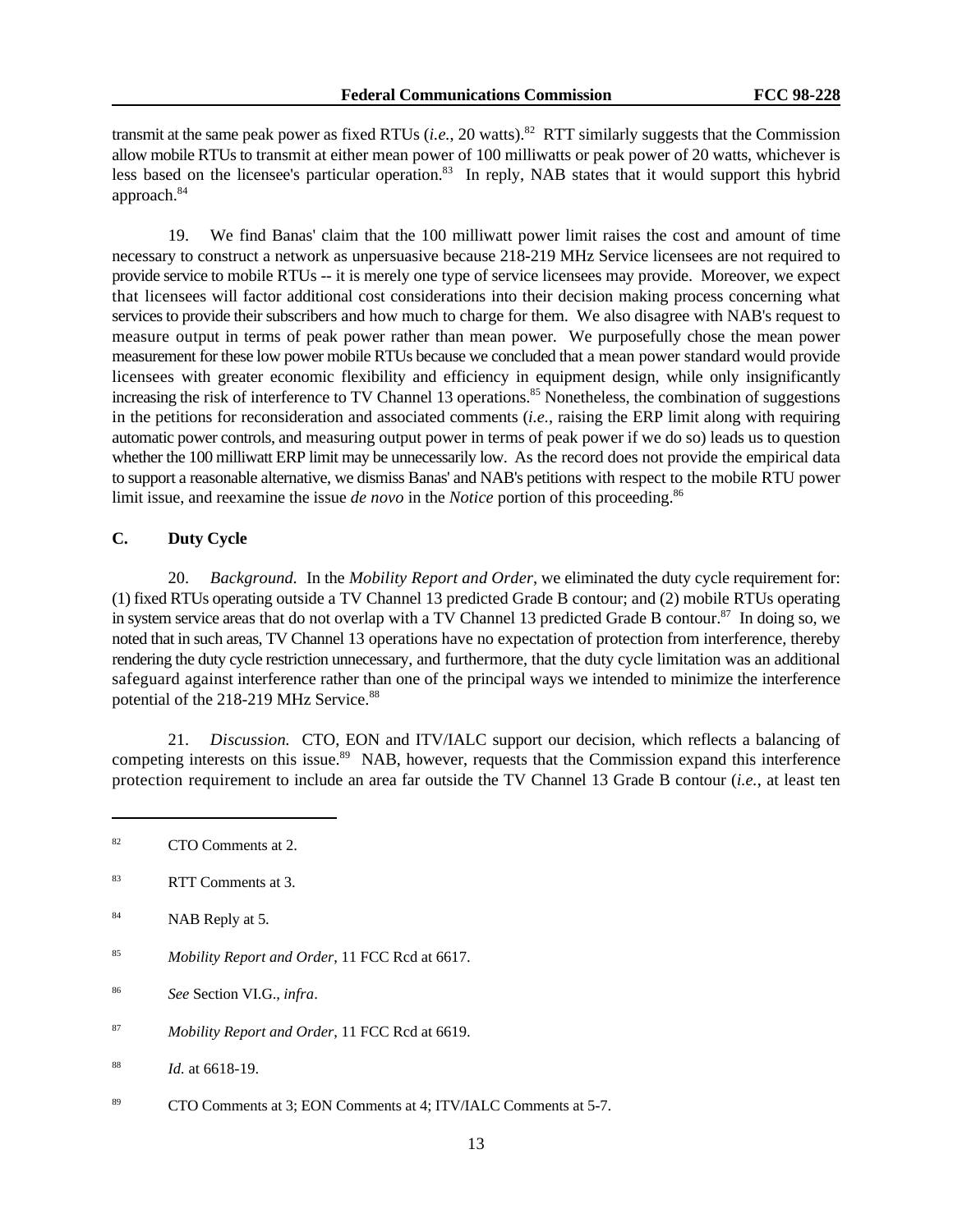miles), <sup>90</sup> but presents no evidence suggesting that interference would be caused to TV Channel 13 reception as a result of RTU transmissions under the revised duty cycle standards set forth in the *Mobility Report and Order* (generally determined by TV Channel 13 Grade B contour overlap). As a result, we believe that expanding the area of RTU duty cycle limits ten miles further in all directions would burden 218-219 MHz Service technical operations with no attendant public interest benefits. We therefore deny NAB's request because it is inconsistent with our goal of providing flexibility to licensees to design their systems in the most efficient way. We also deny NAB's request for expanded duty cycle regulations in anticipation of advanced television (ATV) implementation. This request was fully considered in the *Mobility Report and Order*, in which we stated that we expect that whatever system is adopted will generally be more immune to interference from signals in adjacent spectrum than is the case with current analog TV systems.<sup>91</sup> NAB has submitted no evidence to refute that decision. We do, however, solicit comment on the extent to which the duty cycle rules can be relaxed or eliminated in the *Notice* portion of this proceeding.  $92$ 

### **D. Limitations on Types of Service**

# **1. CTS-to-CTS Communications and Section 95.861**

22. *Background.* Households receiving over-the-air television broadcasts are provided interference protection from any component of a 218-219 MHz Service system pursuant to Section 95.861 of our rules. Specifically, under the rule, a 218-219 MHz Service licensee must: (1) notify all households within its service area located within a TV Channel 13 station Grade B predicted contour of the potential for interference to television reception from the 218-219 MHz Service system; $^{93}$  (2) upon request, provide and install a filter, free of charge, to any household within a TV Channel 13 station Grade B predicted contour that experiences interference due to a component CTS or RTU; $^{94}$  and (3) investigate and eliminate interference to television broadcasting and reception due to a component CTS or RTU within 30 days of receipt of a written interference complaint, and if it fails to do so, the CTS or RTU causing the interference must discontinue operation.<sup>95</sup>

23. *Discussion*. NAB seeks clarification that the fixed point-to-point direct CTS-to-CTS communications we authorized in the *Mobility Report and Order* are subject to these general interference protection regulations.<sup>96</sup> Although we believe that our rules regarding 218-219 MHz Service interference protection requirements are clear, we nonetheless reiterate our policy in response to NAB's request. Specifically,

NAB Petition for Partial Reconsideration at 8. Despite NAB's concern about duty cycle requirements for CTS 90 facilities, we note that, in fact, duty cycle limitations apply only to RTUs. *See* 47 C.F.R. § 95.863.

<sup>&</sup>lt;sup>91</sup> Mobility Report and Order, 11 FCC Rcd at 6619.

*See* Section VI.G., *infra*. 92

<sup>&</sup>lt;sup>93</sup> 47 C.F.R. § 95.861(c). All reasonable forms of notification satisfy this requirement, with the selection of the particular means to the discretion of the 218-219 MHz Service licensee. *See* Request for Interpretation of Waiver of Section 95.861(c), Concerning Notification of Potential Interference from Interactive Video and Data Service (IVDS) Systems, *Order*, 11 FCC Rcd 12187 (WTB 1996).

 $47$  C.F.R. § 95.861(d).

<sup>&</sup>lt;sup>95</sup> 47 C.F.R. § 95.861(e). An affected television station, an affected viewer, or the Commission can notify the licensee in writing of an interference complaint. *Id.*

<sup>&</sup>lt;sup>96</sup> NAB Petition for Partial Reconsideration at 9.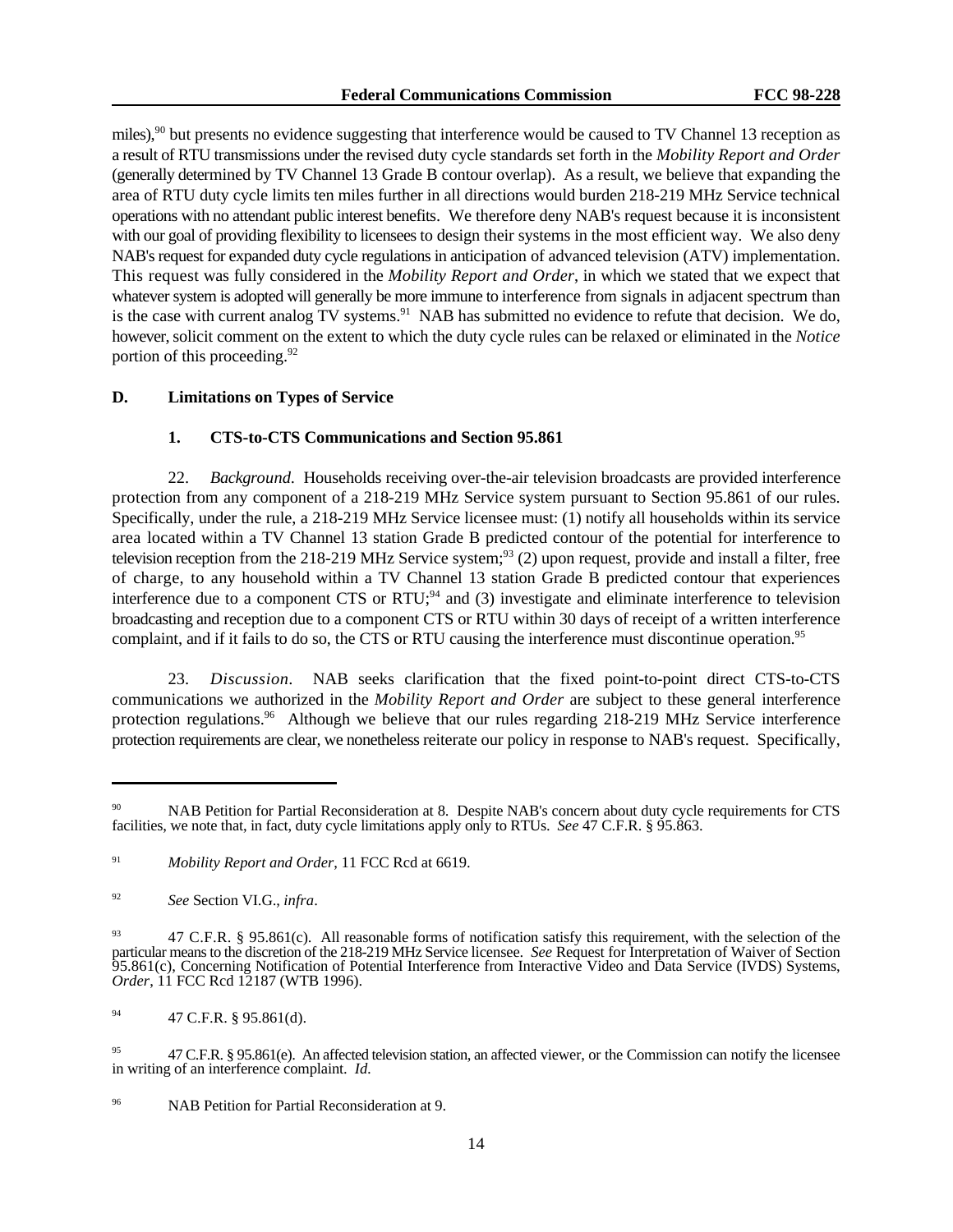all transmissions related to the 218-219 MHz Service, including the CTS-to-CTS communications now permitted under Section 95.805(b) of our rules,  $97$  are subject to the Section 95.861 general interference protections described above.<sup>98</sup>

# **2. Use of PSN or CMRS for Internal Control Purposes**

24. *Background.* Under our current rules, mobile RTUs are prohibited from interconnecting with the PSN or CMRS providers.<sup>99</sup>

25. *Discussion.* ITV/IALC states that the Commission did not define the phrase "interconnection with the PSN" when it adopted this rule, and seeks clarification that this prohibition does not prohibit any use of the PSN or CMRS providers for a licensee's internal control purposes.<sup>100</sup> NAB opposes such an interpretation as inconsistent with what it claims to be the purposes of "IVDS" (enabling interactive enhancement of broadcast material). <sup> $101$ </sup> It is also concerned that if an RTU is interconnected with the PSN, the wire providing the connection could act as an antenna, presumably increasing the potential for interference to television reception.<sup>102</sup>

26. A licensee's use of the PSN or CMRS providers for internal control purposes is not an "interconnected service."<sup>103</sup> Since our rules do not limit the method by which a 218-219 MHz Service licensee can configure internal control communications, we clarify, at ITV/IALC's request, that the mobile RTU prohibition on interconnection with the PSN or CMRS providers does not limit a 218-219 MHz Service licensee's use of the PSN or CMRS for internal control purposes. Although we reexamine interconnection issues in the *Notice* herein,<sup>104</sup> this clarification does not affect the current prohibition on PSN or CMRS interconnection by mobile RTUs operated by 218-219 MHz Service licensees. We previously considered and rejected NAB's contention that the 218-219 MHz band should be developed primarily as an interactive service for use in conjunction with the broadcast industry.<sup>105</sup> In doing so, we reasoned that consumers, through market forces, should determine the variety of uses for this allocation, whether broadcast-related or otherwise.<sup>106</sup> NAB's

<sup>101</sup> NAB Comments at 6-7. EON opposes NAB's view and supports ITV/IALC's construction of the regulation. EON Reply at 2-4.

*See* Section VI.A., *infra*. 104

<sup>105</sup> Mobility Report and Order, 11 FCC Rcd at 6615.

 $106$  *Id.* 

 $^{97}$  47 C.F.R. § 95.805(b).

 $^{98}$  47 C.F.R. § 95.861.

 $47$  C.F.R. § 95.805(c).

 $IV/IALC$  Request for Clarification at 2.

<sup>&</sup>lt;sup>102</sup> NAB Comments at 7.

<sup>&</sup>lt;sup>103</sup> See Implementation of Sections 3(n) and 332 of the Communications Act – Regulatory Treatment of Mobile Services, GN Docket No. 93-252, *Second Report and Order*, 9 FCC Rcd 1411, 1435 (1994) (*CMRS Second Report and Order*).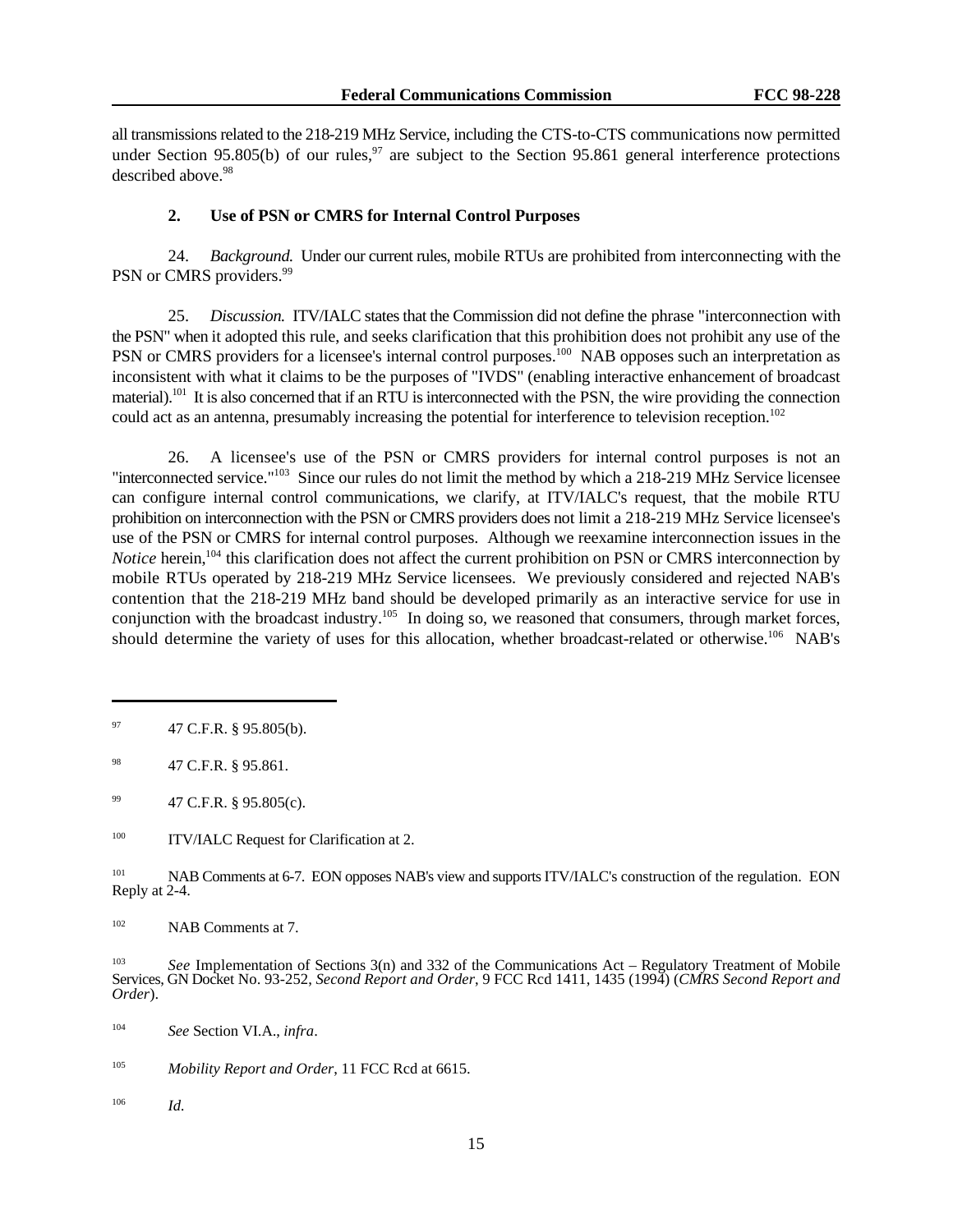interference concern is adequately addressed by the technical standards for connection of terminal equipment to the PSN contained in Part 68 of our rules.<sup>107</sup>

# **3. Annual Reviews**

27. Finally, NAB requests that we undertake annual review of the services provided by 218-219 MHz Service licensees to assure that licensees are not using their facilities for unintended purposes or for services duplicative of services provided by other licensed communications operators.<sup>108</sup> EON opposes the request as unnecessary and a burdensome regulatory procedure.<sup>109</sup> As both EON and ITV/IALC point out, this request is contrary to current FCC policy, which allows the marketplace to develop efficient uses for spectrum and encourages competition between varied communications operators.<sup>110</sup> We agree that such a requirement would constitute unnecessary and burdensome regulation on 218-219 MHz Service licensees and places an undue burden on the agency. Further, such a requirement is unprecedented for a personal radio service, and would serve no regulatory purpose in light of our proposals regarding permissible uses of this spectrum.<sup>111</sup> We therefore deny NAB's request.

## **VI. NOTICE OF PROPOSED RULEMAKING**

28. *Background.* We initiate this rulemaking on our own motion and in response to the issues raised by the Petitioners. On our own motion, we address the transfer restriction that applies to lottery-won licenses in the 218-219 MHz Service, partitioning and disaggregation in the 218-219 MHz Service, and the applicability of Part 1 standardized auction rules to future auctions of 218-219 MHz Service licenses. In their September 4, 1996 filing, Petitioners request that the Commission amend Section 95.811(d) of its rules to extend the term of a 218-219 MHz Service station license from five to ten years.<sup>112</sup> Petitioners further request that we allow 218-219 MHz Service licensees that qualify for installment payments to extend the installment payment period over the new ten-year license term.<sup>113</sup>

29. In their January 28, 1997 amendment, Petitioners also request the following: (1) a reamortization plan consisting of interest-only payments for the first five years, followed by principal and interest payments over the final five years;<sup>114</sup> (2) elimination of the construction benchmarks set forth in Section 95.853; (3) elimination of Section 95.813(b)(1), which precludes one 218-219 MHz Service licensee from having any

- <sup>108</sup> NAB Petition for Partial Reconsideration at 9.
- <sup>109</sup> EON Comments at 6.
- <sup>110</sup> EON Comments at 6; ITV/IALC Comments at 7.
- *See* Section VI.A., *infra*. 111
- $P$ etition for Rulemaking at 2-9.
- $113$  *Id.* at 9-10.
- $114$  Letter Amendment at 1.
- <sup>115</sup> *Id.* at 3-4.

<sup>&</sup>lt;sup>107</sup> *See* 47 C.F.R. Part 68.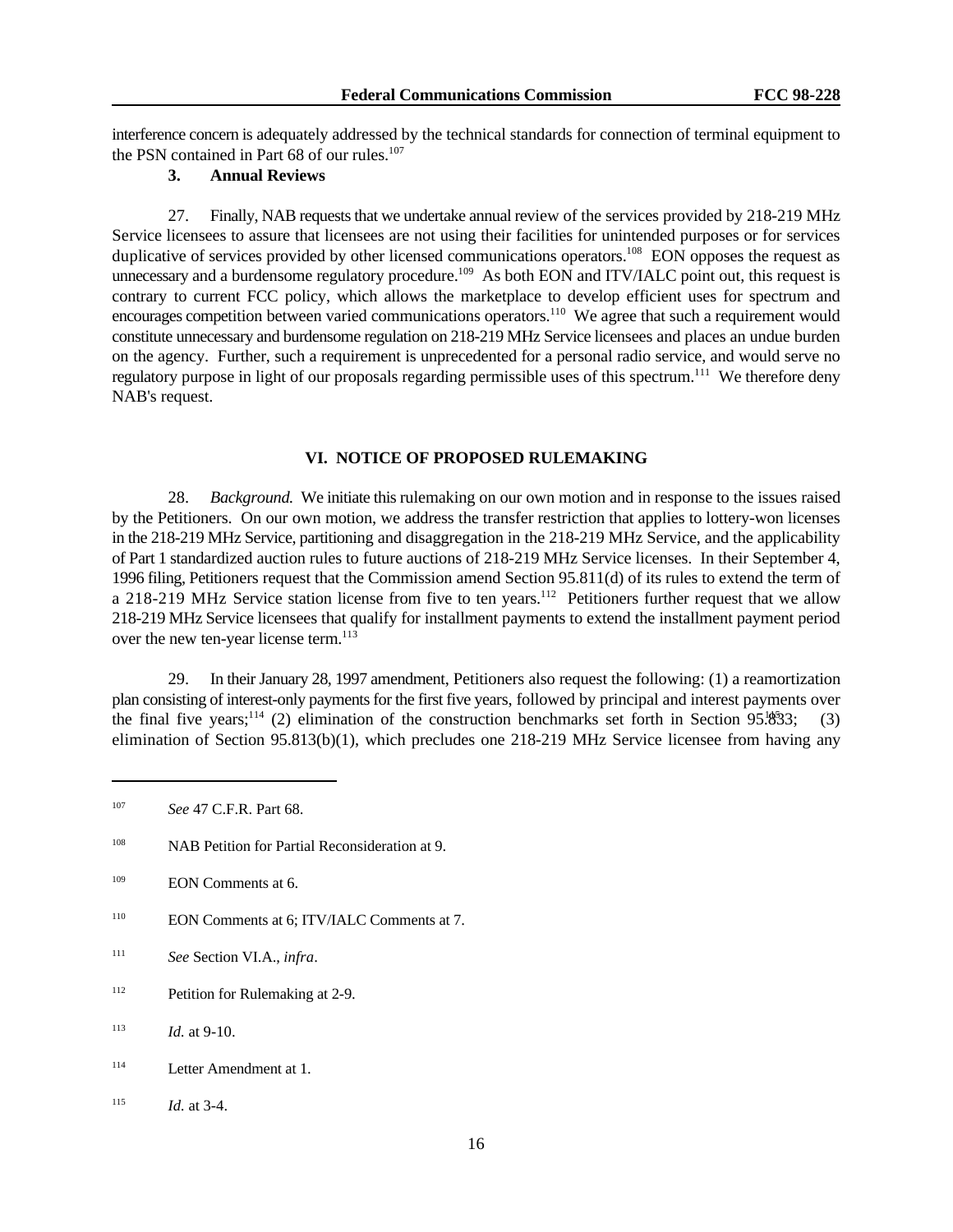financial interest in the other 218-219 MHz Service license in the same market;  $\frac{116}{16}$  (4) grant of the then-pending petition for reconsideration of the *Mobility Report and Order* with regard to elimination of the 100 milliwatt ERP limit on mobile RTU operation;<sup>117</sup> (5) elimination of Section 95.863(a), the duty cycle limitations<sup>118</sup> and (6) elimination of Section 95.859(a)(2), the height and power limitations for CTS antennas located beyond a boundary line 10 miles outside the predicted Grade B contour of a TV Channel 13 station.<sup>119</sup>

30. Petitioners added three requests in their supplement filed on February 26, 1997: (1) elimination of the prohibition on RTU-to-RTU communications; (2) an additional spectrum allocation; and (3) clarification of several engineering issues in demonstrating compliance with construction benchmarks.<sup>120</sup> Finally, Petitioners supplemented their Petition for Rulemaking on March 13, 1998 with the following requests: (1) clarification that one-way transmission from two or more RTUs to a CTS is a permissible communication that would satisfy any construction requirements; (2) modification of Section 95.855 to delete the word "automatic" from the power control rule; (3) clarification of Section 95.861(c) concerning notification of potential interference from 218-219 MHz Service systems; and (4) the opportunity to choose among "work out" options for making installment payments that would include an amnesty component.<sup>121</sup>

31. *Discussion.* Our decision to postpone the February 1997 auction of RSA and defaulted MSA licenses was guided by our concern that our assessment to date regarding the principal uses and regulatory structure of the 218-219 MHz Service may not accurately reflect the breadth of services being developed in the 218-219 MHz band. We have observed the evolution of the wireless telecommunications industry since our *1992 Allocation Report and Order*, and we agree with Petitioners that it is appropriate to reexamine the current and future uses of, and demand for, the 218-219 MHz band, and to determine the appropriate regulatory models to be used for future licensing and regulation of this spectrum. Therefore, in this *Notice*, we seek to examine our rules to determine whether they should be modified to provide for maximum flexibility for 218-219 MHz Service licensees, and a regulatory structure that will enable these licensees to meet the public's current and future needs through the most technically and economically efficient use of this spectrum practicable.

## **A. Regulatory Status and Permissible Communications**

32. *Background.* In the *1992 Allocation Report and Order*, we classified the 218-219 MHz band as a private radio service regulated under Part 95 of our rules (*i.e.*, Personal Radio Services), primarily because the proposed uses were to provide services "of a personal nature and offered on a subscription basis." $^{122}$  With

 $118$  *Id.* at 2.

 $116$  *Id.* at 4-5.

 $117$  *Id.* at 1.

 $119$  *Id.* at 3.

Second Letter Amendment (attaching Letter of James J. Keller, Myers Keller Communications Law Group, to 120 Herbert Zeiler, Private Wireless Division, Wireless Telecommunications Bureau (Feb. 11, 1997)).

Third Letter Amendment (attachment). In the *Order* portion of this document, we addressed Petitioners' additional <sup>121</sup> request that the Commission forego acting on the pending grace period requests and waive the late payment fee and automatic cancellation provisions of the new grace period rule for 218-219 MHz Service licensees until resolution of the proposals set forth in the *Notice* in an initial Report and Order. *See* Section IV, *supra*.

<sup>&</sup>lt;sup>122</sup> 1992 Allocation Report and Order, 7 FCC Rcd at 1637.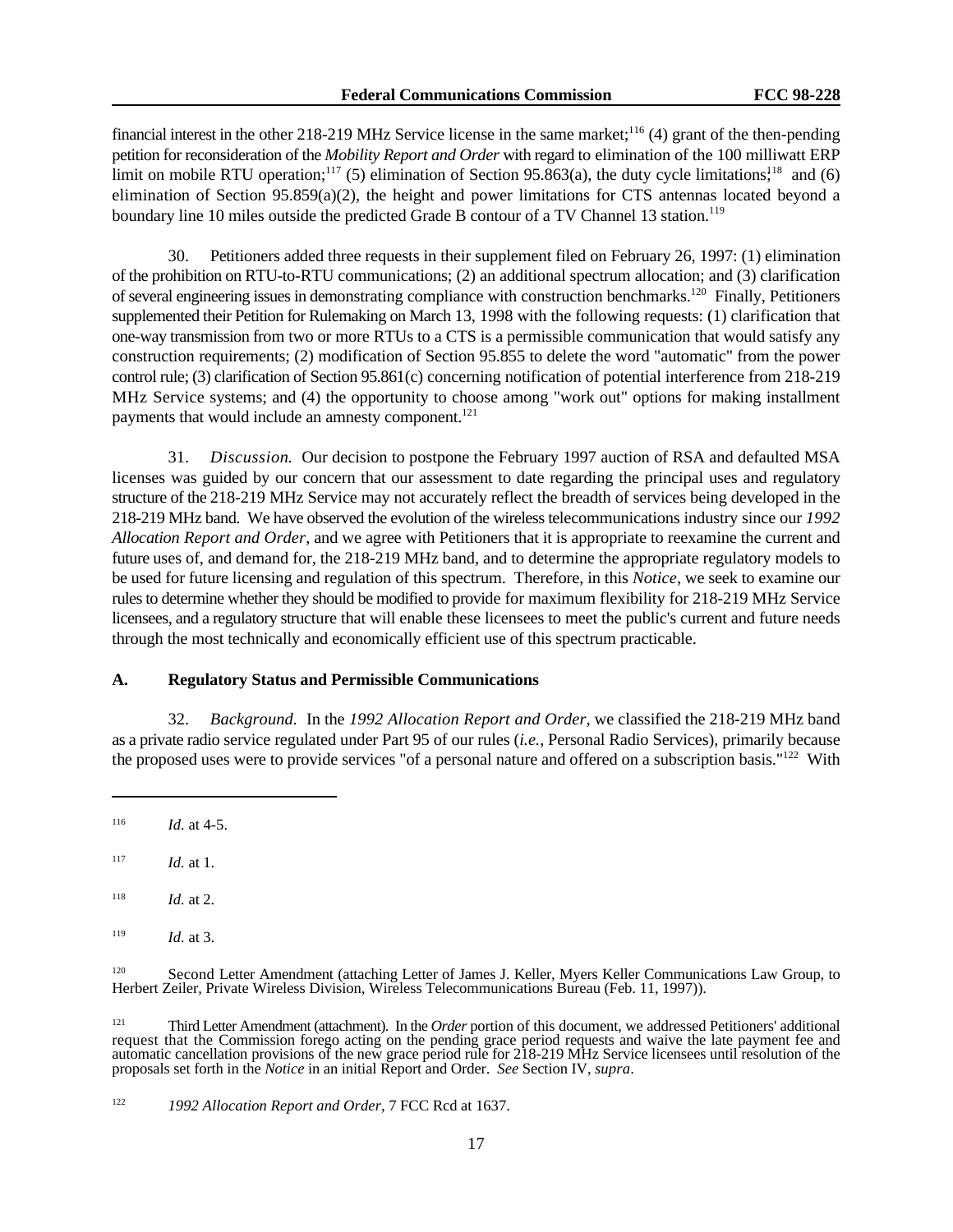the recent addition of mobile services as permissible communications, licensees can provide a variety of mobile, fixed, point-to-point, point-to-multipoint, and multipoint-to-point services.<sup>123</sup>

33. *Discussion.* We believe that in order to fully accommodate the wide array of service offerings emerging in the 218-219 MHz Service, and those contemplated for future development, we should change our approach to determining the regulatory status of 218-219 MHz Service licensees. Specifically, we propose to redesignate the 218-219 MHz Service from a strictly private radio service to a service that can be used for both common carrier and private operations, depending on the services offered by the licensee.<sup>124</sup> This is consistent with Commission precedent, in which we have concluded that authorizing a wide variety of services comports with our statutory authority and serves the public interest by fostering the provision of a mix of services.  $^{125}$  In our regulation of other bands designated for both common carrier and private operations, we permit licensees to elect common carrier or private status in a manner that allows for a broad range of uses.<sup>126</sup> Similarly, for the 218-219 MHz Service, we propose to rely on applicants and licensees to specifically identify the type of service or services they intend to provide within the technical parameters of the spectrum allocation, and to require that they include sufficient detail to enable the Commission to determine whether the service will be offered as CMRS, private mobile radio services (PMRS), a common carrier fixed service, or a private fixed service. We propose that 218-219 MHz Service mobile service providers elect regulatory status as commercial mobile or private land mobile based on the three-prong statutory definition of CMRS,<sup>127</sup> as interpreted by the Commission in the *CMRS Second Report and Order*,<sup>128</sup> and for fixed operations, elect common carrier or private status based on the nature of their service offerings under the definitions set forth in Section 3 of the Communications Act of 1934, as amended ("Communications Act").<sup>129</sup> The regulatory status that the provider elects would determine the extent

<sup>&</sup>lt;sup>123</sup> Mobility Report and Order, 11 FCC Rcd 6610.

For example, as a common carrier, a 218-219 MHz Service licensee would be allowed to interconnect with the PSN or CMRS providers for other than internal control purposes. *See* Section V.D.2, *supra*. Similarly, RTU-to-RTU communication would be permissible. *See* Second Letter Amendment at 1. The proposed redesignation would also eliminate any ambiguity as to whether one-way communication constitutes a permissible use in the 218-219 MHz Service. *See* Third Letter Amendment (attachment at 2). *Accord* IIAP Letter at 2 (Commission should allow license holders to use the frequency for any purpose that would present a good business model).

<sup>&</sup>lt;sup>125</sup> See, e.g., Rulemaking to Amend Parts 1, 2, 21, and 25 of the Commission's Rules to Redesignate the 27.5-29.5 GHz Frequency Band, to Reallocate the 29.5-30.0 GHz Frequency Band, to Establish Rules and Policies for Local Multipoint Distribution Service and for Fixed Satellite Services, CC Docket No. 92-297, *Second Report and Order, Order on Reconsideration, and Fifth Notice of Proposed Rulemaking*, 12 FCC Rcd 12545, 12636 (1997) (*LMDS Second Report and Order*); Allocation of Spectrum Below 5 GHz Transferred from Federal Government Use, ET Docket No. 94-32, *Second Report and Order*, 11 FCC Rcd 624, 630-35 (1995) (*GWCS Second Report and Order*). *Cf.* Amendment of the Commission's Rules to Establish Part 27, the Wireless Communications Service, GN Docket No. 96-228, *Report and Order*, 12 FCC Rcd 10785, 10798-800 (1997) (*WCS Report and Order*).

*See, e.g.*, *LMDS Second Report and Order*, 12 FCC Rcd at 12638; *WCS Report and Order*, 12 FCC Rcd at 126 10845-47.

<sup>&</sup>lt;sup>127</sup> 47 U.S.C. § 332(d) (service provided for profit; interconnected service; service available to the public).

<sup>&</sup>lt;sup>128</sup> *CMRS Second Report and Order*, 9 FCC Rcd at 1425-48. We note here that we are addressing similar concerns in regard to regulatory status in the CMRS. *See* Amendment of the Commission's Rules to Permit Flexible Service Offerings for the Commercial Mobile Radio Services, WT Docket No. 96-6, *First Report and Order and Further Notice of Proposed Rule Making*, 11 FCC Rcd 8965 (1996).

<sup>&</sup>lt;sup>129</sup> 47 U.S.C. § 153(10), (43), (44) & (46).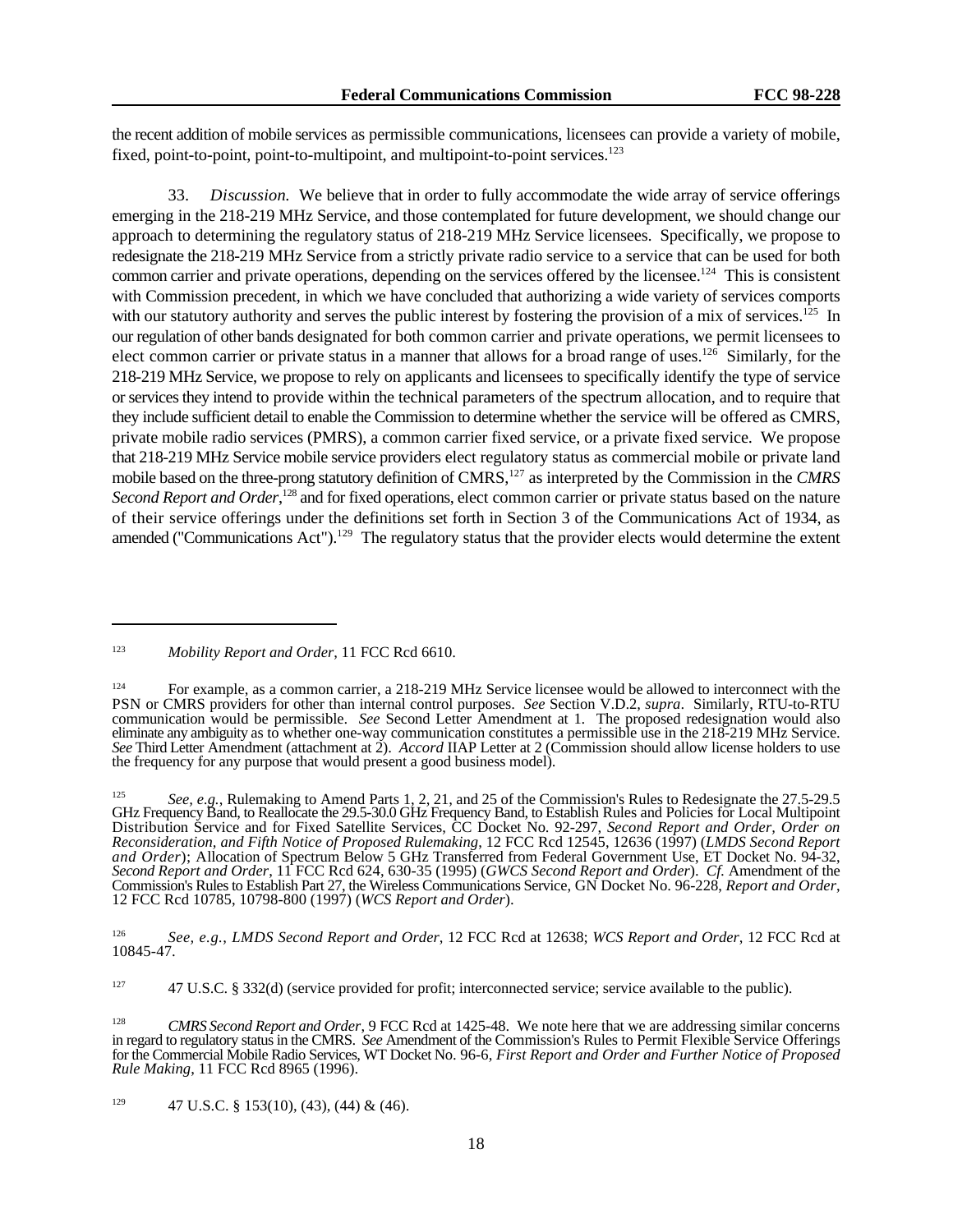to which the applicant or licensee is subject to common carrier regulation.<sup>130</sup> We also propose to apply regulatory fees and license application requirements consistent with the election of common carrier or private status made by the licensee.

34. This approach should allow us to carry out our regulatory responsibilities without imposing an unnecessary regulatory limitation upon licensees. We note that our final determination of permissible communications in the 218-219 MHz Service will depend on our conclusions after reviewing the record in this proceeding. We seek comment on these proposals, or any alternatives, that will ensure that licensees can design their service offerings in response to market demand.

# **B. License Term**

35. *Background.* Under our current rules, the term of each system or CTS licensed to operate in the 218-219 MHz Service is five years.<sup>131</sup> We adopted this license term in the *1992 Allocation Report and Order* in the context of awarding licenses by lottery "to reduce any potential for trafficking in licenses by persons who have no real interest in constructing," and as "consistent with the license term used in most other private radio services." $132$  To support their request for a ten-year license term, Petitioners note that  $(1)$  in services with similar technologies and market areas, the license term is ten years;  $133$  (2) the use of auctions to award licenses negates the original intent of the five-year term  $(i.e.,$  discouraging trafficking of lottery-won licenses);  $134$  and (3) awarding licenses by auction requires a longer license term in which licensees (many of whom are small businesses) may secure adequate financing, develop viable services, and eventually recoup their initial investment.<sup>135</sup> Petitioners also contend that the extension of the license term would trigger a reamortization of the installment payments over the longer license term,  $^{136}$  and request that the Commission offer 218-219 MHz Service licensees a choice of (i) fulfilling payment obligations with any changes thereto associated with adjustments adopted through this *Notice*; (ii) amnesty; or (iii) payment through a royalty-based schedule as an alternative to auction payments.137

<sup>&</sup>lt;sup>130</sup> If a service offering falls within the statutory definition that encompasses common carrier status, the application and subsequent license would be subject to Title II and the common carrier licensing requirements of Title III of the Communications Act and our rules. Otherwise, services would be provided on a non-common carriage basis, and the application and the license would be subject to Title III and certain other statutory and regulatory requirements, depending on the specific characteristics of the service. Any interested party would be able to challenge the regulatory status granted a 218-219 MHz Service licensee. *See, e.g.*, *WCS Report and Order*, 12 FCC Rcd at 10847.

 $^{131}$  47 C.F.R. § 95.811(d).

*<sup>1992</sup> Allocation Report and Order*, 7 FCC Rcd at 1641. The five year license term conforms to the five-year 132 license term of the General Mobile Radio Service, 47 C.F.R. § 95.105, the Personal Radio Service under which the 218-219 MHz Service is classified, 47 C.F.R. § 95.1(c).

<sup>&</sup>lt;sup>133</sup> Petition for Rulemaking at 3-4.

<sup>&</sup>lt;sup>134</sup> *Id.* at 4. *See also One-Year Construction Report and Order*, 11 FCC Rcd at 2473.

<sup>&</sup>lt;sup>135</sup> Petition for Rulemaking at 4-7.

 $136$  *Id.* at 9.

*See* Third Letter Amendment (attachment at 3-4); *cf.* MKS Petition at 5 (requesting that all licensees in good 137 standing be allowed to return their licenses to the Commission for a full refund). We choose to not seek comment on Petitioners' option of making royalty payments in lieu of installment payments for the same reasons that we explicitly rejected royalties as an auction payment mechanism in the past. *See Competitive Bidding Second Report and Order*, 9 FCC Rcd at 2393; Implementation of Section 309(j) of the Communications Act – Competitive Bidding, PP Docket No. 93-253,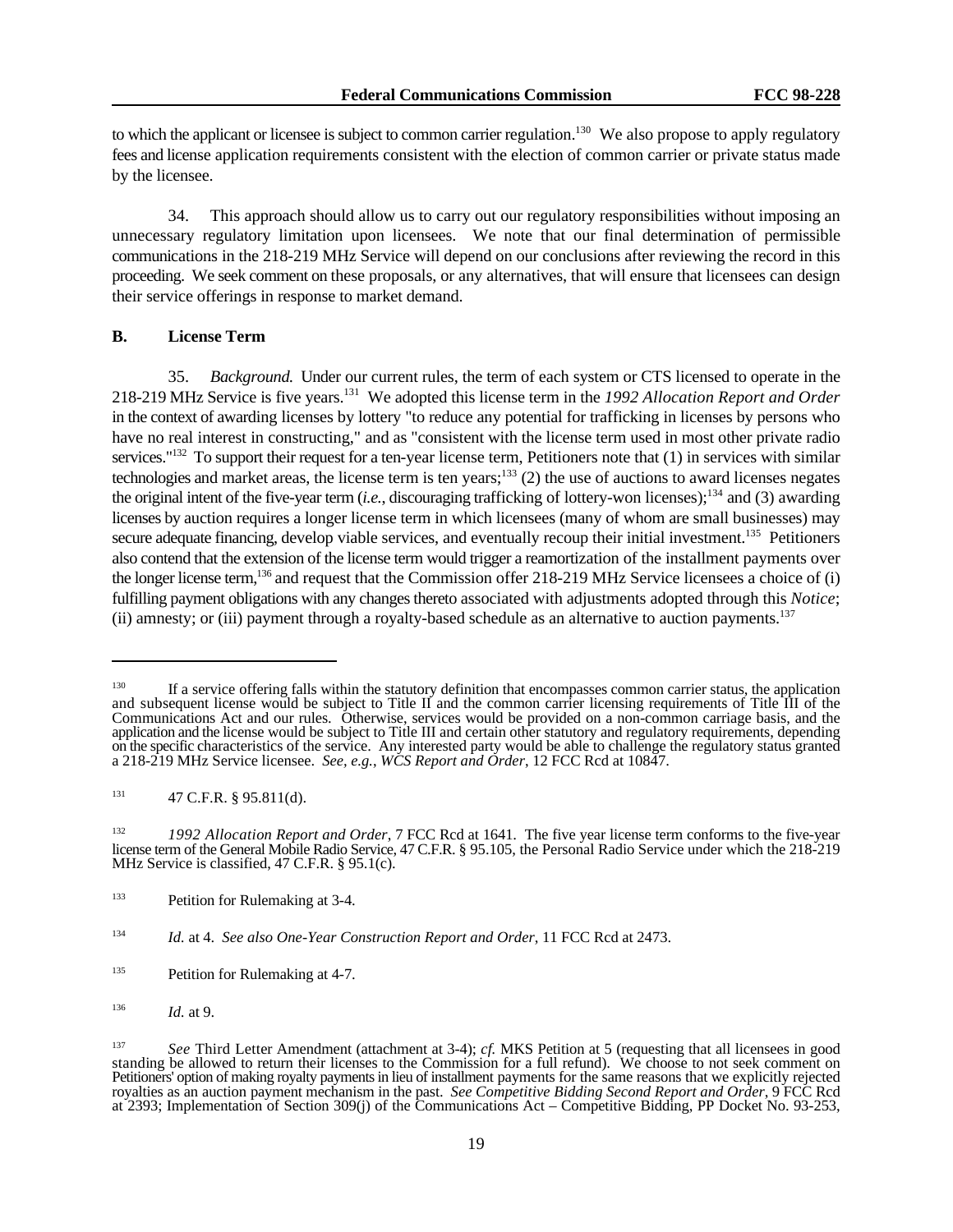### **1. Extension of the License Term**

36. *Discussion.* We agree with Petitioners that auctionable service licensees should have consistent license terms. We continue to believe that licenses in the 218-219 MHz Service can attract small businesses interested in opportunities to participate in the provision of spectrum-based services.<sup>138</sup> In this regard, a five-year term is particularly burdensome on small businesses paying for licenses using installment payments; to date, we have held auctions in four other wireless services in which certain designated entities were eligible for installment payment plans, and each of those services has a ten-year license term.<sup>139</sup> Therefore, we propose to amend Section 95.811(d) of the Commission's rules to extend the term of 218-219 MHz Service licenses to ten years from the date of license grant. In doing so, we note that a ten-year license term comports with our proposal to redesignate the 218-219 MHz Service from a private radio service (generally licensed for a five-year term) to a service that can also provide common carrier services (generally licensed for a ten-year term).<sup>140</sup> Since all 218-219 MHz Service licensees will face the same competitive setting and opportunity costs going forward under the regulatory flexibility we propose today (irrespective of whether they acquired their licenses by auction or lottery), we propose to extend the license term of all licenses in the 218-219 MHz Service to ten years to ensure regulatory parity. We seek comment on these proposals.

## **2. Reamortization of Installment Payment Debt and Financing Options**

37. We also tentatively conclude that it is in the public interest to permit reamortization of principal and interest installment payments for non-defaulted 218-219 MHz Service licensees in conjunction with the extension of the license term from five to ten years, an approach that is consistent with our general auction rules.<sup>141</sup> Therefore, we propose reamortization of installment payment terms for 218-219 MHz Service licensees to allow for two years of interest-only payments, followed by payments consisting of interest and principal over the remaining eight years of the license term, an approach that is also consistent with our general auction rules.<sup>142</sup> Based on our structure of installment payment plans in other services in which we have limited the interest-only period to two years, we believe that the two-year interest-only period currently applicable to 218-219 MHz

*Notice of Proposed Rule Making*, 8 FCC Rcd 7635, 7645 (1993); *see also* Amendment of the Commission's Rules to Establish New Personal Communications Services, GEN Docket No. 90-314, *Second Report and Order*, 8 FCC Rcd 7700, 7838 (1993). Specifically, the Commission stated, *inter alia*, that a royalty program would require adoption of complex, intrusive accounting rules for identifying the share of a firm's revenues that is attributable to a particular license, and send an erroneous message to bidders that the government (taxpayers) is better able to bear risk than the firm (shareholders). Furthermore, the Commission said that a royalty program making government revenues dependent on the success of a regulated service may give rise to conflicts of interest.

<sup>47</sup> U.S.C. § 309(j)(4)(D). *See Competitive Bidding Fourth Report and Order*, 9 FCC Rcd at 2337; *Competitive* <sup>138</sup> *Bidding Second Report and Order*, 9 FCC Rcd at 2357.

<sup>&</sup>lt;sup>139</sup> 47 C.F.R. § 24.15 (narrowband and broadband Personal Communications Services (PCS)); 47 C.F.R. § 90.149 (900 MHz Specialized Mobile Radio (SMR)); 47 C.F.R. § 21.929 (Multipoint Distribution Service (MDS)).

<sup>&</sup>lt;sup>140</sup> See Section VI.A, *supra*. For the same reason, we do not seek comment on extending the license term beyond ten years. *See* IIAP Letter at 2.

<sup>&</sup>lt;sup>141</sup> 47 C.F.R. § 1.2110(f)(3)(ii) (as amended by the *Part 1 Third Report and Order*, 13 FCC Rcd at 521) ("[a]llow installment payments for the full license term").

<sup>&</sup>lt;sup>142</sup> 47 C.F.R. § 1.2110(f)(3)(iii-iv) (as amended by the *Part 1 Third Report and Order*, 13 FCC Rcd at 521) ("[b]egin with interest-only payments for the first two years; and [ ] [a]mortize principal and interest over the remaining term of the license"). In contrast, Petitioners' proposal for interest-only payments for the first five years, followed by principal and interest over the final five years, does not comport with our general auction rules for installment payments. *See* Letter Amendment at 1; *see also* Elliot Application at 2.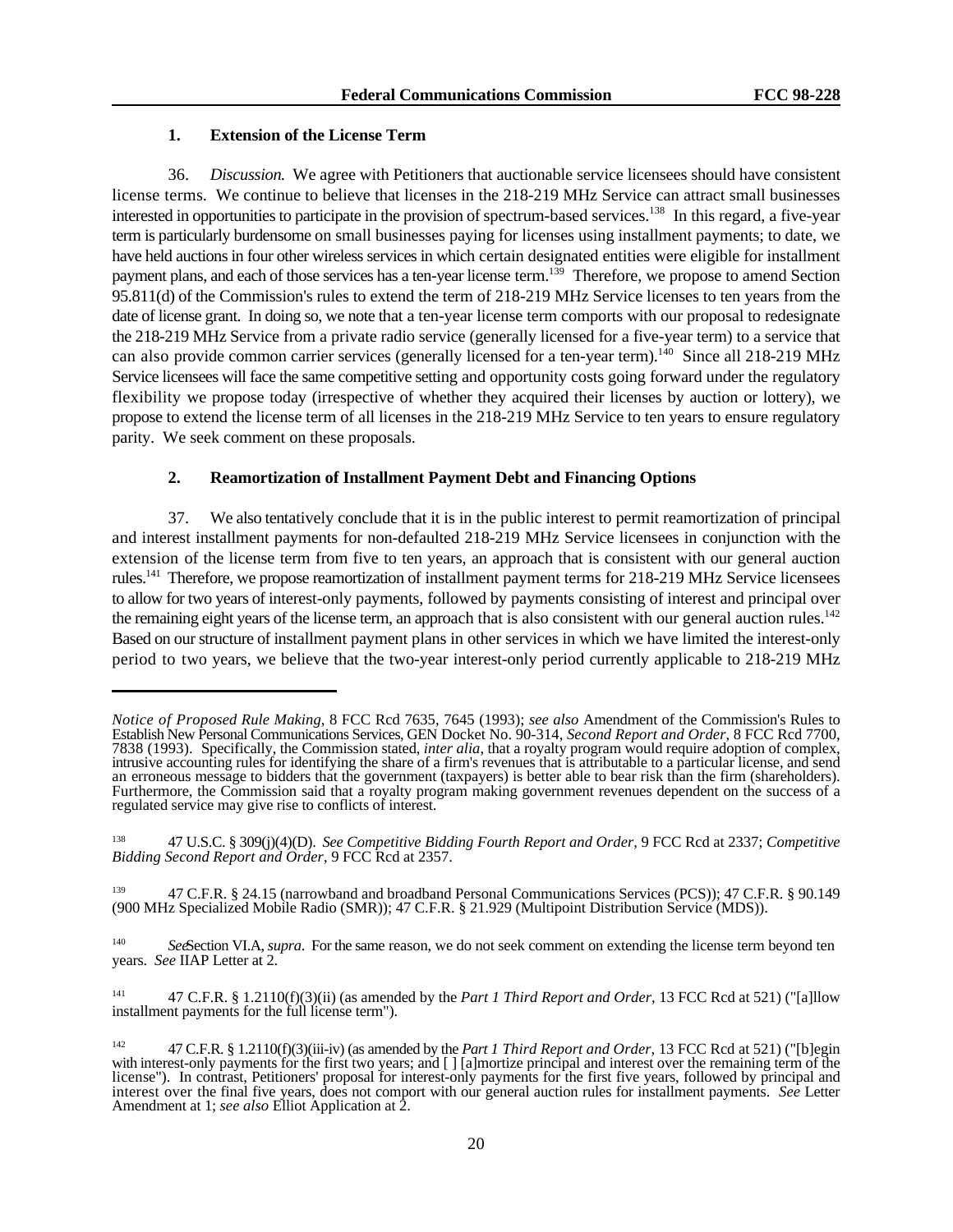Service licensees provides small businesses with the appropriate level of U.S. government assisted financing.<sup>143</sup> Our proposal here is inextricably tied to the requested extension of the license term from five to ten years, in contrast to prior requests to extend payment terms beyond the five year license term based on market considerations, which we denied.<sup>144</sup>

38. To ensure that all 218-219 MHz Service licensees that are not currently in default can take advantage of the proposed reamortization of installment payments, we propose to grant all properly filed grace period requests as of the effective date of reamortization. At that time, we would recalculate every non-defaulting licensee's installment payment obligations as reamortized, and credit all payments already received under the revised schedule, with any additional funds held in reserve for application against future payments. With regard to interest calculations for 218-219 MHz Service licensees, we note that Section 95.816(d)(2) of our rules requires the fixing of such calculations at the time of licensing at a rate equal to the rate for five-year U.S. Treasury obligations.<sup>145</sup> If we adopt our proposal to reamortize the 218-219 MHz Service installment payments over a ten-year license term, then we would impose an interest rate for those plans based on the rate for ten-year U.S. Treasury obligations at the time of licensing. All Suspension Interest (*i.e.*, interest payments back-due from September 30, 1995 and December 31, 1995)<sup>146</sup> would be submitted in eight equal payments over a two-year period, due and payable with each of the first eight scheduled installment payments, as reamortized.<sup>147</sup>

39. We understand that this proposal may trigger the payment of back due amounts, including accrued interest, earlier than expected for some 218-219 MHz Service licensees. Therefore, we propose to offer licensees two financing options, with such election to be made on a license-by-license basis 90 days from the release date of any Report and Order promulgating the proposed reamortization. First, licensees may choose to continue making installment payments by submitting a payment consisting of all accrued interest and principal (as reamortized) due and owing as of that date. At that time, if necessary, licensees would be able to utilize the 180 day late payment period in our revised installment payment rules, subject to the applicable late payment fees, before their licenses would automatically cancel as being in default. Alternatively, per Petitioners' request, licensees may surrender any licenses they choose to the Commission for reauction and, in return, have all of the outstanding debt on those licenses forgiven (*i.e.*, an amnesty option much like that offered to broadband PCS C block licensees).<sup>148</sup> For each license returned under the amnesty option, the licensee would choose either to  $(1)$ receive no credit for its down payment but remain eligible to bid on the surrendered licenses in the reauction, with no restriction on after-market acquisitions; or (2) obtain credit for 70 percent of its down payment and forego for a period of two years from the start date of the reauction eligibility to reacquire the licenses surrendered through either reauction or any other secondary market transaction. Under either option, all installment payments made

See Amendment of Parts 20 and 24 of the Commission's Rules – Broadband PCS Competitive Bidding and the Commercial Mobile Radio Service Spectrum Cap, WT Docket No. 96-59, *Report and Order*, 11 FCC Rcd 7824, 7845-46 (1996), *recon. pending on other grounds*.

*See IVDS Omnibus Order*, 11 FCC Rcd at 1283, *recon. denied*, Interactive Video and Data Service (IVDS) 144 Licenses, Various Requests by Auction Winners, *Memorandum Opinion and Order*, 11 FCC Rcd 12994, 12997-98 (1996).

 $^{145}$  47 C.F.R. § 95.816(d)(2).

*See* paragraph 9, *supra*. 146

<sup>&</sup>lt;sup>147</sup> Accord PCS Second Report and Order, 12 FCC Rcd at 16450.

<sup>148</sup> See, e.g., Amendment of the Commission's Rules Regarding Installment Payment Financing For Personal Communications Services (PCS) Licensees, WT Docket No. 97-82, *Order on Reconsideration of the Second Report and Order*, 13 FCC Rcd 8345, 8358-60 (1998).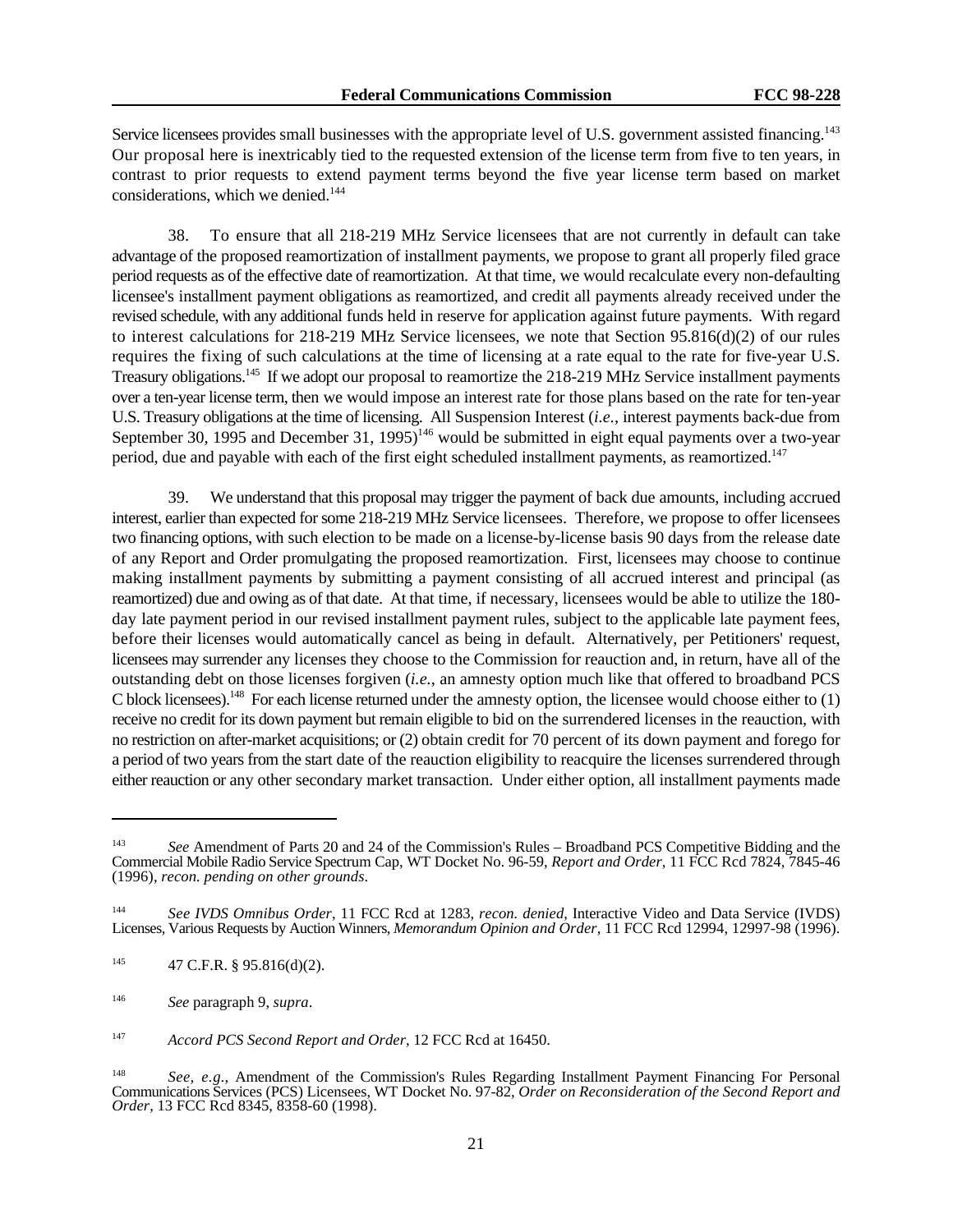on surrendered licenses, plus the 70 percent credit under the second option, would be applied to previously accrued interest for retained markets, with any excess installment payments (but not down payments) refunded, subject to applicable federal debt collection laws. Every licensee electing to continue making installment payments would be required to execute appropriate loan documentation, that may include a note and security agreement, as a condition of the reamortization of its installment payment plan under the revised ten-year term, pursuant to Section 1.2110(f)(3) of the Commission's rules.<sup>149</sup> Licensees that fail to elect a financing option on a timely basis, and licensees who do not complete the requisite loan documentation, would be held to the original five-year payment schedule. We believe that providing this choice would substantially increase licensees' flexibility to make market driven decisions regarding their licenses and enable them to revise their business plans to make them more attractive to lenders and investors. We seek comment on these proposals.

#### **C. Service and Construction Requirements**

40. *Background.* Section 95.831 of the Commission's rules provides that 218-219 MHz Service licensees make service available to at least 50 percent of the population or land area located within the service area.<sup>150</sup> To accomplish this service level requirement, we set construction benchmarks as follows: service to at least 10 percent of the population or geographic area within the license service area within one year of the grant of the license; 30 percent within three years; and, 50 percent within five years.<sup>151</sup> Under our rules, failure to meet these build-out requirements results in automatic cancellation of the 218-219 MHz Service system license.<sup>152</sup> For purposes of this benchmark, service is provided by a CTS when two associated RTUs are placed in operation.<sup>153</sup> Each 218-219 MHz Service system licensee must file a progress report at the conclusion of each benchmark period to inform the Commission of the construction status of the system.<sup>154</sup>

41. These rules were crafted in the *1992 Allocation Report and Order* in the context of awarding licenses by lottery, and were intended "to reduce the filing of speculative applications by entities that have no real intention of implementing [218-219 MHz Service] systems."<sup>155</sup> We eliminated the one-year construction benchmark in early 1996, at the request of several licensees that won their licenses in the July 1994 auction.<sup>156</sup> At that time, we stated that the use of auctions to award licenses reduces the incentives for speculation, and

*Id.* <sup>153</sup>

<sup>&</sup>lt;sup>149</sup> 47 C.F.R. § 1.2110(f)(3) (as amended by the *Part 1 Third Report and Order*, 13 FCC Rcd at 521).

 $^{150}$  47 C.F.R. § 95.831.

<sup>&</sup>lt;sup>151</sup> 1992 Allocation Report and Order, 7 FCC Rcd at 1640-41, 1648.

 $^{152}$  47 C.F.R. § 95.833(a).

 $^{154}$  47 C.F.R. § 95.833(b).

<sup>&</sup>lt;sup>155</sup> 1992 Allocation Report and Order, 7 FCC Rcd at 1640.

<sup>&</sup>lt;sup>156</sup> *One-Year Construction Report and Order*, 11 FCC Rcd 2472; 47 C.F.R. § 95.833 (as revised). The Bureau had previously granted waivers of the one-year deadline for 17 of the 18 licenses granted pursuant to lotteries. *See* Interactive Video and Data Service (IVDS) Licenses – Requests by Lottery Winners to Extend Construction Deadline, *Order*, 10 FCC Rcd 4014 (WTB 1995); Interactive Video and Data Service (IVDS) Licenses – Additional Requests by Lottery Winners to Extend Construction Deadline, *Order*, 10 FCC Rcd 4546 (WTB 1995). The eighteenth lottery licensee withdrew its requested waiver of the one-year benchmark and filed a one-year benchmark showing pursuant to Section 95.833(b) of the Commission's rules (received March 28, 1995).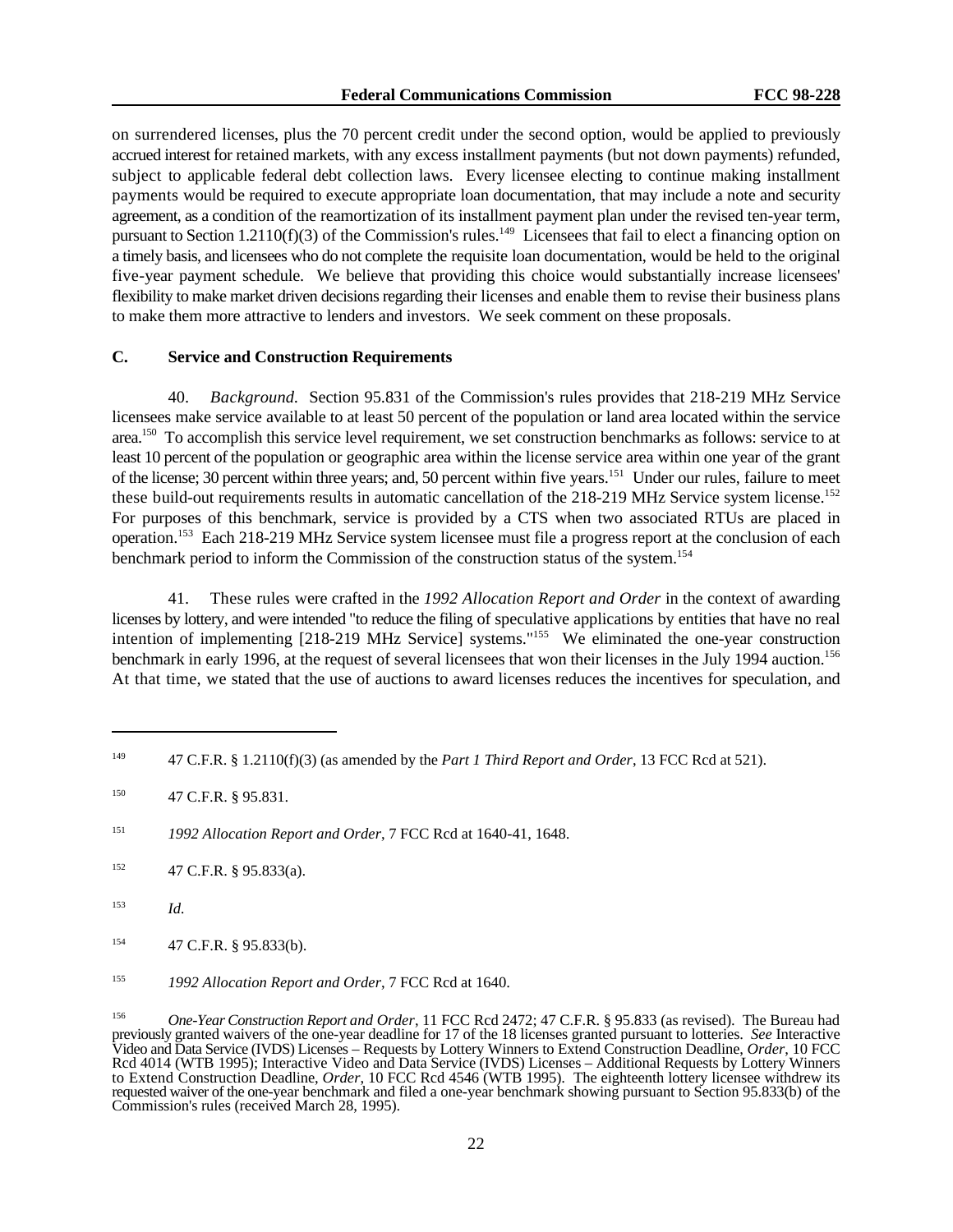therefore, concluded that the one-year benchmark was unnecessary.<sup>157</sup> We further stated that "eliminating the one-year construction requirement will provide licensees with greater flexibility in selecting service options, obtaining financing, selecting equipment, and other considerations related to construction of their systems."<sup>158</sup> More recently, the Bureau waived the three-year construction benchmark date for all licenses because it would have been unreasonable and contrary to the public interest to enforce the benchmark while relevant Commission policy was subject to review in this rulemaking proceeding.<sup>159</sup>

42. *Discussion.* Section 309(j)(3) of the Communications Act states, in part, that when designing competitive bidding systems, "the Commission shall include safeguards to protect the public interest in the use of the spectrum . . . . "<sup>160</sup> In addition, Section 309(j)(4)(B) provides that the Commission shall promote investment in, and rapid deployment of, new technologies and services by means of performance requirements, such as deadlines and penalties for performance failures.<sup>161</sup> We have previously found that these provisions could be satisfied through construction requirements.<sup>162</sup>

43. We continue to seek to provide 218-219 MHz Service licensees with optimal flexibility in selecting service options, obtaining financing, selecting equipment, and other considerations regarding construction of systems. This interest must be balanced, however, by the mandate of Section 309(j) of the Communications Act. Given our belief that many of the service offerings that could be provided by 218-219 MHz Service licensees could also be provided by licensees of other services, we believe it is appropriate to revisit the service and construction requirements in the 218-219 MHz Service to ensure that 218-219 MHz Service licensees are subject to consistent policies. Although we disagree with Petitioners that all construction benchmarks should be eliminated,  $^{163}$  we believe that strict construction requirements are not the most suitable and effective means of addressing these statutory obligations given that the 218-219 MHz Service spectrum may be used to offer a variety of fixed and mobile services that may compete with capabilities of other wireless services.

44. Balancing these factors, we tentatively conclude that 218-219 MHz Service licensees should be subject to construction requirements consistent with those presently used in other services.<sup>164</sup> Specifically, we

 $^{160}$  47 U.S.C. § 309(j)(3).

<sup>161</sup> *See* 47 U.S.C. § 309(j)(4)(B).

<sup>163</sup> Letter Amendment at 1.

<sup>&</sup>lt;sup>157</sup> *One-Year Construction Report and Order*, 11 FCC Rcd at 2473.

*Id.* <sup>158</sup>

<sup>&</sup>lt;sup>159</sup> SeeRequests by Interactive Video and Data Service Auction Winners to Waive the January 18, 1998, and February 28, 1998, Construction Deadlines, *Order*, 13 FCC Rcd 756 (WTB 1998); Requests by Interactive Video and Data Service Lottery Winners to Waive the March 28, 1997 Construction Deadline, *Order*, 12 FCC Rcd 3181 (WTB 1997).

<sup>&</sup>lt;sup>162</sup> See, e.g., Implementation of Section 309(j) of the Communications Act – Competitive Bidding, PP Docket No. 93-253, *Fifth Report and Order*, 9 FCC Rcd 5532, 5570 (1994); Amendment of Parts 21 and 74 of the Commission's Rules With Regard to Filing Procedures in the Multipoint Distribution Service and in the Instructional Television Fixed Service, MM Docket No. 94-131, *Report and Order*, 10 FCC Rcd 9589, 9659-60 (1995); *GWCS Second Report and Order*, 11 FCC Rcd at 669-70.

*See, e.g.*, Revision of Part 22 and Part 90 of the Commission's Rules to Facilitate Future Development of Paging <sup>164</sup> Systems, WT Docket No. 96-18, *Second Report and Order and Further Notice of Proposed Rulemaking*, 12 FCC Rcd 2732, 2766-67 (1997) (*Paging Second Report and Order*); Amendment of Parts 2 and 90 of the Commission's Rules to Provide for the Use of 200 Channels Outside the Designated Filing Areas in the 896-901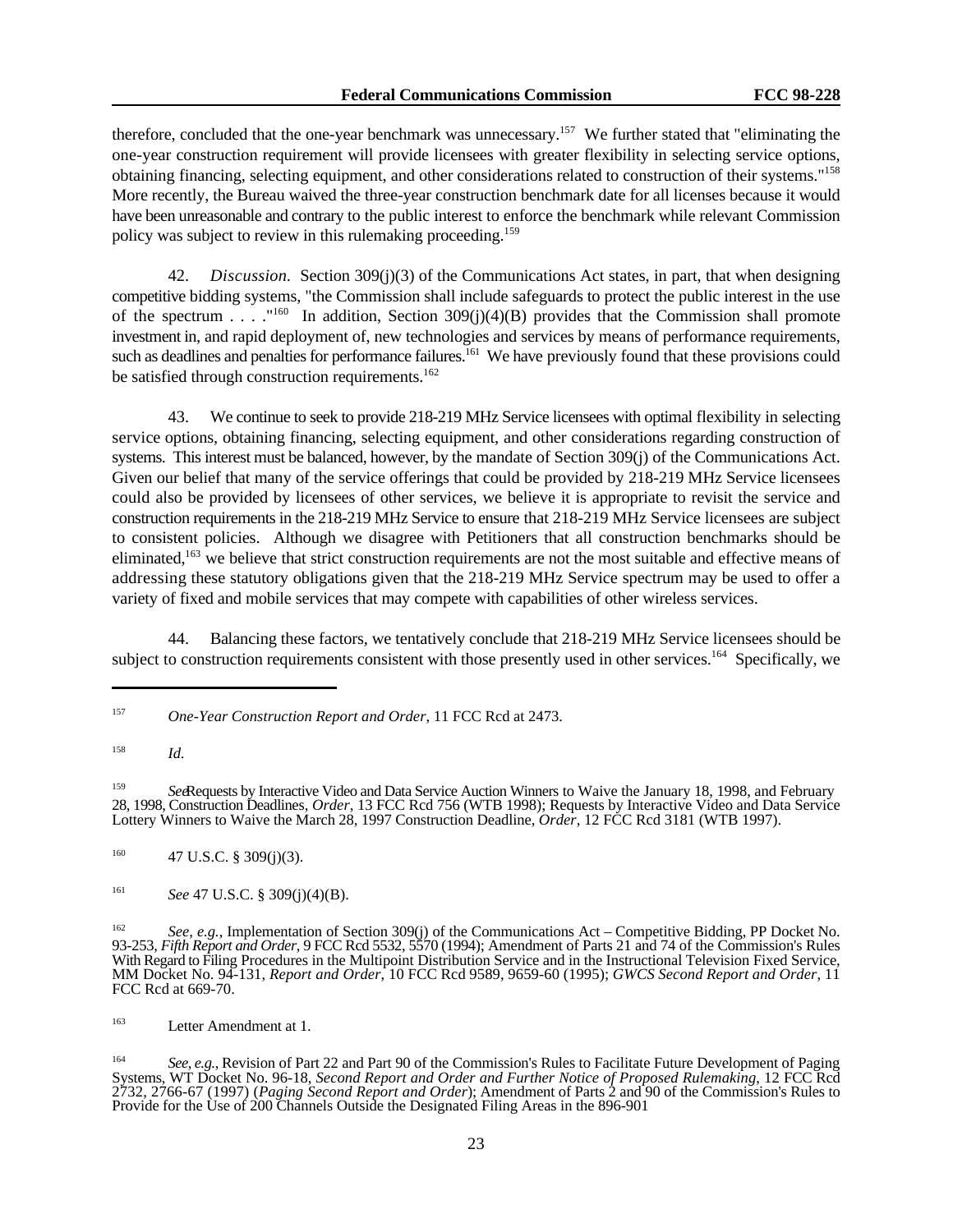propose to eliminate the three-year and five-year construction benchmarks currently provided in our rules, and instead require that 218-219 MHz Service licensees provide "substantial service" to their service areas within five years of license grant. In past Orders, we have defined "substantial service" as "service that is sound, favorable, and substantially above a level of mediocre service, which would barely warrant renewal,"<sup>165</sup> and we have provided safe harbor examples of substantial service showings, such as licensees offering specialized or technologically sophisticated service that does not require a high level of coverage to be of benefit to customers, or licensees providing a niche service to businesses or focusing on serving populations outside of areas currently serviced by other licensees.<sup>166</sup> We seek comment on whether this definition or some other articulable standard should be adopted to define substantial service for the 218-219 MHz Service.

45. If we amend our rules to extend 218-219 MHz Service licenses to a ten-year term, <sup>167</sup> we further propose to require that all 218-219 MHz Service licensees either make service available to at least 20 percent of the population or land area, or demonstrate substantial service, within ten years of license grant. Licensees would demonstrate compliance with the construction requirements by basing their calculations on signal field strengths that ensure reliable service for the technology utilized, using any service radius contour formula developed or generally used by industry, provided that such formula is based on the technical characteristics of their systems.<sup>168</sup> In the alternative, under a ten-year license term scenario, we ask whether, in lieu of establishing benchmarks, we should require licensees to provide substantial service to their service area within ten years of license grant as a condition of renewal.<sup>169</sup> Finally, under a ten-year license term scenario, we propose to assess compliance of incumbent 218-219 MHz Service licensees with the five-year substantial service benchmark five years from the effective date of such rules promulgated pursuant to this *Notice*, and the ten-year requirement at the end of their ten-year license term. Under any of these proposals, licensees will be required to file supporting documentation showing compliance with the construction requirements. Failure to meet the benchmark would result in automatic termination of the license, which is consistent with our current rules for this service.<sup>170</sup>

46. We believe that a substantial service construction requirement can promote efficient use of the spectrum and encourage broad deployment of service.<sup>171</sup> We further believe that this approach will permit a variety of service offerings, facilitate market development, provide a clear and expeditious accounting of spectrum

 $^{170}$  47 C.F.R. § 95.833(a)-(b).

MHz and the 935-940 MHz Bands Allotted to the Specialized Mobile Radio Pool, PR Docket No. 89-553, *Second Order on Reconsideration and Seventh Report and Order*, 11 FCC Rcd 2639, 2651-52 (1995).

*Paging Second Report and Order*, 12 FCC Rcd at 2767. *See also WCS Report and Order*, 12 FCC Rcd at 10843- <sup>165</sup> 44; *LMDS Second Report and Order*, 12 FCC Rcd at 12660.

*See, e.g.*, *LMDS Second Report and Order*, 12 FCC Rcd at 12660; Amendment of Parts 2 and 90 of the 166 Commission's Rules to Provide for the Use of 200 Channels Outside the Designated Filing Areas in the 896-901 MHz and the 935-940 MHz Bands Allotted to the Specialized Mobile Radio Pool, PR Docket No. 89-553, *Third Order on Reconsideration*, 11 FCC Rcd 1170, 1170 (1995).

*See* Section VI.B.1., *supra*. 167

<sup>&</sup>lt;sup>168</sup> See Second Letter Amendment (attachment).

<sup>&</sup>lt;sup>169</sup> See, e.g., *LMDS Second Report and Order*, 12 FCC Rcd at 12659-61; *WCS Report and Order*, 12 FCC Rcd at 10843-45.

<sup>&</sup>lt;sup>171</sup> *WCS Report and Order*, 12 FCC Rcd at 10843.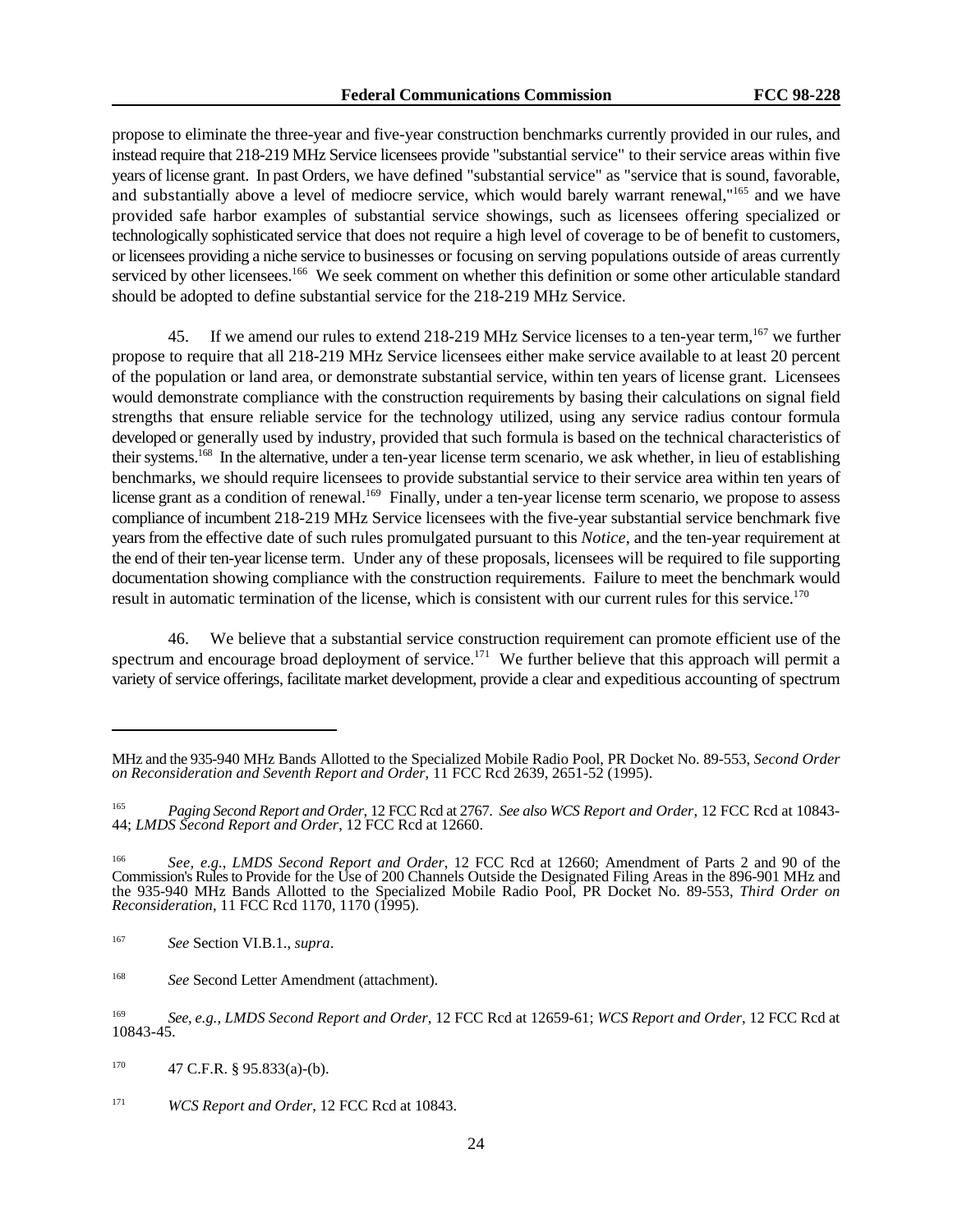use by licensees, and ensure that meaningful service is being provided without unduly restricting service offerings. We seek comment on these tentative conclusions and proposals, and any alternatives thereto.

#### **D. License Transferability**

47. We adopted a restriction on 218-219 MHz block license transferability in the *1992 Allocation Report and Order* as an anti-trafficking rule governing the award of licenses by lottery.<sup>172</sup> Under the rule, 218-219 MHz Service licensees may not transfer, assign, sell, or give the licenses to any other entity until the five year (50 percent coverage) construction benchmark has been met.<sup>173</sup> In the *Competitive Bidding Fourth Report and Order*, we specifically amended the rule to exclude its application to licenses acquired through auction.<sup>174</sup> Thus, the transferability restriction applies only to the 18 licenses won in the September 1993 lottery. We seek comment on whether this transfer restriction should be retained. Further, assuming the rule is retained, we seek comment on determining whether and when a lottery-won license may be transferred in light of our proposed changes to the service and construction rules,  $175$  and our proposal to permit partitioning and disaggregation of 218-219 MHz Service licenses.<sup>176</sup>

### **E. Spectrum Aggregation**

48. *Background.* In establishing rules for the 218-219 MHz band, we concluded that the best way to promote competition in the developing marketplace would be "to make at least two facilities available in each market."<sup>177</sup> Therefore, our cross-ownership rule prohibits an entity from holding or having an interest in the licenses for both frequency segment A (218.0-218.5 MHz) and frequency segment B (218.5-219 MHz) in the same service area.<sup>178</sup>

49. *Discussion.* Petitioners seek elimination of the cross-ownership rule, stating, *inter alia*, that competing services with larger bandwidth and greater capitalization provide the necessary competition to alleviate any concern that a 218-219 MHz Service licensee would exert monopoly power by aggregating one megahertz of spectrum, and that a full one megahertz of spectrum would enhance spectrum flexibility through expanded applications and services.<sup>179</sup> In 1996, we denied a request for rulemaking on this issue.<sup>180</sup> In deciding not to grant the petition for rulemaking, we observed that the "*interactive television marketplace* is in a relatively early state

*Competitive Bidding Fourth Report and Order*, 9 FCC Rcd at 2335, 2343; *see also* 47 C.F.R. § 95.819(a) 174 (transferability of auction-won licenses governed by Section 1.2111 of the Commission's rules).

<sup>&</sup>lt;sup>172</sup> 1992 Allocation Report and Order, 7 FCC Rcd at 1641.

 $^{173}$  47 C.F.R. § 95.819(b).

*See* Section VI.C., *supra*. 175

*See* Section VI.F., *infra*. 176

<sup>&</sup>lt;sup>177</sup> *Allocation Notice*, 6 FCC Rcd at 1371.

 $^{178}$  47 C.F.R. § 95.813(b)(1).

<sup>&</sup>lt;sup>179</sup> Letter Amendment at 4-5; *accord* MKS Petition at 5; IIAP Letter at 2.

<sup>&</sup>lt;sup>180</sup> Competitive Bidding Sixth MO&O/Further Notice, 11 FCC Rcd at 19363.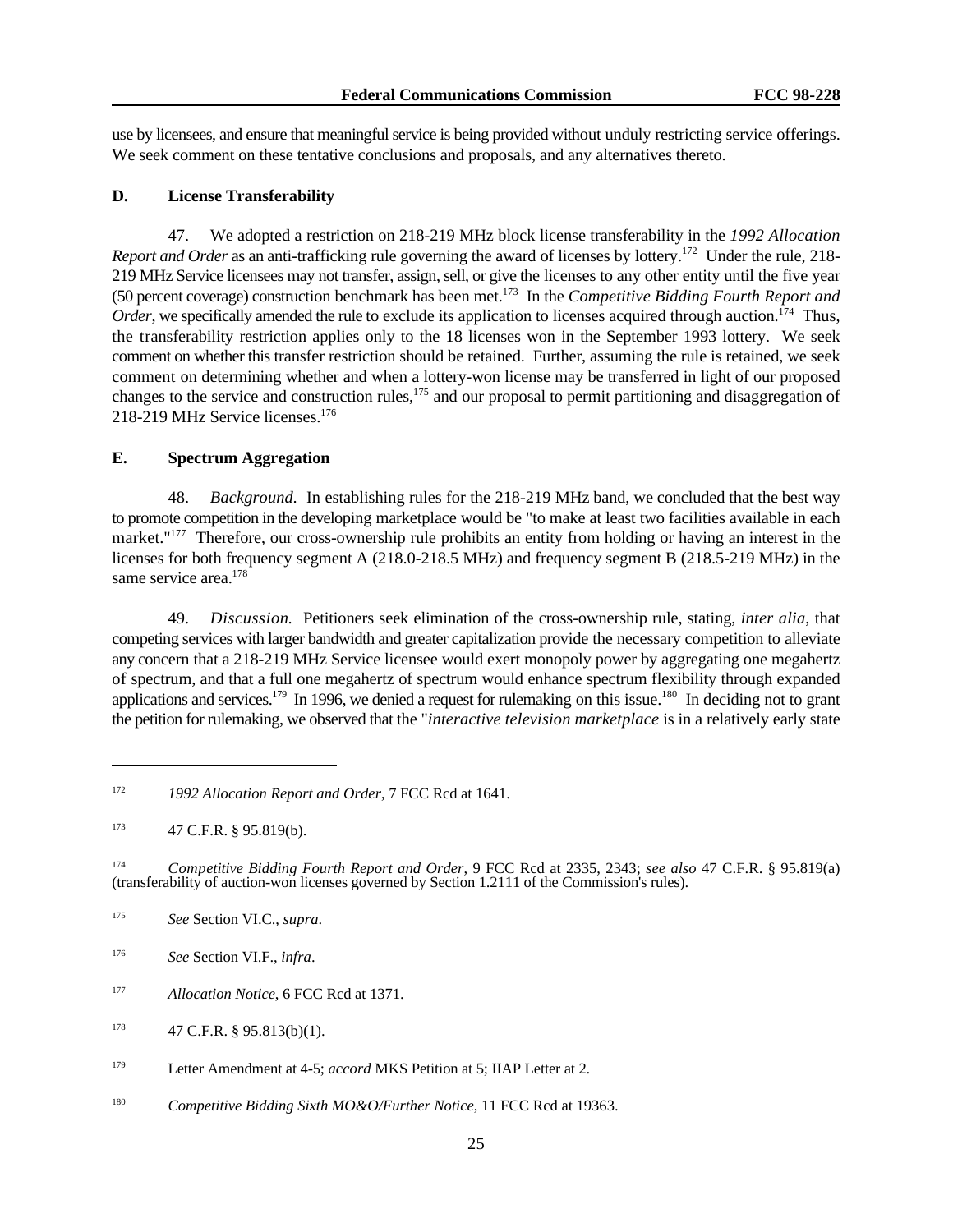of competition," and that "allowing a single entity to acquire both licenses in a service area would limit the opportunity for other potential competitors to emerge."<sup>181</sup> That notwithstanding, restricting the competitive analysis of the 218-219 MHz band to the *interactive television marketplace* is inconsistent with the myriad of services evolving in the 218-219 MHz Service.<sup>182</sup> We believe that the new regulatory environment we seek to establish with our proposals in this *Notice* will broaden the field of potential competitors providing services similar to those in the 218-219 MHz Service. Therefore, it is now appropriate to reexamine the cross-ownership prohibition.

50. We seek comment on whether we should allow licensees to aggregate spectrum in the 218-219 MHz Service without restriction.<sup>183</sup> Would removal of the current cross-ownership prohibition pose a risk of significant competitive harm in some markets? Our goal in managing spectrum efficiently and fostering competition is to license the maximum number of commercially *viable* competitors per region. Commenters should address whether the 500 kilohertz spectrum capacity limit of one license per market renders these licenses not commercially viable, and why. What other technologies provide, or may in the future provide, comparable services to those currently provided or proposed for this spectrum? We also seek comment on whether it would be appropriate to include 218-219 MHz in the calculation of spectrum aggregation limits, given our proposal to expand service options to common carrier or CMRS operations.<sup>184</sup>

*See* Section VI.A., *supra*. 184

 $181$  *Id.* (emphasis added).

*See* Section V.A., *supra*. 182

<sup>&</sup>lt;sup>183</sup> Management and leasing agreements, evaluated under the *de facto* control guidelines established by the Commission in *Intermountain Microwave*, 24 Rad. Reg. (P&F) 983 (1963), would also be permitted. *See* Letter Amendment, Exhibit 5 (request for clarification regarding leasing arrangements and Section 95.813(b)(1)). However, in light of the fact that permitting aggregation would double the bandwidth available to any licensee per market, we do not seek comment on requests for an additional or substitute spectrum allocation at this time. *See* Second Letter Amendment at 1; *see also* IIAP Letter at 2; Elliot Application at 3; Letter from Dee Ann Wunschel to A. Jerome Fowlkes, Deputy Chief, Auctions and Industry Analysis Division, Wireless Telecommunications Bureau, Federal Communications Commission, at 2 (received Feb. 23, 1998); Letter from Dee Ann Wunschel to A. Jerome Fowlkes, Deputy Chief, Auctions and Industry Analysis Division, Wireless Telecommunications Bureau, Federal Communications Commission, at 2 (received Dec. 5, 1997). Since the industry evolving in the 218-219 MHz band is still in its relative infancy, it would be premature to consider expanding or moving the spectrum allocation.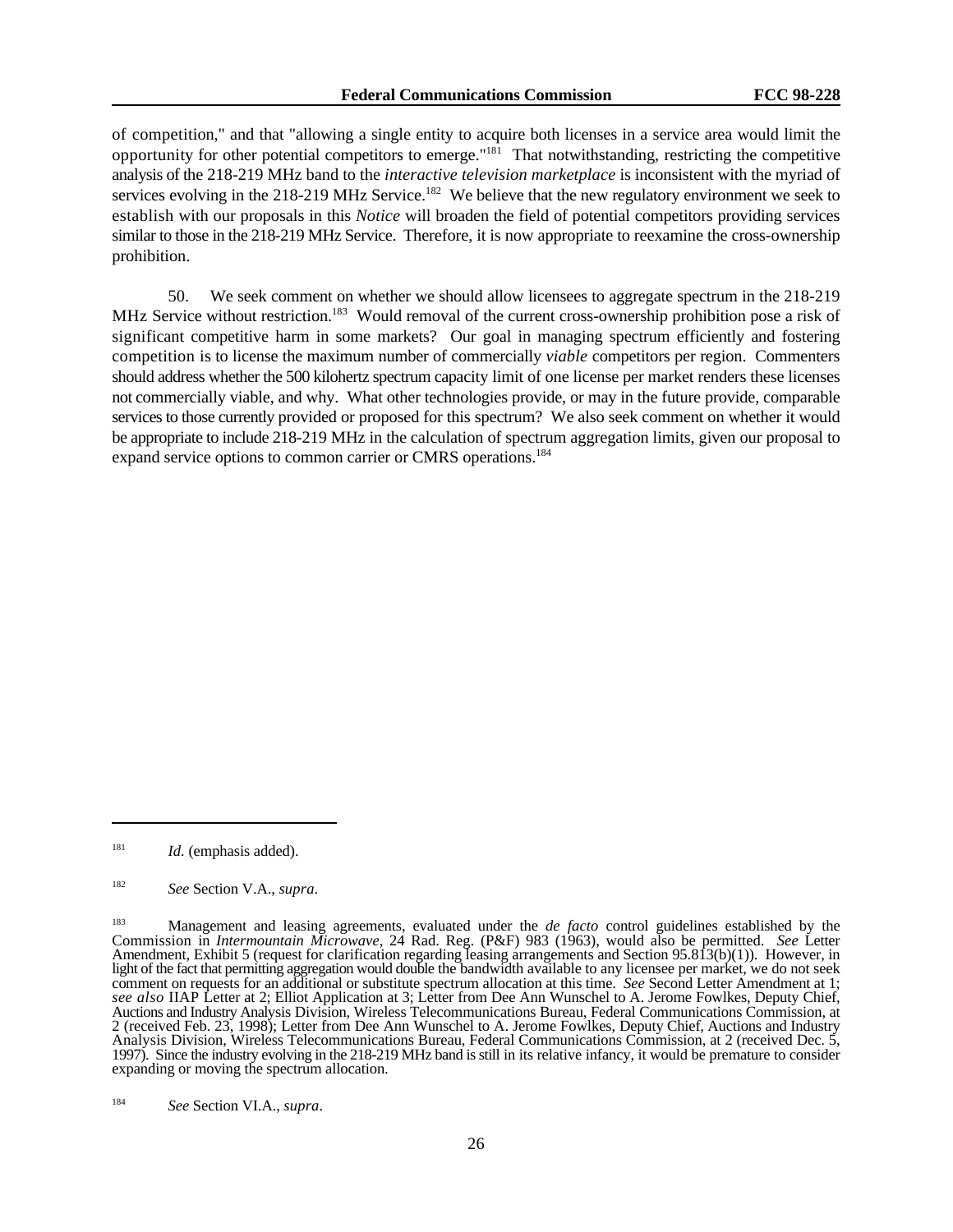## **F. Partitioning and Disaggregation**

51. In the *Partitioning Report and Order*, we expanded our rules to permit geographic partitioning and spectrum disaggregation for broadband PCS licensees.<sup>185</sup> Consistent with these broadband PCS rules, we propose to permit partitioning and disaggregation for the 218-219 MHz Service. We tentatively conclude that a flexible approach to partitioned areas, similar to the one we adopted for broadband PCS, is appropriate for the 218-219 MHz Service. We therefore propose to permit partitioning of 218-219 MHz Service licenses based on any area defined by the parties within the licensee's service area. We seek comment on this proposal, and in particular on whether there are any technical or other issues unique to the 218-219 MHz Service that might impede the adoption of such a flexible approach. With regard to disaggregation, we note that even if we permit ownership of both licenses in a market by one entity as proposed above, <sup>186</sup> there would still be only one megahertz of spectrum to disaggregate. Given this relatively narrow frequency segment, and the propagation and technological limitations of the 218-219 MHz band, we seek comment on the feasibility of spectrum disaggregation in the 218-219 MHz Service, and particularly, whether minimum disaggregation standards are necessary. Commenters should provide technical justifications and other relevant support in responding to this issue. We tentatively conclude that combined partitioning and disaggregation should also be permitted for the 218-219 MHz Service. This approach would afford parties optimal flexibility to respond to market forces and demands for service relevant to their particular locations and service offerings. Further, we propose to authorize a partitionee and disaggregatee to hold its license for the remainder of the original licensee's term, with renewal expectancy. We believe that this approach would prevent licensees from using partitioning and disaggregation to circumvent our established license term rules. Additionally, by limiting the license term of the partitionee or disaggregatee, we ensure that there will be maximum incentive for parties to pursue available spectrum as quickly as practicable, thus expediting the delivery of service to the public. We seek comment on these proposals and tentative conclusions.

52. In the *Partitioning Report and Order*, the Commission concluded that allowing partitioning and disaggregation would help to (1) remove potential barriers to entry, thereby increasing competition; (2) encourage parties to use spectrum more efficiently; and (3) speed service to unserved and underserved areas. <sup>187</sup> Similarly, we believe that such an approach for the 218-219 MHz Service would result in the same public interest benefits. We note that small businesses may face certain barriers to entry into the provision of spectrum-based services. which we believe may be addressed by our partitioning and disaggregation proposals.<sup>188</sup> Providing licensees with the flexibility to partition and disaggregate would create smaller areas that could be licensed to small businesses, including those entities that previously may not have had the resources to participate successfully in spectrum auctions. We seek comment on these tentative conclusions. In particular, commenters are invited to address whether partitioning and disaggregation will help eliminate market entry barriers for small businesses consistent with Section 257 of the Communications Act.<sup>189</sup> We further invite comment as to the exact mechanisms for

Geographic Partitioning and Spectrum Disaggregation by Commercial Mobile Radio Services Licensees, WT 185 Docket No. 96-148, *Report and Order and Further Notice of Proposed Rulemaking*, 11 FCC Rcd 21831 (1996) (*Partitioning Report and Order*). "Partitioning is the assignment of geographic portions of the [ ] license along geopolitical or other boundaries. Disaggregation is the assignment of discrete portions or 'blocks' of spectrum licensed to a geographic licensee or qualifying entity." *Id.* at 21833 n.2.

*See* Section VI.E., *supra*. 186

<sup>&</sup>lt;sup>187</sup> Partitioning Report and Order, 11 FCC Rcd at 21843.

<sup>&</sup>lt;sup>188</sup> *See, e.g., id.* at 21876.

 $^{189}$  47 U.S.C. § 257.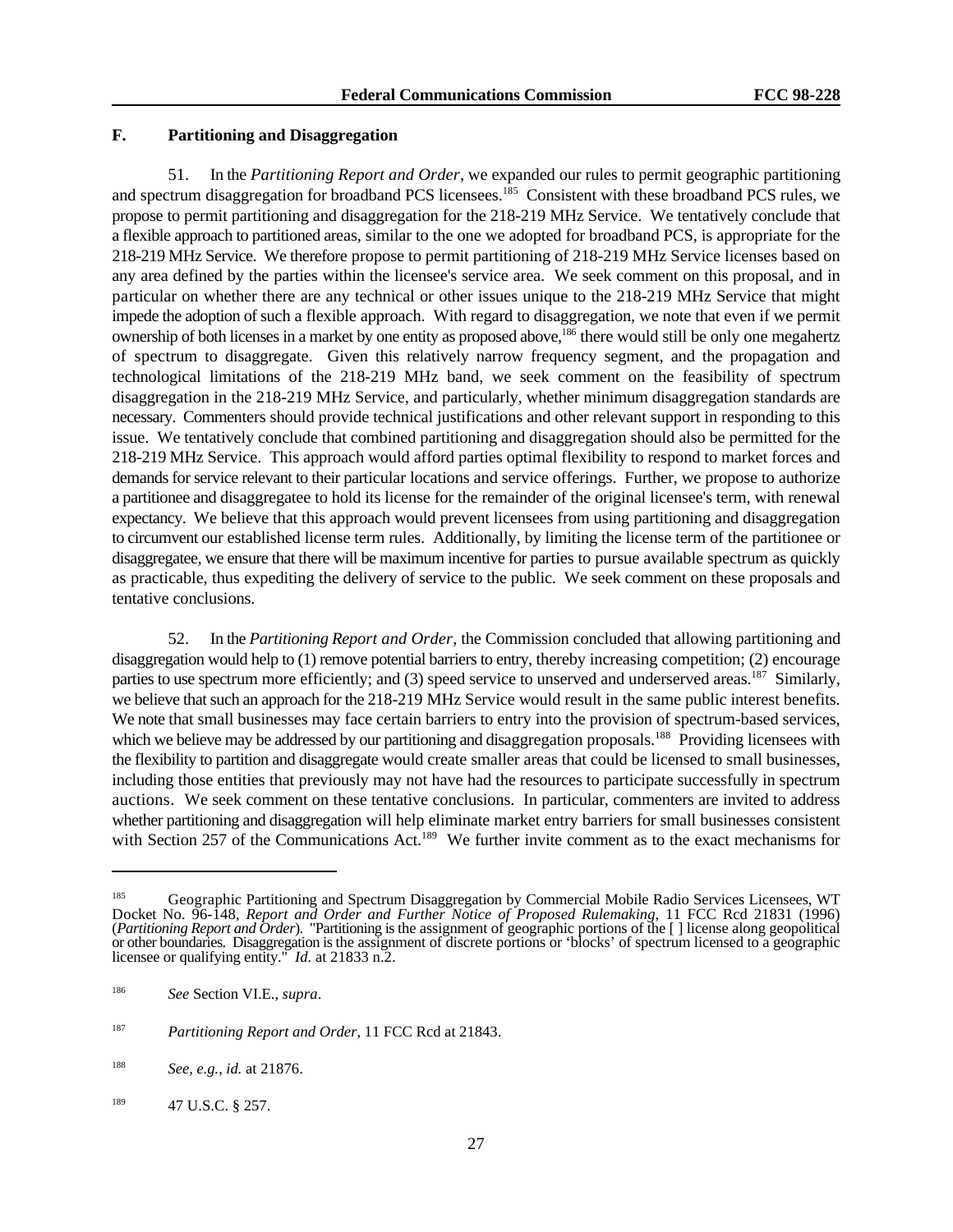apportioning and paying the remaining government obligation between the parties, and whether there are any unique circumstances that would make devising such a scheme for the 218-219 MHz Service more difficult than for broadband PCS.

53. In this *Notice*, we seek comment on a new set of construction requirements for 218-219 MHz Service licensees.<sup>190</sup> In other wireless services, we have allowed licensees the flexibility to negotiate which party will be responsible for meeting the applicable construction requirements.<sup>191</sup> In each of those cases, our goals have been to ensure that licensees had the flexibility to structure their business plans while ensuring that partitioning and disaggregation not be used as a vehicle to circumvent the applicable construction requirements, and that service be offered over the relevant population, even if not on the entire spectrum. We propose that parties to partitioning and disaggregation in the 218-219 MHz Service have comparable flexibility in meeting construction requirements. Parties to partitioning would be allowed to choose between both parties satisfying build-out requirements within their respective service areas, or having the partitionor build-out the entire market. Parties to disaggregation would choose whether one or both parties would be obligated to satisfy build-out requirements within the geographic service area. Non-performing licensees' authorizations would be subject to cancellation at the end of the license term. We seek comment on these proposals.

#### **G. Technical Standards**

54. In light of the fact that our primary goal in this rulemaking is to provide additional flexibility for 218-219 MHz Service licensees, we must also seek to reexamine the technical restrictions currently applicable to the 218-219 MHz Service to determine whether we can enhance the technical flexibility of these licensees, particularly in light of the proposals contained in this *Notice*. The technical restrictions, including rules requiring automatic power control capability,  $192$  antenna height and transmitter power limitations, duty cycle limitations,  $194$  and other interference protection standards, were based on an agreement between TV Answer and the Association for Maximum Service Television that IVDS (as proposed by TV Answer) and TV Channel 13 operations could co-exist.<sup>195</sup> Interference was of particular concern since the RTU proposed for use by TV Answer was planned to be co-located with the subscriber/viewer's television set. However, the potential applications for the 218-219 MHz Service go far beyond the service envisioned by TV Answer when these rules were designed. We also note that other services are authorized to transmit in frequencies adjacent to or nearby

*See* Section VI.C., *supra*. 190

<sup>&</sup>lt;sup>191</sup> See, e.g., Rulemaking to Amend Parts 1, 2, 21, and 25 of the Commission's Rules to Redesignate the 27.5-29.5 GHz Frequency Band, to Reallocate the 29.5-30.0 GHz Frequency Band, to Establish Rules and Policies for Local Multipoint Distribution Service and for Fixed Satellite Services, CC Docket No. 92-297, *Fourth Report and Order*, 13 FCC Rcd 11655, 11664-66 (1998); *Partitioning Report and Order*, 11 FCC Rcd at 21857.

<sup>47</sup> C.F.R. § 95.855(a). Automatic power controls are explained at footnote 56, *supra*. 192

<sup>&</sup>lt;sup>193</sup> 47 C.F.R. §§ 95.855, 95.859.

<sup>&</sup>lt;sup>194</sup> 47 C.F.R. § 95.863. For further explanation and discussion of duty cycle limitations, see footnote 57 and Section V.C., *supra*.

<sup>&</sup>lt;sup>195</sup> 1992 Allocation Report and Order, 7 FCC Rcd at 1632.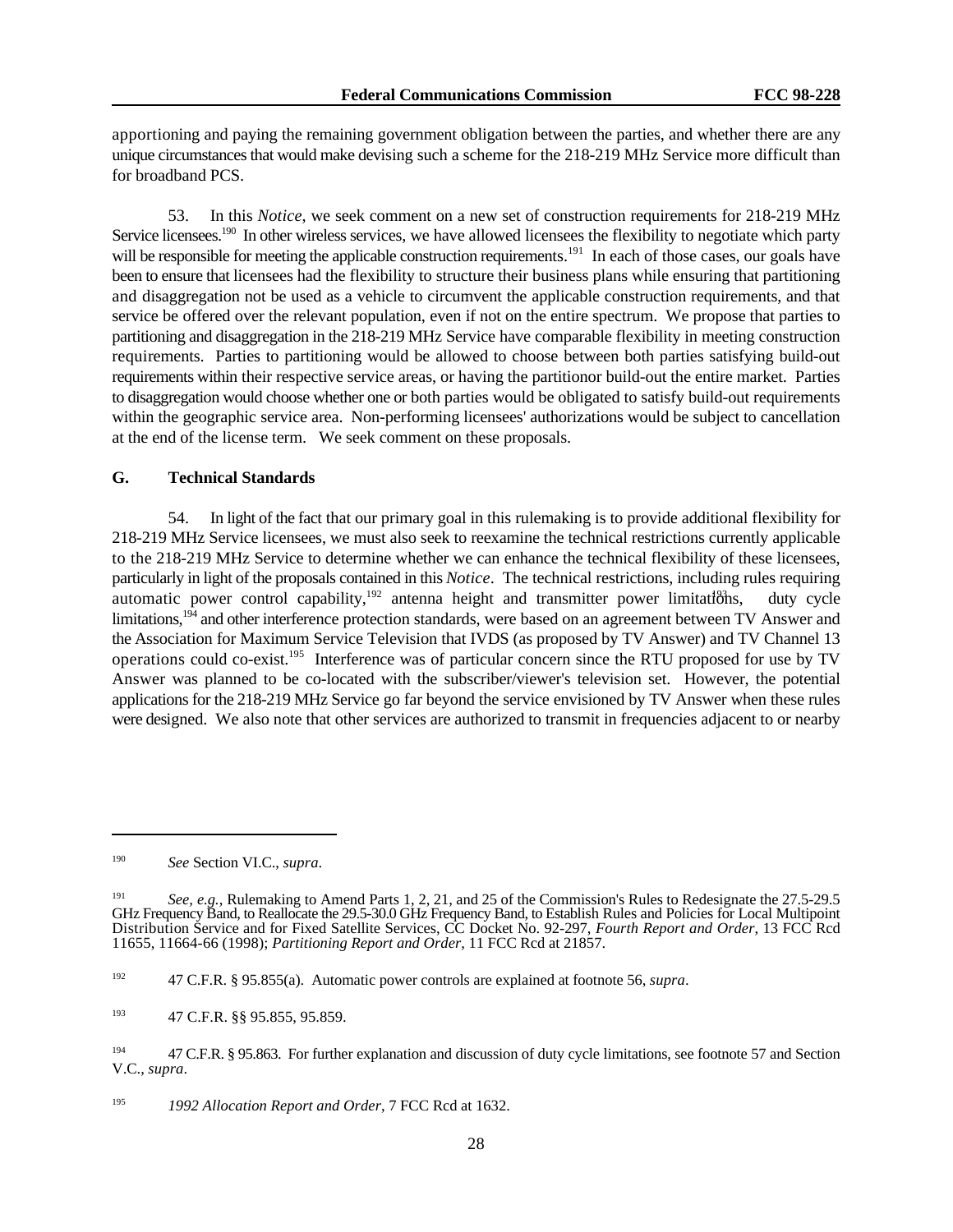218-219 MHz with higher power levels than allowed at 218-219 MHz and no duty cycle restrictions,  $196$  and that we have not received any complaints of interference to TV Channel 13 from any of these operations.

55. These facts prompt us to seek comment as to whether we should relax some or all of the following technical restrictions, as requested by Petitioners: (a) automatic power control in RTUs with power in excess of 100 milliwatts;<sup>197</sup> (b) limits on transmitter effective radiated power, including the 100 milliwatt power limitation on mobile RTUs;<sup>198</sup> (c) CTS antenna height and transmitter power ratios, whether or not the CTS is located beyond a boundary line 10 miles outside the Grade B contour of a TV Channel 13 station;<sup>199</sup> and (d) duty cycle limitations.<sup>200</sup> We also note that we have received various requests for waiver of these technical standards that we choose to address in the larger context of this rulemaking, and therefore invite comment on these proposed operations in conjunction with the comments addressing the issues raised in this *Notice*.<sup>201</sup> We request that commenters provide empirical data and analysis of the expected effect on interference of changes they recommend. Commenters suggesting specific limits are urged to provide support for their choices, recognizing that we are seeking to provide technical flexibility to coincide with the regulatory flexibility we propose. Alternatively, comments are sought on whether the interference provisions of Section 95.861 of our rules, which require 218-219 MHz Service licensees to resolve interference problems to television broadcast reception or discontinue operation, are sufficient to protect broadcast reception.  $202$  We tentatively conclude that the evolution toward precise digital technology, both within the evolving  $218-219$  MHz Service industry,<sup>203</sup> and on the part of

<sup>198</sup> 47 C.F.R. § 95.855. *See* Letter Amendment at 1; *accord* IIAP Letter at 2. For further discussion of mobile RTU power limitations, see Section V.B., *supra*.

47 C.F.R. § 95.859(a)(1)-(2). *See* Letter Amendment at 3. *Cf.* Requests for Waiver of Section 95.859(a)(2), 199 Concerning Interactive Video and Data Service (IVDS) Transmitter Power Limits, *Order*, 11 FCC Rcd 4669 (WTB 1996) (discussing waiver of 47 C.F.R. § 95.859(a)(2) to permit use of specific CTS technology programmed to transmit only during the TV Channel 13 horizontal blanking interval).

<sup>200</sup> 47 C.F.R. § 95.863. *See* Letter Amendment at 2; *accord* MKS Petition at 5; IIAP Letter at 2.

<sup>201</sup> SeeJay M. Lieberman and Michael R. Walton, dba J & M Partnership Request for Waiver (July 14, 1997) (seeking waiver of the antenna height and power ratios, 47 C.F.R. § 95.859(a)); Ronald E. Dowdy Request for Waiver (July 9, 1997) (same); Raveesh K. Kumra Request for Waiver (Apr. 17, 1997) (seeking waiver of the antenna height and power ratios, 47 C.F.R. § 95.859(a), and the duty cycle limitations, 47 C.F.R. § 95.863(a)). These waiver requests will be incorporated into the record of this proceeding, and will also be available for public inspection at the Public Safety and Private Wireless Division, Room 8010, 2025 M Street, N.W., Washington, D.C. 20554.

<sup>202</sup> 47 C.F.R. § 95.861. *But see* Third Letter Amendment (attachment at 2-3) (seeking clarification that the notification requirements of Section 95.861(c) would not apply to licensees providing one-way emergency transmission to receive-only CTSs); *accord* MKS Petition at 5 (requesting elimination of the notification procedures). For further discussion of Section 95.861, see Section V.D.1., *supra*.

<sup>203</sup> For example, in presentations to Bureau staff, current licensees of 218-219 MHz Service systems have indicated that the marketable uses of systems in the band appear to use digital emission types of equipment, utilizing much lower transmitter power than is presently authorized, and that digital emissions produce imperceptible (or no) interference to TV Channel 13 when the RTU transmitting antenna is at least three feet away from the TV receiver. Applications where the RTU antenna would be removed by at least this distance in a typical environment, such as vending machine, utility and fire

<sup>&</sup>lt;sup>196</sup> See generally 47 C.F.R. Part 80 (Automated Maritime Telecommunications Systems, operating at 216-218 MHz -adjacent to TV Channel 13); 47 C.F.R. Part 95, Subpart G (Low Power Radio Service); 47 C.F.R. Part 90, Subpart T (220-  $222$  MHz band).

<sup>47</sup> C.F.R. § 95.855(a). *See* Third Letter Amendment (attachment at 2). *Cf.* Phoenix Data Communication, Inc., <sup>197</sup> Request for Waiver of Section 95.855 of the Commission's Rules, *Order*, DA 98-972 (Pub. Safety & Priv. Wireless Div., released May 21, 1998) (discussing waiver of the RTU automatic power control requirement, filed in conjunction with an application for type acceptance of its proposed equipment).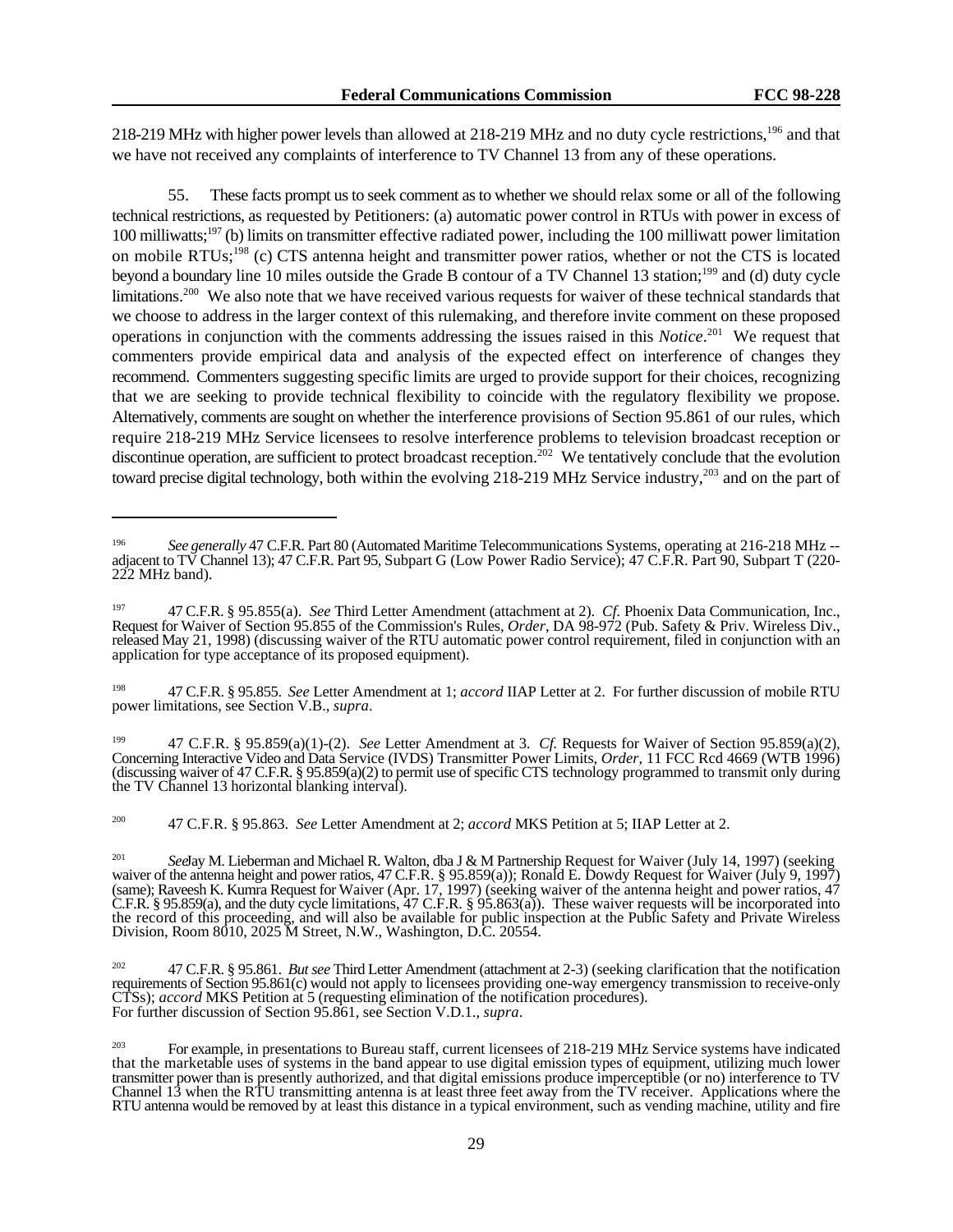the broadcast industry,<sup>204</sup> will further reduce interference potential, and we seek comment on this tentative conclusion.<sup>205</sup> Commenters should also address any other technical standards that could be reexamined in this rulemaking that inhibit flexible use of the spectrum and technological innovation.

#### **H. Incorporation by Reference of Part 1 Standardized Auction Rules**

56. *Background.* In the *Part 1 Third Report and Order*, the Commission streamlined its auction procedures by adopting general competitive bidding rules applicable to all auctionable services.<sup>206</sup> These procedures, set forth in Part 1, subpart Q of the Commission's rules, supersede previously-adopted servicespecific rules, unless the Commission determines that with regard to particular matters, the retention or adoption of service-specific rules is warranted.<sup>207</sup>

57. *Discussion.* We propose to conduct all future auctions for licenses in the 218-219 MHz Service (both auctions of initial licenses and reauctions of defaulted licenses) in conformity with the general competitive bidding rules set forth in Part 1, subpart Q of the Commission's rules. Specifically, we propose to employ the Part 1 rules governing designated entities,<sup>208</sup> application issues,<sup>209</sup> payment issues,<sup>210</sup> competitive bidding design, procedure and timing issues,  $^{211}$  and anti-collusion.<sup>212</sup> In this regard, consistent with our decision in the *Part 1 Third Report and Order*, we would no longer offer installment payments as a means of financing small business participation in the 218-219 MHz Service auction.<sup>213</sup> Instead, we would retain the two tiers of small business

<sup>211</sup> *Id.* at 447-62.

alarm monitoring, ATM transactions, and downloading data to RTUs associated with personal computers, for example, have been suggested by these licensees.

*See generally, e.g.*, Advanced Television Systems and Their Impact Upon the Existing Television Broadcast 204 Service, MM Docket No. 87-268, *Fifth Report and Order*, 12 FCC Rcd 12809 (1997).

*See also* Section V.C., *supra*. 205

<sup>&</sup>lt;sup>206</sup> Part 1 Third Report and Order, 13 FCC Rcd at 381-469.

<sup>&</sup>lt;sup>207</sup> *See id.* at 382.

<sup>&</sup>lt;sup>208</sup> *Id.* at 386-409.

<sup>&</sup>lt;sup>209</sup> *Id.* at 410-23.

<sup>&</sup>lt;sup>210</sup> *Id.* at 423-47.

<sup>&</sup>lt;sup>212</sup> *Id.* at 463-69.

<sup>&</sup>lt;sup>213</sup> See id. at 398 (Commission will not offer installment payments until further notice). In eliminating installment payments, we stated that:

<sup>. . .</sup> Congress did not require the use of installment payments in all auctions, but rather recognized them as one means of promoting the objectives of Section 309(j)(3) of the Communications Act. The Commission continues to experiment with different means of achieving its obligations under the statute, and has offered installment payments to licensees in several auctioned wireless services. Installment payments are not the only tool available to assist small businesses. Indeed, we have conducted auctions without installment payments. Moreover, Section 3007 of the Balanced Budget Act requires that the Commission conduct certain future auctions in a manner that ensures that all proceeds from such bidding are deposited in the U.S. Treasury not later than September 30, 2002. . . . [W]e believe that Section 3007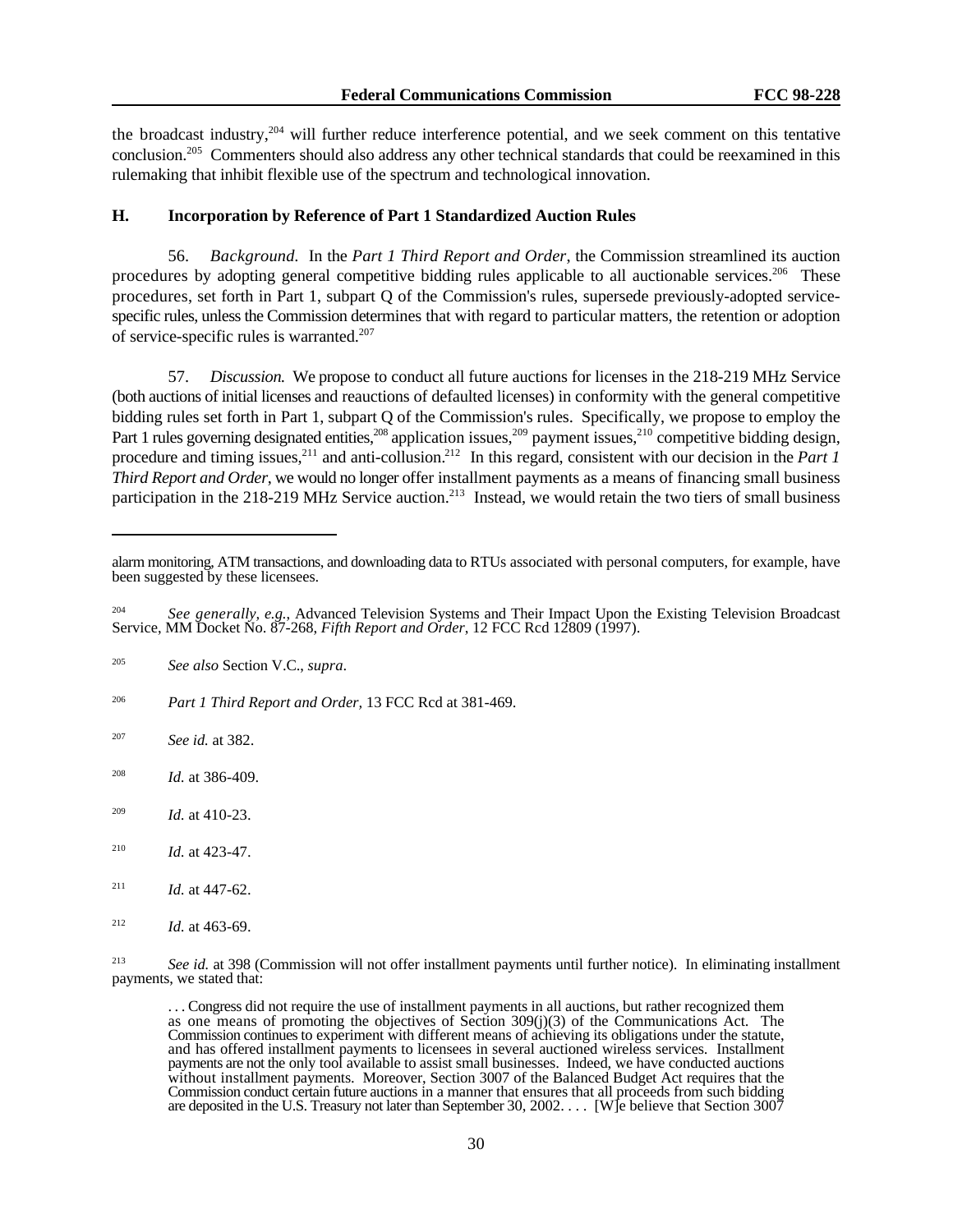size standards currently set for 218-219 MHz Service licensees,  $^{214}$  and utilize the standard schedule of bidding credits set forth in the *Part 1 Third Report and Order* as applied to those two tiers of small businesses, which would allow for somewhat higher bidding credits in light of the suspension of installment payment financing.<sup>215</sup> We seek comment on these proposals and on whether any of our Part 1 rules would be inappropriate in an auction for this service.

may require that these auctions be conducted without offering long-term installment payments.

*Id.* at 399-400 (footnotes omitted). This conclusion was based on the record in the Part 1 proceeding, the record developed on installment financing for broadband PCS C block licensees, and on recent decisions eliminating installment payment financing for the Local Multipoint Distribution Service and 800 MHz Specialized Mobile Radio. *See id.* at 396-98. *See also* Rulemaking to Amend Parts 1, 2, 21, and 25 of the Commission's Rules to Redesignate the 27.5-29.5 GHz Frequency Band, to Reallocate the 29.5-30.0 GHz Frequency Band, to Establish Rules and Policies for Local Multipoint Distribution Service and for Fixed Satellite Services, CC Docket No. 92-297, *Second Order on Reconsideration*, 12 FCC Rcd 15082, 15088-92 (1997); Amendment of Part 90 of the Commission's Rules to Facilitate Future Development of SMR Systems in the 800 MHz Frequency Band, PR Docket No. 93-144, *Memorandum Opinion and Order on Reconsideration*, 12 FCC Rcd 9972, 10014 (1997). The Commission has explained that elimination of installment payments better serves the public interest because obligating licensees to pay for their licenses as a condition of receipt requires greater financial accountability from applicants. *See, e.g.*, *Part 1 Third Report and Order*, 13 FCC Rcd at 398.

<sup>&</sup>lt;sup>214</sup> 47 C.F.R. § 95.816(d)(4)(i)-(ii) ("small business" is an entity with average gross revenues not exceeding \$15 million for the preceding three years; "very small business" is an entity with average gross revenues not exceeding \$3 million for the preceding three years). Licensees would also be subject to the uniform rules of ownership disclosure and definitions for attribution of gross revenues of investors and affiliates, as promulgated in WT Docket No. 97-82. *See Part 1 Third Report and Order*, 13 FCC Rcd at 417-21 (disclosure rules) and 476-78 (seeking further comment on attribution rules).

<sup>&</sup>lt;sup>215</sup> *Compare Part 1 Third Report and Order*, 13 FCC Rcd at 404 (establishing standard bidding credits of 35% for businesses with average gross revenues not exceeding \$3 million for the preceding three years, and 25% for businesses with average gross revenues not exceeding \$15 million for the preceding three years) *with* 47 C.F.R. § 95.816(d)(1) (servicespecific bidding credits of 15% for businesses with average gross revenues not exceeding \$3 million for the preceding three years, and 10% for businesses with average gross revenues not exceeding \$15 million for the preceding three years).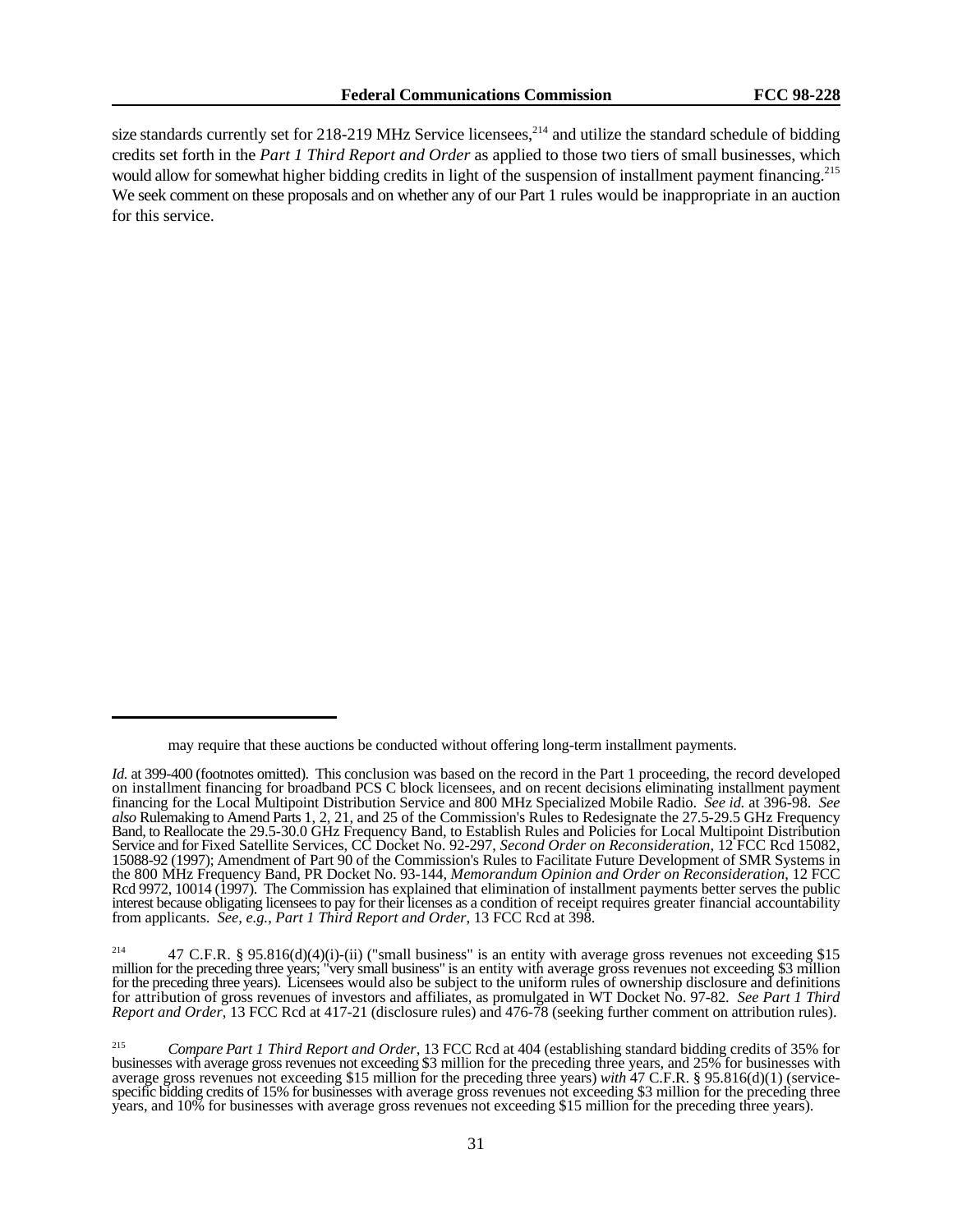## **VII. CONCLUSION**

58. We adopt this *Order, MO&O and Notice* to initiate a comprehensive examination of our regulations governing the licensing and use of frequencies in the 218-219 MHz band. These actions are intended to establish a flexible regulatory framework for the 218-219 MHz Service that will encourage spectrum efficiency, technical innovation, and competition by these licensees in the wireless marketplace, and serve the ultimate goal of ensuring that the spectrum at 218-219 MHz provides the greatest benefit to the public.

## **VIII. PROCEDURAL MATTERS**

## **A.** *Ex Parte* **Rules — Non-Restricted Proceeding**

59. This is a non-restricted notice and comment rulemaking proceeding. *Ex Parte* presentations are permitted, except during the Sunshine Agenda period, provided they are disclosed as provided in Commission rules. *See generally* 47 C.F.R. §§ 1.1202, 1.1203, and 1.1206(a).

## **B. Initial Regulatory Flexibility Analysis**

60. As required by the Regulatory Flexibility Act of 1980, Pub. L. No. 96-354, 94 Stat. 1164, as amended by the Contract with America Advancement Act of 1996, Pub. L. No. 104-121, 110 Stat. 847, 5 U.S.C. § 603, the Commission has prepared an Initial Regulatory Flexibility Analysis (IRFA) of the possible impact on small entities of the proposals suggested in this document. The IRFA is set forth in Appendix A. Written public comments are requested with respect to the IRFA. These comments must be filed in accordance with the same filing deadlines for comments on the rest of this *Notice*, but they must have a separate and distinct heading, designating the comments as responses to the IRFA. The Office of Public Affairs, Reference Operations Division, shall send a copy of this *Notice*, including the IRFA, to the Chief Counsel for Advocacy of the Small Business Administration, in accordance with the Regulatory Flexibility Act.

## **C. Initial Paperwork Reduction Act of 1995 Analysis**

61. This *Notice* contains either a proposed or modified information collection. As part of the Commission's continuing effort to reduce paperwork burdens, we invite the general public, the Office of Management and Budget (OMB), and other agencies to take this opportunity to comment on the information collections contained in this *Notice*, as required by the Paperwork Reduction Act of 1995, Pub L. No. 104-13. Public and agency comments are due at the same time as other comments on this *Notice*; OMB comments are due 60 days after the publication of this *Notice* in the Federal Register. Comments should address: (a) whether the proposed collection of information is necessary for the proper performance of the functions of the Commission, including whether the information shall have practical utility; (b) the accuracy of the Commission's burden estimates; (c) ways to enhance the quality, utility, and clarity of the information collected; and (d) ways to minimize the burden of the collection of information on the respondents, including the use of automated collection techniques or other forms of information technology. In addition to filing comments with the Secretary, a copy of any comments on the information collections contained herein should be submitted to *both* of the following: Judy Boley, Federal Communications Commission, Room 234, 1919 M Street, N.W., Washington, D.C. 20554, or via the Internet to jboley@fcc.gov, and Timothy Fain, OMB Desk Officer, 10236 NEOB, 725 17th Street, N.W., Washington, D.C. 20503, or via the Internet to fain t@al.eop.gov.

## **D. Notice and Comment Provisions**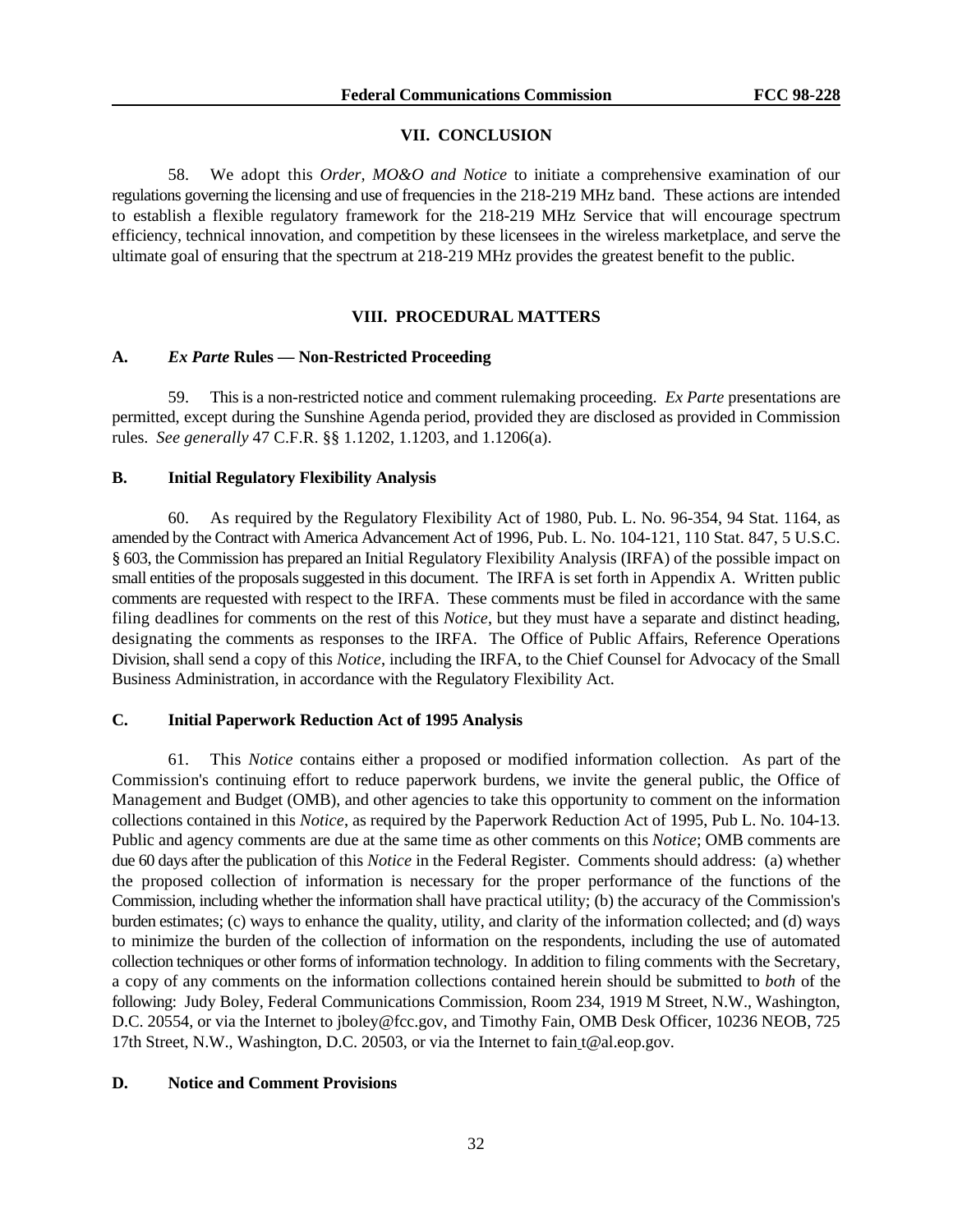62. Pursuant to Sections 1.415 and 1.419 of the Commission's rules, 47 C.F.R. §§ 1.415, 1.419, interested parties may file comments on or before October 30, 1998, and reply comments on or before November 25, 1998. Comments may be filed using the Commission's Electronic Comment Filing System (ECFS) or by filing paper copies. *See Electronic Filing of Documents in Rulemaking Proceedings*, 63 Fed. Reg. 24121 (1998).

63. Comments filed through the ECFS can be sent as an electronic file via the Internet to  $\langle \text{http://www.fcc.gov/e-file/ecfs.html}\rangle$ . Generally, only one copy of an electronic submission must be filed. If multiple docket or rulemaking numbers appear in the caption of this proceeding, however, commenters must transmit one electronic copy of the comments to each docket or rulemaking number referenced in the caption. In completing the transmittal screen, commenters should include their full name, Postal Service mailing address, and the applicable docket or rulemaking number. Parties may also submit an electronic comment by Internet email. To get filing instructions for e-mail comments, commenters should send an e-mail to ecfs@fcc.gov, and should include the following words in the body of the message, "get form <your e-mail address>." A sample form and directions will be sent in reply.

64. Parties who choose to file by paper must file an original and four copies of each filing. If more than one docket or rulemaking number appear in the caption of this proceeding, commenters must submit two additional copies for each additional docket or rulemaking number. All filings must be sent to the Commission's Secretary, Magalie Roman Salas, Office of the Secretary, Federal Communications Commission, 1919 M St. N.W., Room 222, Washington, D.C. 20554. Comments and reply comments will be available for public inspection during regular business hours in the FCC Reference Center of the Federal Communications Commission, Room 239, 1919 M Street, N.W., Washington, DC 20554.

#### **IX. ORDERING CLAUSES**

65. Authority for issuance of this *Order, Memorandum Opinion and Order and Notice of Proposed Rulemaking* is contained in Sections 4(i), 257, 303(b), 303(g), 303(r), 309(j), and 332(a) of the Communications Act of 1934, as amended, 47 U.S.C. §§ 154(i), 257, 303(b), 303(g), 303(r), 309(j), and 332(a).

66. Accordingly, IT IS ORDERED that this *Order, Memorandum Opinion and Order and Notice of Proposed Rulemaking* is adopted. It is further ordered that the Commission's Office of Public Affairs, Reference Operations Division, shall send a copy of this *Order, Memorandum Opinion and Order and Notice of Proposed Rulemaking*, including the IRFA, to the Chief Counsel for Advocacy of the Small Business Administration.

67. IT IS FURTHER ORDERED that all references to "Interactive Video and Data Service" in 47 C.F.R. Parts 1, 2, 20, 95, and 97 are to be removed and, in their place, the words "218-219 MHz Service" are to be substituted. Pursuant to 47 C.F.R. § 0.331(d), we hereby instruct the Wireless Telecommunications Bureau to make conforming edits to the Code of Federal Regulations consistent with this Ordering Clause.

68. IT IS FURTHER ORDERED that the request of the Petitioners for general waiver of Section 1.2110(f)(4) of the Commission's rules, as amended by the *Part 1 Third Report and Order*, IS DENIED. However, a suspension of the application of Section 1.2110(f)(4)(i)-(iv), limited to those 218-219 MHz Service licensees that have remitted adequate installment payments as of March 16, 1998, will remain in effect pending Commission resolution of the issues raised in the *Notice of Proposed Rulemaking* in an initial Report and Order.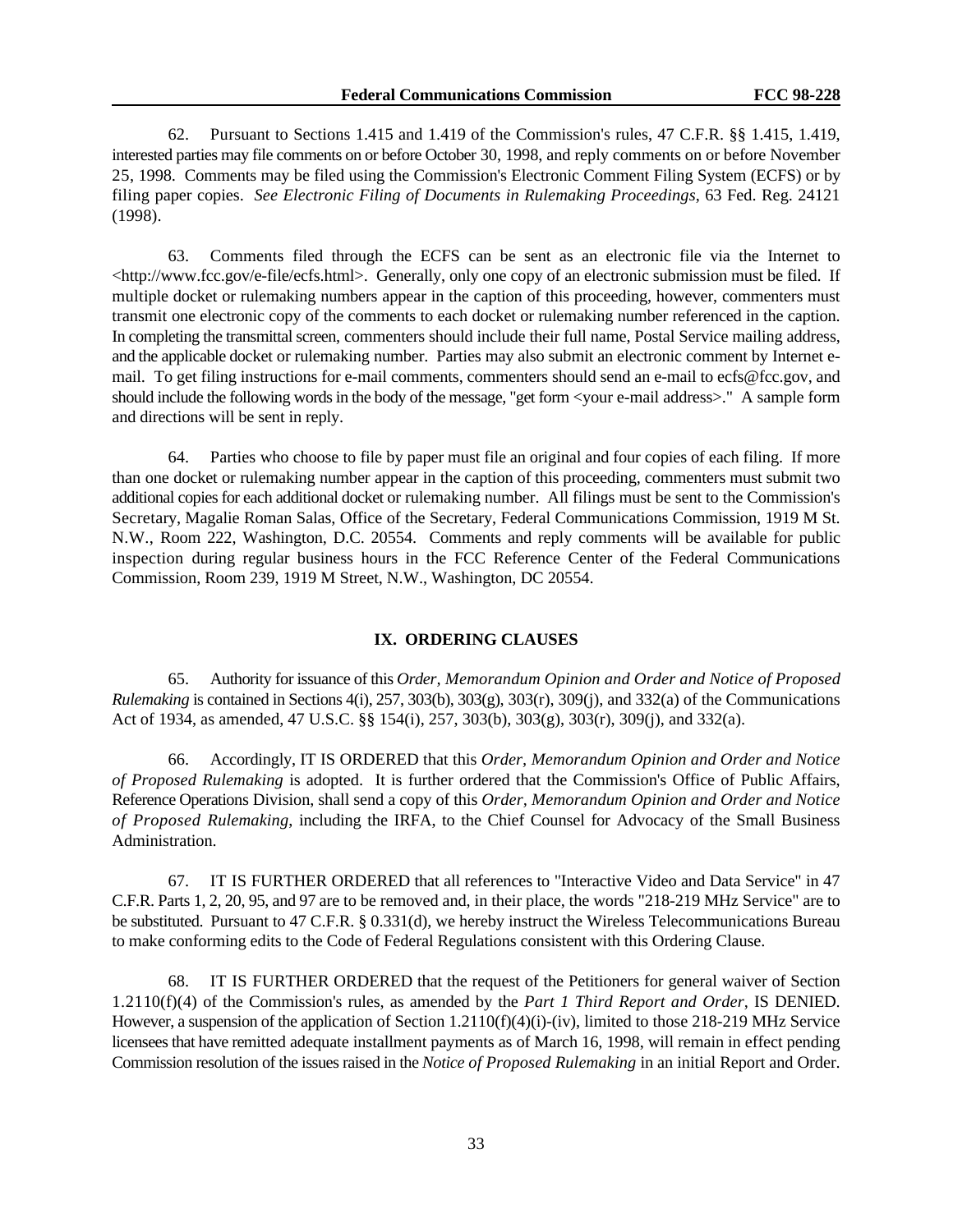69. IT IS FURTHER ORDERED that the Miscellaneous Payment Relief Requests ARE DENIED to the extent that they are inconsistent with the actions and proposals described above.

70. IT IS FURTHER ORDERED that NOTICE IS HEREBY GIVEN of the proposed amendments to Parts 20 and 95 of the Commission's rules, 47 C.F.R. Parts 20 and 95, in accordance with the proposals in this *Notice of Proposed Rulemaking*, and that COMMENT IS SOUGHT regarding such proposals. Pursuant to Sections 1.415 and 1.419 of the Commission's rules, 47 C.F.R. §§ 1.415, 1.419, interested parties may file comments on or before October 30, 1998, and reply comments on or before November 25, 1998.

71. IT IS FURTHER ORDERED that the Petition for Rulemaking and associated amendments filed by Euphemia Banas, *et al.* IS GRANTED in part to the extent described above and IS DENIED in all other respects.

72. IT IS FURTHER ORDERED that, as described above, the Petition for Reconsideration filed by Euphemia Banas, *et al.* IS DISMISSED.

73. IT IS FURTHER ORDERED that, to the extent described above, WE CLARIFY issues raised in the Petition for Partial Reconsideration filed by NAB and the Request for Clarification filed by ITV/IALC.

74. IT IS FURTHER ORDERED that the Petition for Partial Reconsideration of NAB IS DISMISSED or DENIED in all other respects.

75. IT IS FURTHER ORDERED that WT Docket No. 95-47 IS TERMINATED.

76. For further information concerning this proceeding, contact Howard Griboff at (202) 418-0660 (Auctions & Industry Analysis Division) or James Moskowitz at (202) 418-0680 (Public Safety & Private Wireless Division), Wireless Telecommunications Bureau.

## FEDERAL COMMUNICATIONS COMMISSION

Magalie Roman Salas **Secretary**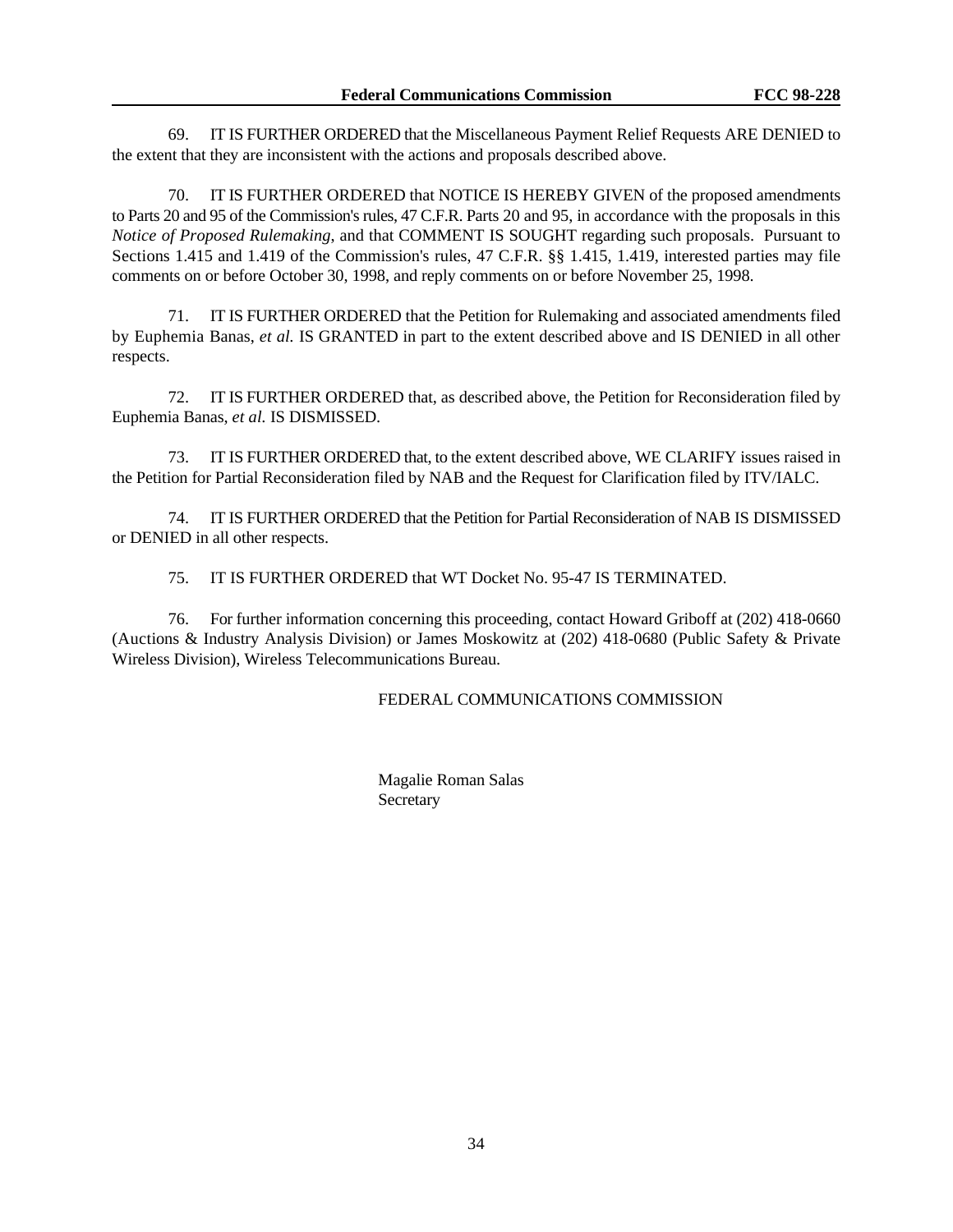#### **APPENDIX A**

### **INITIAL REGULATORY FLEXIBILITY ANALYSIS**

#### *Notice of Proposed Rulemaking*

As required by the Regulatory Flexibility Act of 1980, Pub. L. No. 96-354, 94 Stat. 1164, as amended by the Contract with America Advancement Act of 1996, Pub. L. No. 104-121, 110 Stat. 847, 5 U.S.C. § 603,<sup>1</sup> the Commission has prepared this Initial Regulatory Flexibility Analysis (IRFA) of the possible significant economic impact on small entities by the policies and rules proposed in this *Notice of Proposed Rulemaking*, Amendment of Part 95 of the Commission's Rules to Provide Regulatory Flexibility in the 218-219 MHz Service (*Notice*). Written public comments are requested on this IRFA. Comments must be identified as responses to the IRFA and must be filed by the deadline for comments on the *Notice*, as described *supra* in Section VIII.D. The Commission will send a copy of the *Notice*, including this IRFA, to the Chief Counsel for Advocacy of the Small Business Administration (SBA). *See* 5 U.S.C. § 603(a). In addition, the *Notice* and IRFA (or summaries thereof) will be published in the Federal Register. *See id.*

#### **I. Need for, and Objectives of, the Proposed Rules:**

This rulemaking proceeding was initiated to secure public comment on proposals to maximize the efficient and effective use of spectrum in the 218-219 MHz band, allocated in 1992 to the Interactive Video and Data Service (IVDS) in the Personal Radio Services, now redesignated as the 218-219 MHz Service. In attempting to maximize the use of the 218-219 MHz band, we continue our efforts to improve the efficiency of spectrum use, reduce the regulatory burden on spectrum users, facilitate technological innovation, and provide opportunities for development of competitive new service offerings. The proposals advanced in the *Notice* are also designed to implement Congress' goal of giving small businesses the opportunity to participate in the provision of spectrum-based services in accordance with Section 309(j) of the Communications Act of 1934, as amended (the Communications Act).<sup>2</sup>

# **II. Legal Basis:**

This action, including publication of proposed rules, is authorized under Sections 4(i), 257, 303(b), 303(g), 303(r), 309(j), and 332(a) of the Communications Act, 47 U.S.C. §§ 154(i), 257, 303(b), 303(g), 303(r), 309(j), and 332(a).

# **III. Description and Estimate of the Number of Small Entities to which the Proposed Rules Will Apply:**

The Regulatory Flexibility Act directs agencies to provide a description of and, where feasible, an estimate of the number of small entities that may be affected by the proposed rules, if adopted. The Regulatory Flexibility Act generally defines the term "small entity " as having the same meaning as the terms "small business," "small organization," and "small governmental jurisdiction." In addition, the term "small business" has the same meaning as the term "small business concern" under the Small Business Act, unless the Commission

Subtitle II of the Contract with America Advancement Act is "The Small Business Regulatory Enforcement Fairness <sup>1</sup> Act of 1996" (SBREFA), codified at 5 U.S.C. § 601, *et seq.*

<sup>&</sup>lt;sup>2</sup> 47 U.S.C. §§ 257, 309(j).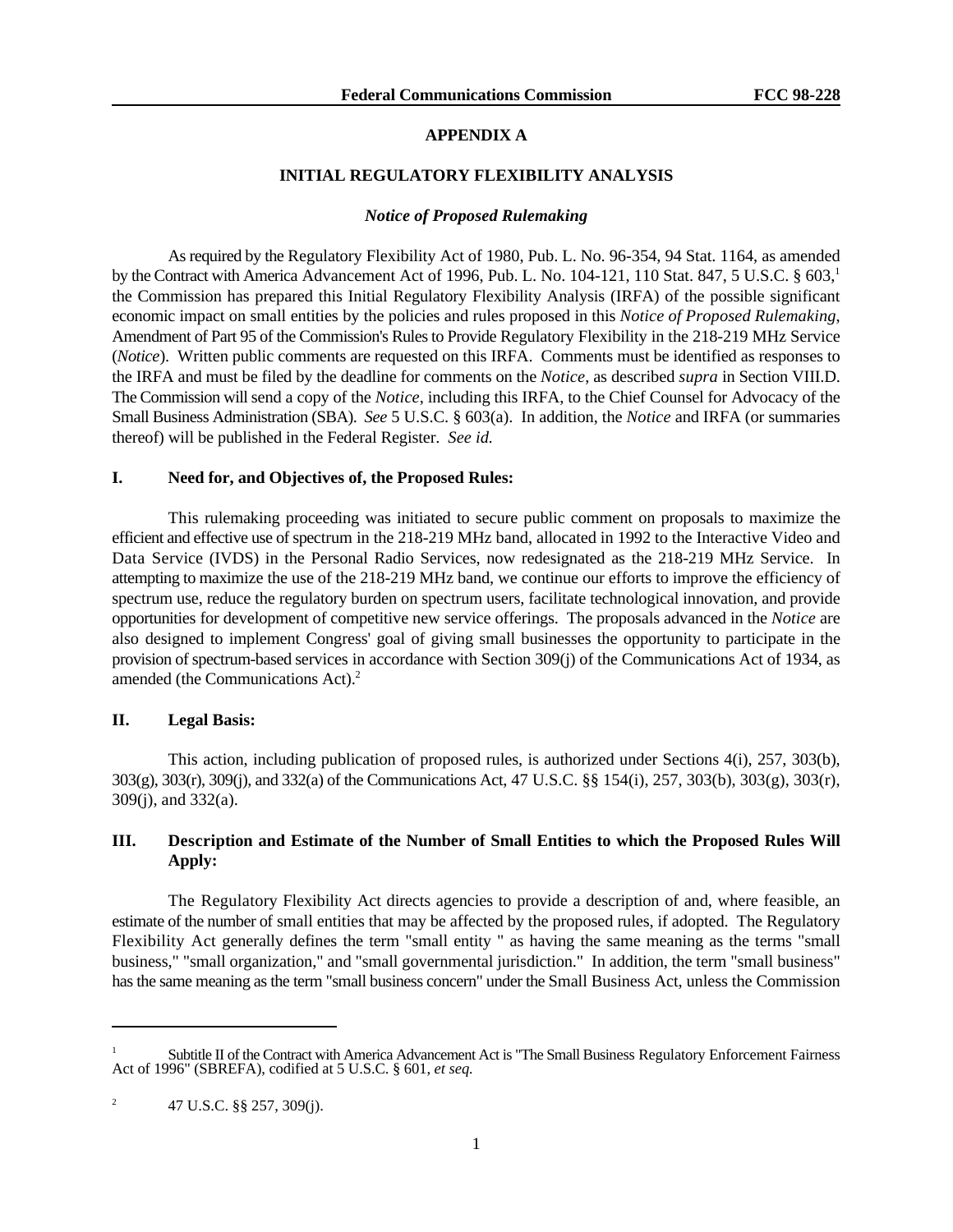has developed one or more definitions that are appropriate for its activities.<sup>3</sup> A small business concern is one which: (1) is independently owned and operated; (2) is not dominant in its field of operation; and (3) satisfies any additional criteria established by the  $SBA$ <sup>4</sup>. A small organization is generally "any not-for-profit enterprise which is independently owned and operated and is not dominant in its field."<sup>5</sup> Nationwide, as of 1992, there were approximately 275,801 small organizations.<sup>6</sup> "Small governmental jurisdiction" generally means "governments" of cities, counties, towns, townships, villages, school districts, or special districts, with a population of less than 50,000."<sup>7</sup> As of 1992, there were approximately 85,006 such jurisdictions in the United States.<sup>8</sup> This number includes 38,978 counties, cities, and towns; of these, 37,566, or 96 percent, have populations of fewer than 50,000.<sup>9</sup> The Census Bureau estimates that this ratio is approximately accurate for all governmental entities. Thus, of the 85,006 governmental entities, we estimate that 81,600 (91 percent) are small entities. Below, we further describe and estimate the number of small entity licensees and regulatees that may be affected by the proposed rules, if adopted.

There are three ways that may be applicable to define small entities for these proposed rules: (1) the U.S. Small Business Administration's (SBA) size standards under the SBA's Standard Industrial Classifications (SIC), 13 C.F.R. § 121.201; (2) the Small Business Act's definition of small entities under 15 U.S.C. § 632(a); and (3) the Commission's refined definition of small business for a particular service for the purposes of competitive bidding.

The proposals in the *Notice* would affect a number of small entities who are either licensees, or who may choose to become applicants for licenses, in the 218-219 MHz Service. Such entities fall into two categories: (1) those using the 218-219 MHz Service for providing interactivity capabilities in conjunction with broadcast services; and (2) those using the 218-219 MHz Service to operate other types of wireless communications services with a wide variety of uses, such as commercial data applications and two-way telemetry services. Theoretically, an entity could fall into both categories. The spectrum uses in the two categories differ markedly.

With respect to the first category, the provision of interactivity capabilities in conjunction with broadcast services could be described as a wireless provider of subscription television service. The SBA's rules applicable to subscription television services define small entities as those with annual gross revenues of \$11 million or less.<sup>10</sup> In the *Competitive Bidding Tenth Report and Order*, we extended special competitive bidding provisions

<sup>5</sup> U.S.C. § 601(3) (incorporating by reference the definition of "small business concern" in 15 U.S.C. § 632). 3 Pursuant to 5 U.S.C. § 601(3), the statutory definition of a small business applies "unless an agency after consultation with the Office of Advocacy of the Small Business Administration and after opportunity for public comment, establishes one or more definitions of such term which are appropriate to the activities of the agency and publishes such definition(s) in the Federal Register."

<sup>&</sup>lt;sup>4</sup> Small Business Act, 15 U.S.C. § 632 (1996).

 $5 \text{ U.S.C. } \S 601(4).$ 

<sup>&</sup>lt;sup>6</sup> 1992 Economic Census, U.S. Bureau of the Census, Table 6 (special tabulation of data under contract to Office of Advocacy of the U.S. Small Business Administration).

 $^7$  5 U.S.C. § 601(5).

<sup>&</sup>lt;sup>8</sup> U.S. Dept. of Commerce, Bureau of the Census, "1992 Census of Governments."

<sup>&</sup>lt;sup>9</sup> *Id.* 

<sup>&</sup>lt;sup>10</sup> 13 C.F.R. § 121.201, SIC Code 4841.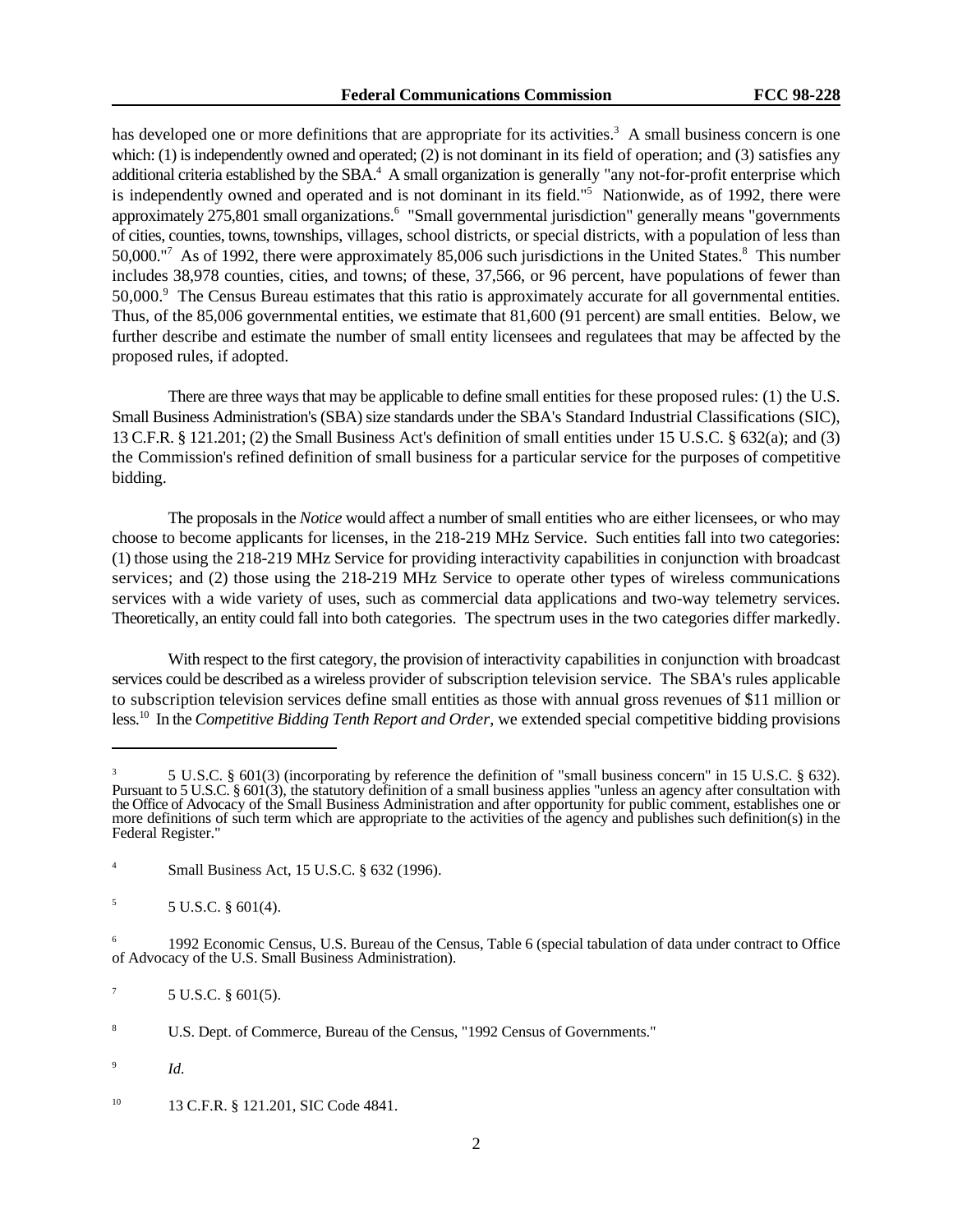to small businesses with annual gross revenues that are not more than \$15 million, and additional benefits to very small businesses with annual gross revenues that are not more than \$3 million.<sup>11</sup> On January 6, 1998, the SBA approved of the small business size standards established in the *Competitive Bidding Tenth Report and Order*.

The Commission's estimate of the number of small business entities operating in the 218-219 MHz band for interactivity capabilities with television viewers begins with the 1992 Bureau of Census report on businesses listed under SIC Code 4841, subscription television services, which is the most recent information available. The total number of entities under this category is  $1,788$ <sup>12</sup> There are 1,463 companies in the 1992 Census Bureau report which are categorized as small businesses providing cable and pay TV services.<sup>13</sup> We know that many of these businesses are cable and television service businesses, rather than businesses operating in the 218-219 MHz band. We also know that, to date, we have issued 612 licenses in the 218-219 MHz Service. Therefore, the number of small entities currently providing interactivity capability to television viewers in the 218-219 MHz Service which will be subject to the rules will be less than 612.

With respect to the second category, neither the Commission nor the SBA has developed a specific definition of small entities applicable to 218-219 MHz band licensees that would provide wireless communications services other than that described above. Generally, the applicable definition of a small entity in this instance appears to be the definition under the SBA rules applicable to establishments primarily engaged in furnishing telegraph and other message communications, SIC Code 4822. This definition provides that a small entity is an entity with annual receipts of \$5 million or less.<sup>14</sup> The 1992 Census data, which is the most recent information available, indicates that of the 286 firms under this category, 247 had annual receipts of \$4.999 million or less.<sup>15</sup> We seek comment on whether the appropriate definition for such licensees in the 218-219 MHz Service is SIC Code 4822, or whether we should conclude, for purposes of the FRFA in this matter, that the appropriate definition for all providers of services in the 218-219 MHz Service is the Commission's definition of small businesses for the purposes of competitive bidding in this service.

The first auction of 218-219 MHz spectrum resulted in 170 entities winning licenses for 594 Metropolitan Statistical Area (MSA) licenses. Of the 594 licenses, 557 were won by entities qualifying as a small business. For that auction, we defined a small business as an entity, together with its affiliates, that has no more than a \$6 million net worth and, after federal income taxes (excluding any carry over losses), has no more

<sup>&</sup>lt;sup>11</sup> Implementation of Section 309(j) of the Communications Act – Competitive Bidding, PP Docket No. 93-253, *Tenth Report and Order*, 11 FCC Rcd 19974, 19981-85 (1996) (*Competitive Bidding Tenth Report and Order*), *recon. pending*.

<sup>&</sup>lt;sup>12</sup> U.S. Small Business Administration 1992 Economic Census Industry and Enterprise Report, Table 2D, SIC Code 4841 (Bureau of the Census data adapted by the Office of Advocacy of the U.S. Small Business Administration).

<sup>&</sup>lt;sup>13</sup> The Census table divides those companies by the amount of annual receipts. There is a dividing point at companies with annual receipts of \$10 million. The next increment is annual receipts of \$17 million, a category that greatly exceeds the SBA definition of small businesses that provide subscription television services. However, there are 17 firms in this category, with revenues between \$10-\$17 million. Approximately 1,480 SIC Code 4841 category firms have annual gross receipts of \$15 million or less. Only a small fraction of those 1,480 firms provide IVDS.

<sup>&</sup>lt;sup>14</sup> 13 C.F.R. § 121.201, SIC Code 4822.

<sup>&</sup>lt;sup>15</sup> 1992 Economic Census Industry and Enterprise Receipts Size Report, U.S. Bureau of the Census, U.S. Department of Commerce, Table 2D, SIC Code 4822 (industry data prepared by the Census Bureau under contract to the U.S. SBA Office of Advocacy).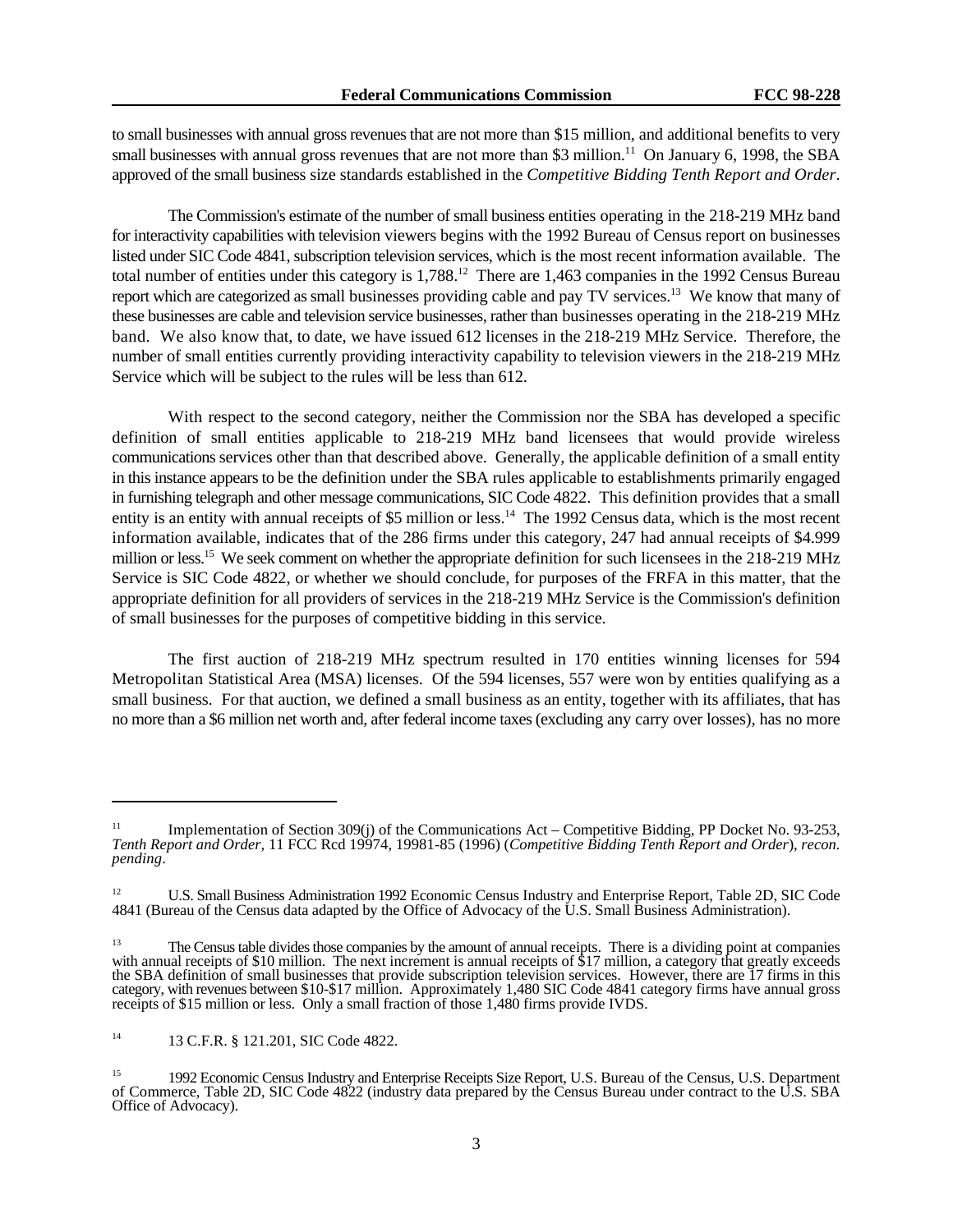than \$2 million in annual profits each year for the previous two years.<sup>16</sup> We cannot estimate, however, the number of licenses that will be won by entities qualifying as small or very small businesses under our rules in future auctions of 218-219 MHz spectrum. Given the success of small businesses in the previous auction, and the above discussion regarding the prevalence of small businesses in the subscription television services and message communications industries, we assume for purposes of this IRFA that in future auctions, all of the licenses may be awarded to small businesses, which would be affected by the rule changes we propose.

## **IV. Description of Projected Reporting, Recordkeeping and Other Compliance Requirements:**

The proposed rules under consideration in this *Notice* include the possibility of altered reporting and recordkeeping requirements for a number of small business entities. Specifically, under the proposals contained in the *Notice*: (1) 218-219 MHz Service licensees and applicants will be required to elect regulatory status (common carrier, private, commercial mobile radio service, private mobile radio service) and file appropriate documentation coincident with the regulatory status elected; (2) 218-219 MHz Service licensees will not be required to file a license renewal application after five years from the date of grant of the license, but will be required to file a license renewal application after ten years after the date of grant of the license; (3) nondefaulting 218-219 MHz Service licensees currently participating in the installment payment plan will be required to elect either to continue making payments as reamortized under the revised ten-year term or surrender any licenses it chooses to the Commission for reauction; (4) 218-219 MHz Service licensees electing to continue making installment payments will be required to execute a note and security agreement as a condition of the reamortization of its installment payment plan under the revised ten-year term; (5) 218-219 MHz Service licensees will not be required to file a construction report after the third year of being licensed, but will be obligated to file construction reports in accordance with the benchmarks to be adopted under the proposals herein; and (6) acquisitions by partitioning or disaggregation will be treated as assignments of a license and parties will be required to comply with construction requirements, and to submit a certification to that effect. We request comment on how these requirements can be modified to reduce the burden on small entities and still meet the objectives of the proceeding.

# **V. Steps Taken to Minimize Significant Economic Impact on Small Entities, and Significant Alternatives Considered:**

The *Notice* solicits comment on a variety of proposals, some of which are described below. Rather than having a significant economic impact on small entities, the *Notice* is written toward maximizing opportunities for participation by, and growth of, small businesses in providing wireless services. We have requested comment regarding the appropriate definition of small business to be applied under the expanded nature of the 218-219 MHz Service we propose in the *Notice*. The Commission expects that its proposals in this *Notice* regarding extension of license terms from five to ten years, with a corresponding reamortization of installment payment debt, and allowing partitioning and disaggregation of licenses, will specifically assist small businesses. We also believe that our proposals regarding permissible uses of 218-219 MHz Service, liberalization of construction requirements and technical restrictions, and elimination of the cross-ownership restriction, will make expansion of 218-219 MHz Service operations easier, and this flexibility assists all licensees, including small business licensees. We tentatively conclude that a flexible approach to regulation of the 218-219 MHz Service will afford all providers, including small businesses, the ability to respond to market forces and demands for service relevant to their particular locations and service offerings. The regulatory burdens we propose are necessary in order to ensure that the public receives the benefits of innovative new services in a prompt and efficient manner. We seek

<sup>&</sup>lt;sup>16</sup> Implementation of Section 309(j) of the Communications Act – Competitive Bidding, PP Docket No. 93-253, *Fourth Report and Order*, 9 FCC Rcd 2330, 2336 (1994).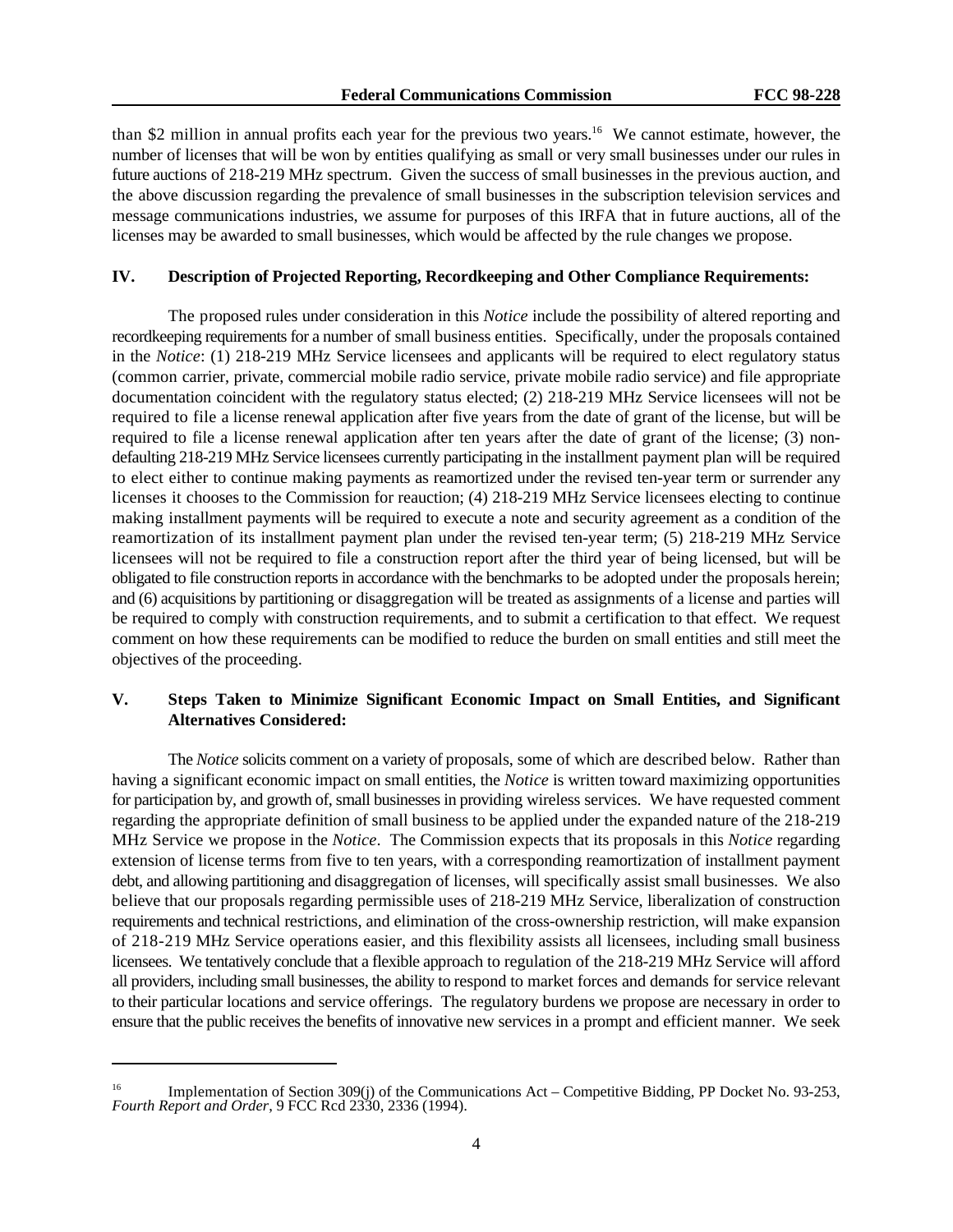comment on, and will consider, any significant alternatives that are consistent with the objectives set forth in the *Notice*.

# **VI. Federal Rules That May Duplicate, Overlap, or Conflict With the Proposed Rules:**

None.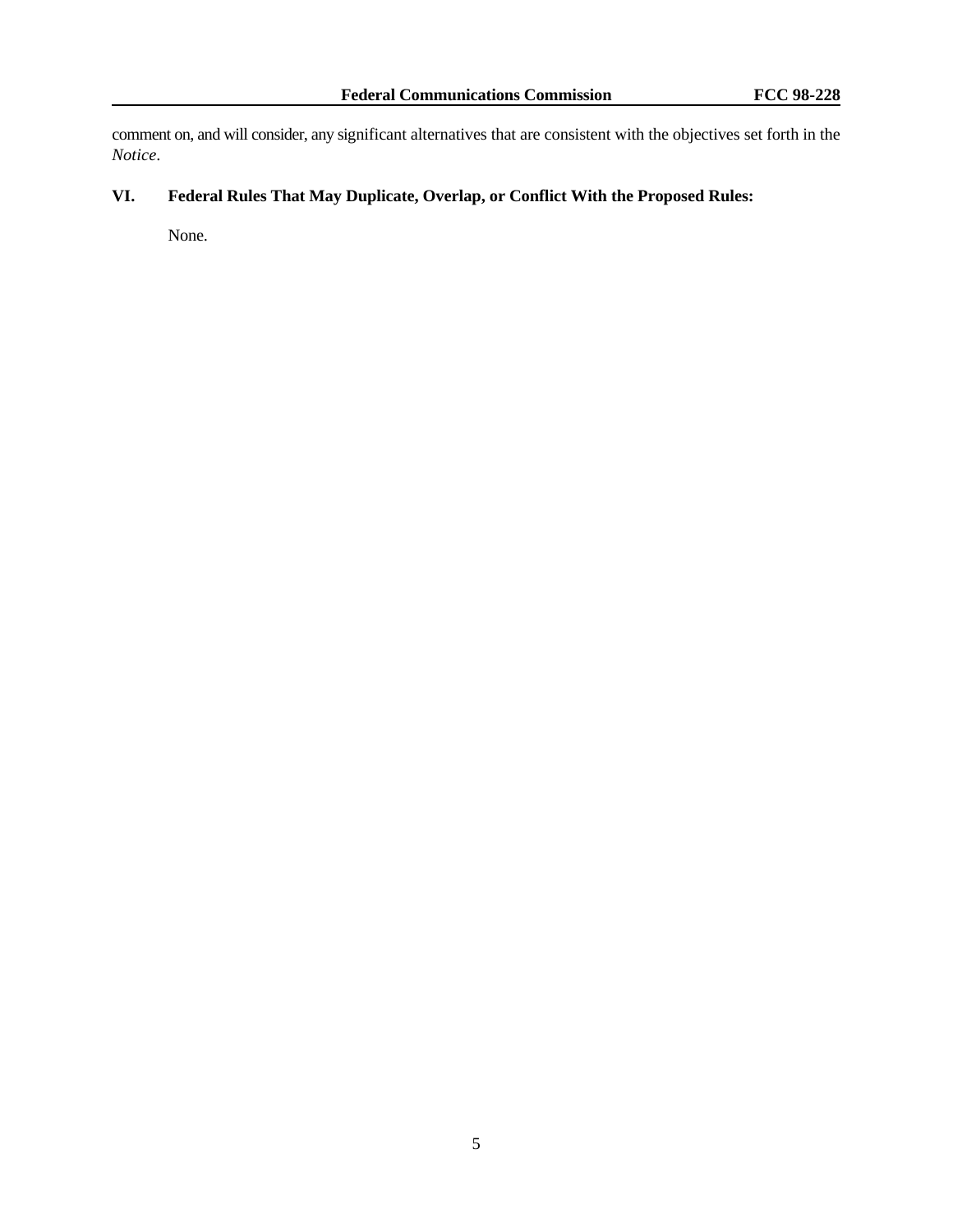# **APPENDIX B**

# **PROPOSED RULES**

Parts 20 and 95 of Chapter I of Title 47 of the Code of Federal Regulations are proposed to be amended as follows:

## **A. PART 20 — COMMERCIAL MOBILE RADIO SERVICES**

1. The authority citation for Part 20 would be revised to read as follows:

# **AUTHORITY: Secs. 4, 251, 252, 303, and 332, 48 Stat. 1066, 1082, as amended; 47 U.S.C. 154, 251, 252, 303, and 332, unless otherwise noted.**

2. Section 20.9 would be amended by redesignating paragraph (a)(12) as (a)(13), redesignating (a)(13) as  $(a)(14)$ , and inserting a new paragraph  $(a)(12)$  as follows:

# **§ 20.9 Commercial mobile radio services.**

 $(a) * * *$ 

 (12) Mobile operations in the 218-219 MHz Service (part 95, subpart F of this chapter) that provide forprofit interconnected service to the public;

**\* \* \* \* \***

# **B. PART 95 — PERSONAL RADIO SERVICES**

1. The authority citation for Part 95 would be revised to read as follows:

# **AUTHORITY: Secs. 4, 303, 48 Stat. 1066, 1082, as amended; 47 U.S.C. 154, 303, unless otherwise noted.**

2. Section 95.1, paragraph (b) would be amended to read as follows:

## **§ 95.1 The General Mobile Radio Service (GMRS).**

 $(a) * * *$ 

 (b) The 218-219 MHz Service is a two-way radio service authorized for system licensees to provide communication service to subscribers in a specific service area. The rules for this service are contained in subpart F of this part.

**\* \* \* \* \***

3. Section 95.803, paragraphs (a) and (b) would be revised to read as follows: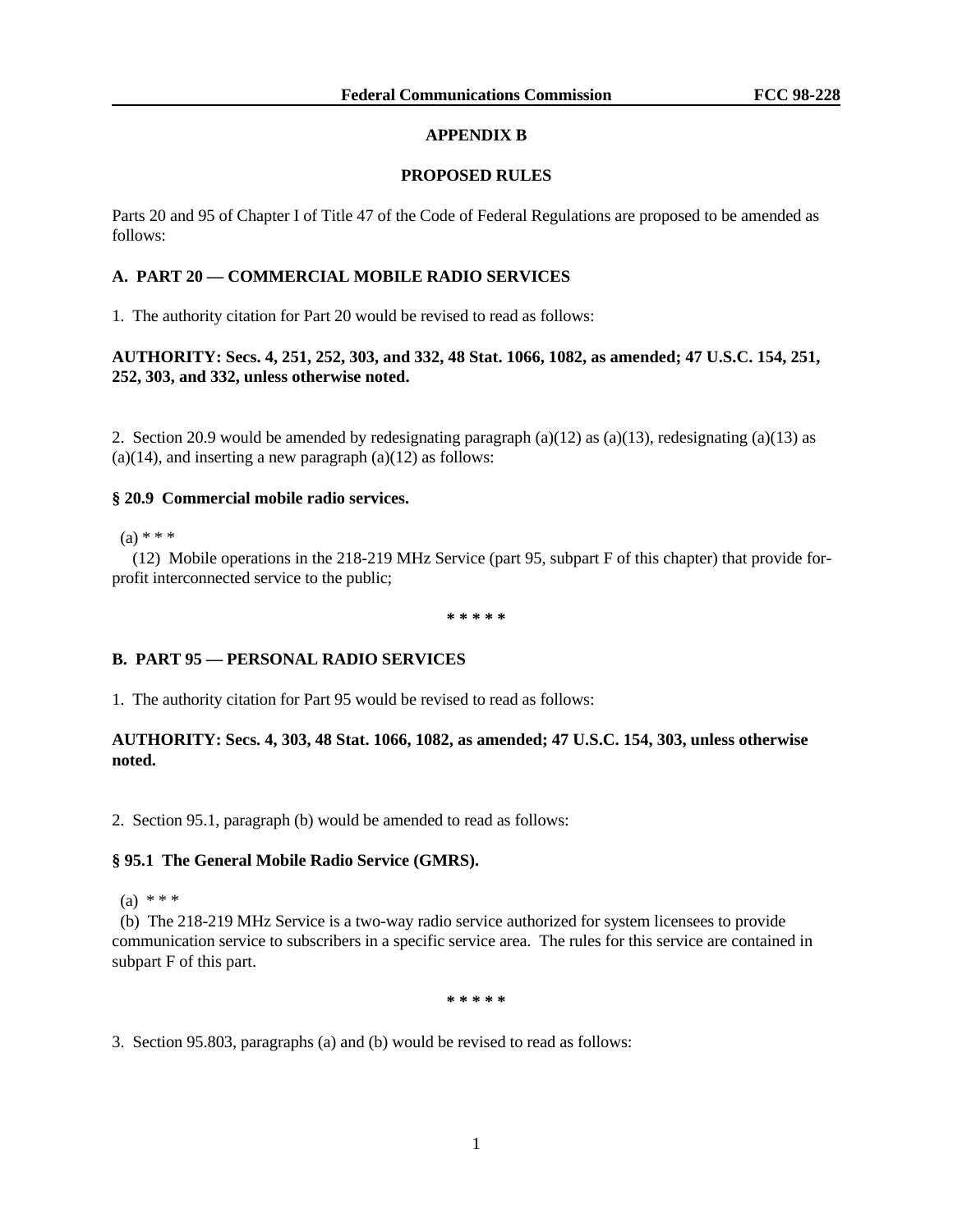#### **§ 95.803 218-219 MHz Service description.**

 (a) The 218-219 MHz Service is a two-way radio service authorized for system licensees to provide communication service to subscribers in a specific service area.

 (b) The components of each 218-219 MHz Service system are its administrative apparatus, its response transmitter units (RTUs), and one or more cell transmitter stations (CTSs). RTUs may be used in any location within the service area.

 $(c) * * * *$ 

4. Section 95.805 would be revised to read as follows:

#### **§ 95.805 Permissible communications.**

 A 218-219 MHz Service system may provide any fixed or mobile communications service to subscribers within its service area on its assigned spectrum, consistent with the Commission's rules and the regulatory status of the system to provide services on a common carrier or private basis.

5. A new Section 95.807 would be added to read as follows:

### **§ 95.807 Requesting regulatory status.**

 (a) Authorizations for systems in the 218-219 MHz Service will be granted to provide services on a common carrier basis or a private basis, or on both a common carrier and private basis in a single authorization.

 (1) *Initial applications.* An applicant will specify on FCC Form 601 if it is requesting authorization to provide services on a common carrier basis, a private basis, or on both a common carrier and private basis.

 (2) *Amendment of pending applications.* Any pending application may be amended to: (i) change the carrier status requested; or (ii) add to the pending request in order to obtain both common carrier and private status in a single license.

 (3) *Modification of license.* A licensee may modify a license to: (i) change the carrier status authorized; or (ii) add to the status authorized in order to obtain both common carrier and private status in a single license. Applications to change, or add to, carrier status in a license must be submitted on FCC Form 601 in accordance with § 1.1102 of this chapter.

 (b) An applicant or licensee may submit a petition at any time requesting clarification of the regulatory status required to provide a specific communications service.

**\* \* \* \* \***

6. Section 95.811, paragraph (d) would be removed, and paragraphs (b) and (c) would be revised to read as follows:

#### **§ 95.811 License requirements.**

 $(a) * * *$ 

 (b) Each CTS that is in the vicinity of certain receiving locations (*see* § 1.923(f) of this chapter), or that may have significant environmental effect (*see* part 1, subpart I of this chapter), or that requires notification to the Federal Aviation Administration (*see* part 17, subpart B of this chapter), or that has an antenna that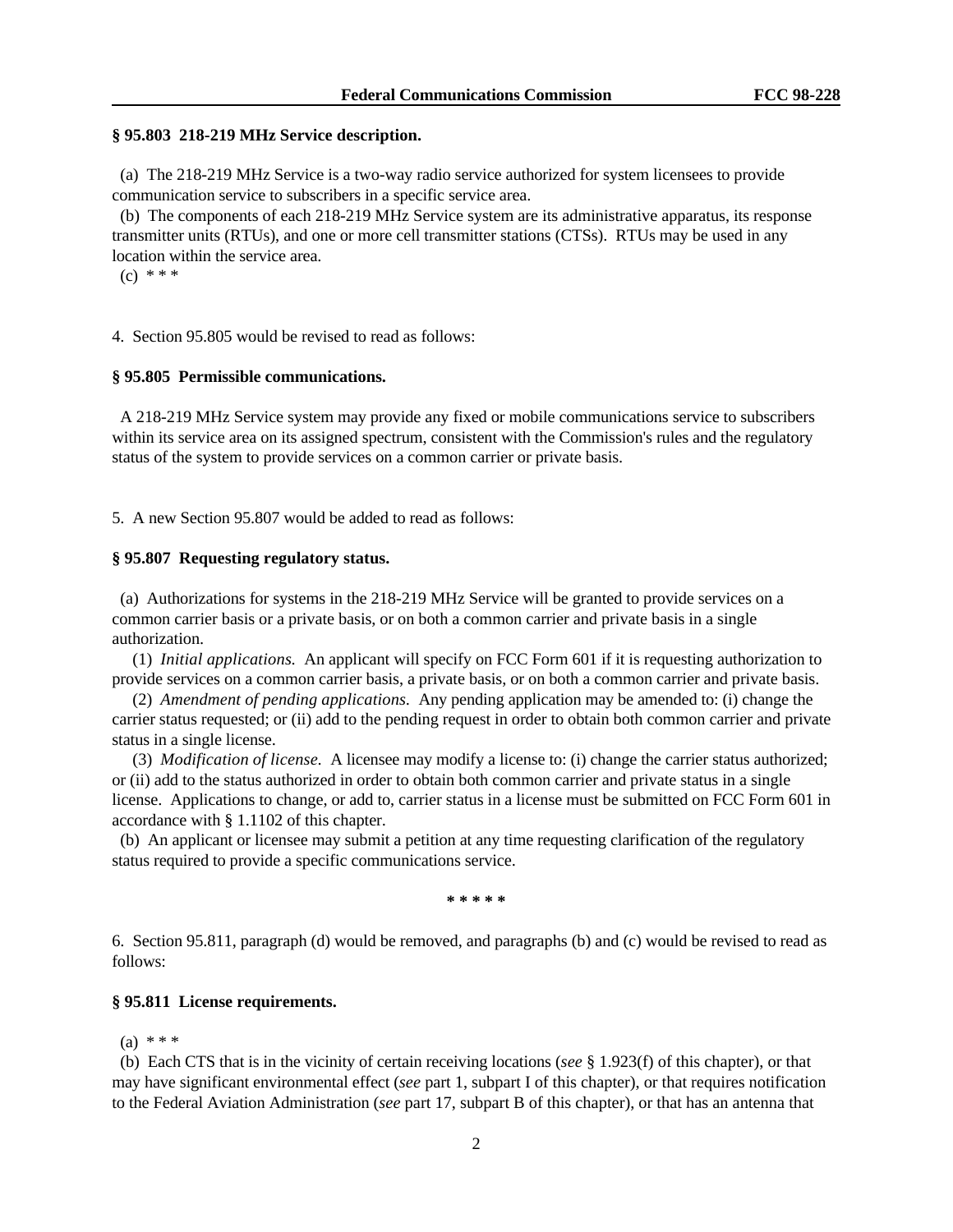exceeds 6.1 meters (m) (20 feet) above ground or an existing man-made structure (other than an antenna structure), must be individually licensed to the 218-219 MHz Service licensee for the service area in which the CTS is located. All other CTSs are authorized under the 218-219 MHz Service system license.

 (c) Each component RTU in a 218-219 MHz Service system is authorized under the system license or if associated with an individually licensed CTS, under that CTS license.

7. A new Section 95.812 would be added to read as follows:

### **§ 95.812 License term.**

 (a) The term of each 218-219 MHz Service system license is ten years from the date of original issuance or renewal.

 (b) Licenses for individually licensed CTSs will be issued for a period running concurrently with the license of the associated 218-219 MHz Service system with which it is licensed.

8. Section 95.813, paragraph (c) would be removed, and paragraph (b) would be amended to read as follows:

#### **§ 95.813 Eligibility.**

 $(a) * * *$ 

 (b) An entity that loses its 218-219 MHz Service authorization due to failure to meet the construction requirements specified in § 95.833 may not apply for a 218-219 MHz Service system license for three years from the date the Commission takes final action affirming that the 218-219 MHz Service license has been canceled.

9. Section 95.815, paragraph (a) would be amended to read as follows:

### **§ 95.815 License application.**

 (a) In addition to the requirements of part 1, subpart F of this chapter, each application for a 218-219 MHz Service system license must include a plan showing how the applicant intends to minimize co-channel interference and interference to adjacent channel users and a showing that the proposed system will meet the service requirements set forth in § 95.831 of this part.

(b) \* \* \*

10. Section 95.816, would be amended by revising paragraphs (a), (b), (c), and (d) to read as follows:

#### **§ 95.816 Competitive bidding proceedings.**

 (a) Mutually exclusive initial applications for 218-219 MHz Service system licenses are subject to competitive bidding. The procedures set forth in part 1, subpart Q, of this chapter will apply unless otherwise provided in this part.

 (b) The Wireless Telecommunications Bureau will select competitive bidding designs and mechanisms in accordance with §§ 1.2103 and 1.2104 of this chapter.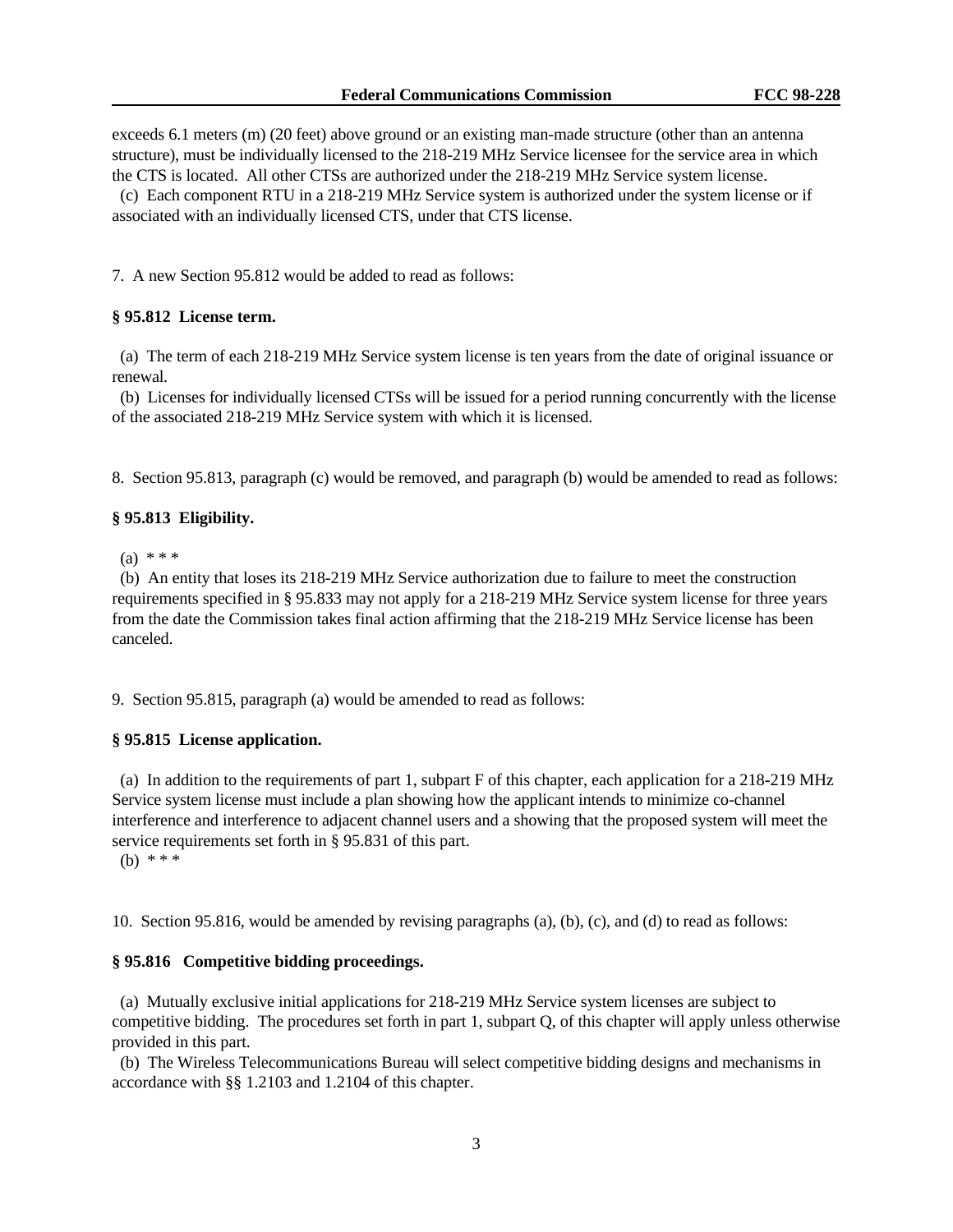(c) The specific procedures applicable to auctioning particular 218-219 MHz Service licenses will be set forth by Public Notice. Generally, the following competitive bidding procedures will be used to auction mutually exclusive 218-219 MHz Service licenses.

(1) *Forms.*

(i) *Short-form application. See* § 1.2105 of this chapter.

(ii) *Long-form application. See* § 1.2107(c) and (d) of this chapter.

 (2) *Upfront payments.* Each applicant to participate in a 218-219 MHz Service auction will be required to submit an upfront payment of \$9,000 per Metropolitan Statistical Area license and \$2,500 per Rural Service Area license for the maximum number of licenses on which it intends to bid pursuant to § 1.2106 of this chapter and procedures specified by Public Notice.

(3) *Down payments. See* § 1.2107(b) of this chapter.

(4) *Full payment. See* § 1.2109(a) of this chapter.

(5) *Default or disqualification. See* §§1.2104(g)(2) of this chapter.

 (d) *Designated entities.* Designated entities are small businesses and very small businesses, as defined in 95.816(d)(4) of this section, and businesses owned by members of minority groups and/or women, as defined in § 1.2110(b) of this chapter.

(1) *Bidding credits.*

(i) A winning bidder that qualifies as a small business (as defined in  $95.816(d)(4)(i)$  of this section) may use a bidding credit of 25 percent to lower the cost of its winning bid.

(ii) A winning bidder that qualifies as a very small business (as defined in  $95.816(d)(4)(i)(ii)$  of this section) may use a bidding credit of 35 percent to lower the cost of its winning bid.

 (iii) The bidding credits referenced in paragraphs (1) and (2) of this subsection are not cumulative. (2) *Installment payments. See* § 1.2110(f) of this chapter.

NOTE TO PARAGRAPH (d)(2): Each 218-219 MHz Service system licensee already utilizing an installment payment plan as of the effective date of these rules will be notified by the Commission of the revised terms of its installment payment plan. The Commission may require that such licensee execute appropriate loan documentation, that may include promissory notes, security agreements, and other related agreements as a condition of the revised installment payment plan.

(3) *Audits. See* § 1.2110(l) of this chapter.

 $(4)$  \* \* \* \* \* \* \* \*

11. Section 95.819 would be revised to read as follows:

#### **§ 95.819 License transferability.**

 (a) A 218-219 MHz Service system license acquired through competitive bidding procedures (including licenses obtained in cases of no mutual exclusivity), together with all of its component CTS licenses, may be transferred, assigned, sold, or given away only in accordance with the provisions and procedures set forth in § 1.2111 of this chapter.

 (b) A 218-219 MHz Service system license obtained through random selection procedures, together with all of its component CTS licenses, may be transferred, assigned, sold, or given away to any other entity once the five year construction benchmark (substantial service) has been met, in accordance with the provisions of § 1.948 of this chapter.

 (c) If the transfer, assignment, sale, or gift of a license is approved, the new licensee is held to the original construction requirements set forth in § 95.833 of this subpart.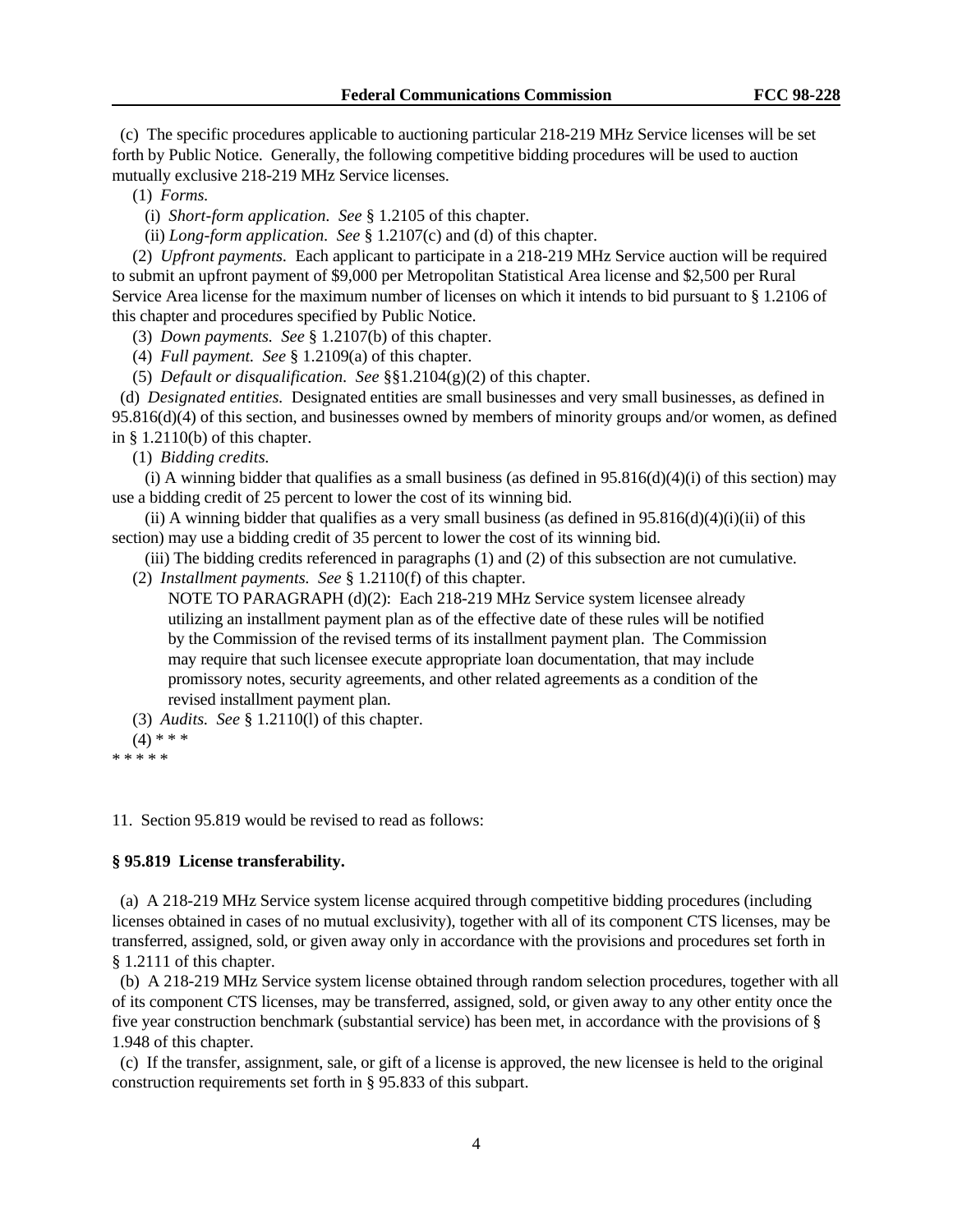**\* \* \* \* \***

12. A new Section 95.823 would be added to read as follows:

#### **§ 95.823 Geographic partitioning and spectrum disaggregation.**

 (a) *Eligibility.* Parties seeking Commission approval of geographic partitioning or spectrum disaggregation of 218-219 MHz Service system licenses shall request an authorization for partial assignment of license pursuant to § 1.948 of this chapter.

(b) *Technical standards.*

 (1) *Partitioning.* In the case of partitioning, requests for authorization of partial assignment of a license must include, as attachments, a description of the partitioned service area and a calculation of the population of the partitioned service area and the licensed geographic service area. The partitioned service area shall be defined by coordinate points at every 3 seconds along the partitioned service area unless an FCC-recognized service area is utilized (*i.e.*, Major Trading Area, Basic Trading Area, Metropolitan Service Area, Rural Service Area, Economic Area) or county lines are followed. The geographic coordinates must be specified in degrees, minutes, and seconds, to the nearest second of latitude and longitude, and must be based upon the 1927 North American Datum (NAD27). Applicants may supply geographical coordinates based on the 1983 North American Datum (NAD83) in addition to those required (NAD27). In the case where an FCCrecognized service area or county lines are utilized, applicants need only list the specific area(s) (through use of FCC designations or county names) that constitute the partitioned area.

(2) *Disaggregation.* Spectrum maybe disaggregated in any amount.

 (3) *Combined partitioning and disaggregation.* The Commission will consider requests for partial assignments of licenses that propose combinations of partitioning and disaggregation.

(c) *Provisions applicable to designated entities.*

- (1) *Unjust Enrichment. See* § 1.2111(e) of this chapter.
- (2) *Parties Not Qualified For Installment Payment Plans.*

(i) When a winning bidder that elected to pay for its license through an installment

payment plan partitions its license or disaggregates spectrum to another party that would not qualify for an installment payment plan, or elects not to pay for its share of the license through installment payments, the outstanding balance owed by the licensee (including accrued and unpaid interest) shall be apportioned according to  $\S 1.2111(e)(3)$  of this chapter.

 (ii) The partitionee or disaggregatee shall, as a condition of the approval of the partial assignment application, pay its entire *pro rata* amount within 30 days of Public Notice conditionally granting the partial assignment application. Failure to meet this condition will result in cancellation of the grant of the partial assignment application.

 (iii) The partitionor or disaggregator shall be permitted to continue to pay its *pro rata* share of the outstanding balance and shall receive new financing documents (promissory note, security agreement) with a revised payment obligation, based on the remaining amount of time on the original installment payment schedule. These financing documents will replace the partitionor's or disaggregator's existing financing documents which shall be marked "superseded" and returned to the licensee upon receipt of the new financing documents. The original interest rate, established pursuant to  $\S 1.2110(f)(3)(i)$  of this chapter at the time of the grant of the initial license in the market, shall continue to be applied to the partitionor's or disaggregator's portion of the remaining government obligation.

 (iv) A default on the partitionor's or disaggregator's payment obligation will affect only the partitionor's or disaggregator's portion of the market.

(3) *Parties Qualified For Installment Payment Plans.*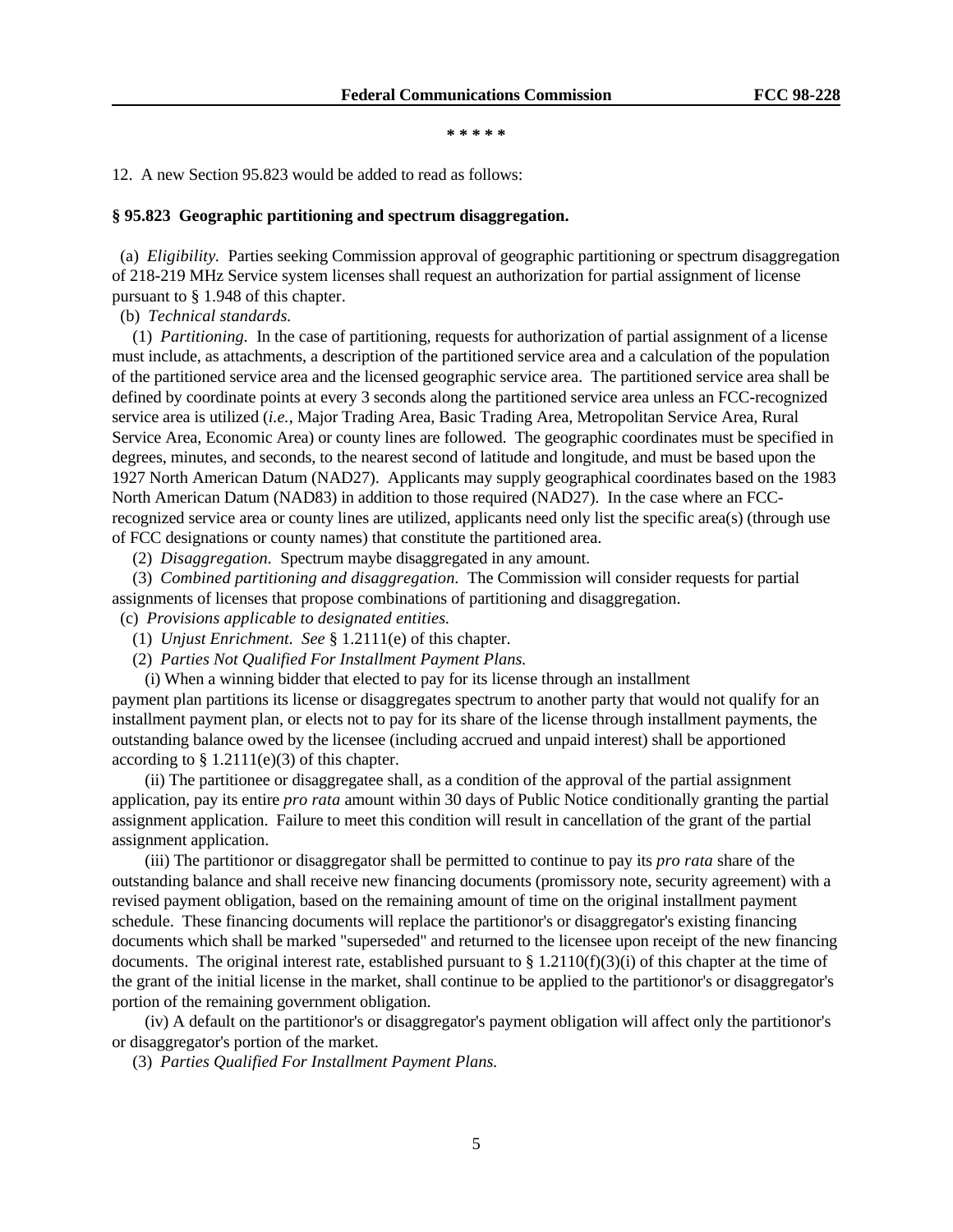(i) Where both parties to a partitioning or disaggregation agreement qualify for installment payments, the partitionee or disaggregatee will be permitted to make installment payments on its portion of the remaining government obligation.

 (ii) Each party will be required, as a condition to approval of the partial assignment application, to execute separate financing documents (promissory note, security

agreement) agreeing to pay its *pro rata* portion of the balance due (including accrued and unpaid interest), as apportioned according to § 1.2111(e)(3) of this chapter, based upon the installment payment terms for which it qualifies under the rules. The financing documents must be returned to the U.S. Treasury within thirty (30) days of the Public Notice conditionally granting the partial assignment application. Failure by either party to meet this condition will result in the automatic cancellation of the grant of the partial assignment application. The interest rate, established pursuant to  $\S 1.2110(f)(3)(i)$  at the time of the grant of the initial license in the market, shall continue to be applied to both parties' portion of the balance due. Each party will receive a license for its portion of the partitioned market.

 (iii) A default on an obligation will affect only that portion of the market area held by the defaulting party.

 (iv) Partitionees or disaggregatees that qualify for installment payment plans may elect to pay some of their *pro rata* portion of the balance due in a lump sum payment to the U.S. Treasury and to pay the remainder in installments as set forth in § 1.2110(f) of this chapter.

(d) *Construction Requirements.*

 (1) *Partitioning.* Partial assignors and assignees for license partitioning have two options to meet construction requirements. Under the first option, the partitionor and partitionee would each certify that they will independently satisfy the applicable construction requirements set forth in § 95.833 for their respective partitioned areas. If either licensee failed to meet its § 95.833 requirement, only the non-performing licensee's renewal application would be subject to dismissal. Under the second option, the partitionor certifies that it has met or will meet the § 95.833 requirement for the entire market. If the partitionor fails to meet the § 95.833 requirement, however, only its renewal application would be subject to forfeiture at renewal.

 (2) *Disaggregation.* Partial assignors and assignees for license disaggregation have two options to meet construction requirements. Under the first option, the disaggregator and disaggregatee would certify that they each will share responsibility for meeting the applicable construction requirements set forth in § 95.833 for the geographic service area. If parties choose this option and either party fails to do so, both licenses would be subject to forfeiture at renewal. The second option would allow the parties to agree that either the disaggregator or the disaggregatee would be responsible for meeting the § 95.833 requirement for the geographic service area. If parties choose this option, and the party responsible for meeting the construction requirement fails to do so, only the license of the nonperforming party would be subject to forfeiture at renewal.

 (3) All applications requesting partial assignments of license for partitioning or disaggregation must include the above-referenced certification as to which of the construction options is selected.

 (4) Responsible parties must submit supporting documents showing compliance with the respective construction requirements within the appropriate construction benchmarks set forth in § 95.833.

**\* \* \* \* \***

13. Section 95.831 would be revised to read as follows: